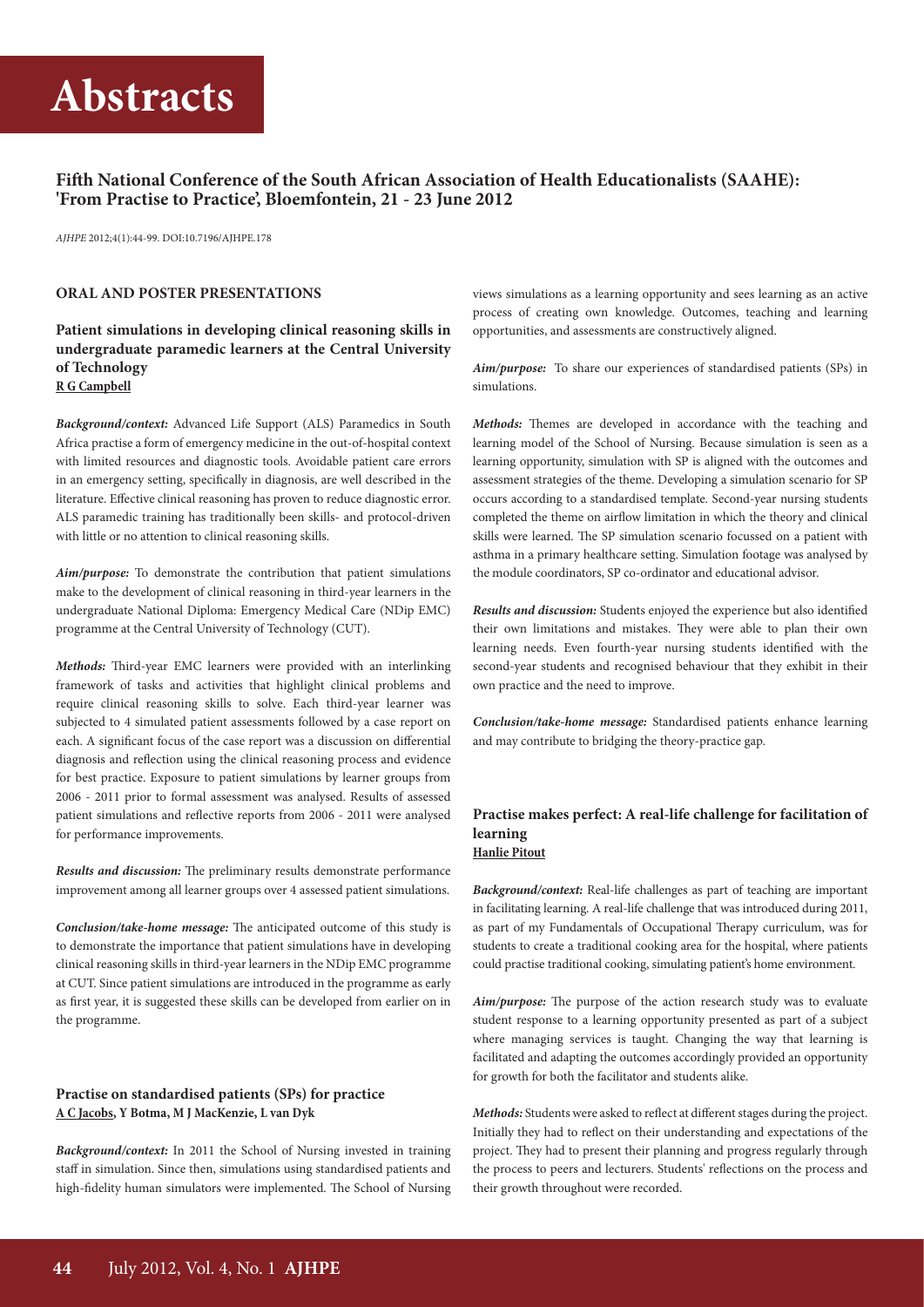*Results and discussion:* The students experienced personal and professional growth during their participation in this real-life challenge. They had the opportunity to apply the theory that they had learned on project management, teamwork, planning and organising, in a real-life environment. The end product was visible and of benefit to the hospital where the project was executed. The hospital now has the facilities and equipment to present traditional cooking activities.

*Conclusion/take-home message:* Providing a real-life challenge to students instead of teaching a predominantly theoretical course proved to be beneficial. Students received recognition form peers and other departments for their knowledge and skills. They received the opportunity to practice their project management skills and experienced the results of inadequate planning and insufficient teamwork first-hand in a supportive environment.

## **Reviving the SP – authentication breathes life into the SP H Schweickerdt-Alker**

*Background/context:* Although simulated/standardised patients (SPs) are used in many institutions, especially in portraying roles on given short scenarios, the scope of how much they could mean is still not fully understood. Often they are merely regarded as breathing manikins and are not used to their full potential. The creation of three-dimensional (3D) characters by implementing authenticity allows the SPs to become the person behind the patient and to deliver a realistic true-to-life portrayal.

*Aim/purpose:* Describe the effect of authenticity of patient portrayal by SPs.

*Methods:* Through experience as an SP the importance of playing a 'person behind a patient' or a 3D character, became evident. As an SP facilitator the opportunity arose to share this knowledge with SP trainees and coach them to understand and become 3D characters. The character traits, emotional background, personality etc. and the subtext (meaning behind the words) of a patient were examined and worked into the scenario as part of the patient as a 'whole' human being.

*Results and discussion:* The SPs portrayed roles more realistically, and their energy levels, enjoyment of the work and dedication improved. Verbal and non-verbal communication of the SPs became more congruent. Facial expressions became real. They became more believable characters with more depth. This allowed the students to delve into the person behind the patient to get to the actual root of the problem.

*Conclusion/take-home message:* If SPs are trained to be authentic, they come closer to the person they are portraying as patients. This dimension gives the students the opportunity to listen to what the SP (patient) is **not**  telling them – to read between the lines – and to get as much out of their training as possible. The sessions with the SPs become a more exciting and authentic learning process.

#### **Clinical Skills Unit: Addressing the needs for continued professional development (CPD) in allied health professions S van Vuuren, M Nel**

*School for Allied Health Professions and Biostatistics, University of the Free State*

*Background/context:* The monitoring of continued professional education in South Africa became the responsibility of the Health Professions Council of South Africa (HPCSA). The HPCSA has implemented a compulsory Continued Professional Development (CPD) programme to ensure that health practitioners update their professional knowledge and skills to the benefit of their clients/patients. A study by Phillips concludes that higher education institutions have a responsibility towards alumni regarding CPD. Most of these development sessions are currently the improvement of knowledge and not necessarily skills. With the completion of the Clinical Skills Unit (CSU) of the School for Allied Health professions (SAHP) in 2011, one of the aims was to develop the unit as an institute for CPD activities.

*Aim/purpose:* To investigate the need for an institute for CPD among dieticians, occupational therapists and physiotherapists.

*Methods:* The study had a descriptive and comparative nature. Questionnaires (*N*=258) were distributed to qualified dieticians, occupational therapists and physiotherapists from the Free State and Northern Cape provinces, South Africa. To ensure reliability, 10% of the sample was tested after 1 month. Ethical approval was obtained to conduct the investigation.

*Results and discussion:* Round-one questionnaires were distributed among respondents; 127 professionals responded. The study population was mainly female (97.6%), with 56% from the Free State. Respondents were mostly employed in the public sector (71.7%) and attended CPD activities in Bloemfontein (65.9%). The majority of previous CPD activities were theory (70.6%), but most of the respondents (85%) indicated that they would prefer small-group learning. Respondents also expressed a need to observe experts, especially with regards to intervention skills. The majority of respondents agreed that the CSU can address their CPD needs. There were no significant differences between the 3 groups of professionals.

*Conclusion/take-home message:* Developing the University of the Free State CSU as a provider of CPD activities can address the needs of allied health professionals.

### **An investigation into participation trends by wheelchair basketball players at the Zimbabwe Paralympic Games: A case study of Bulawayo**

**Bhekuzulu Khumalo, Ignatius Onyewandume, Sungwon Bae, Shadreck Dube**

*Background/context:* Physical activity and sports for participants with functional limitations and activity restrictions are increasingly being referred to within the framework of Adapted Physical Activity (APA) (Sherrill, 2004; Steadward *et al.,* 2003; Winnick, 2005), health promotion (Riley *et al.,* 2008), rehabilitation medicine (Roe *et al.,* 2008), Special Olympics (Shapiro,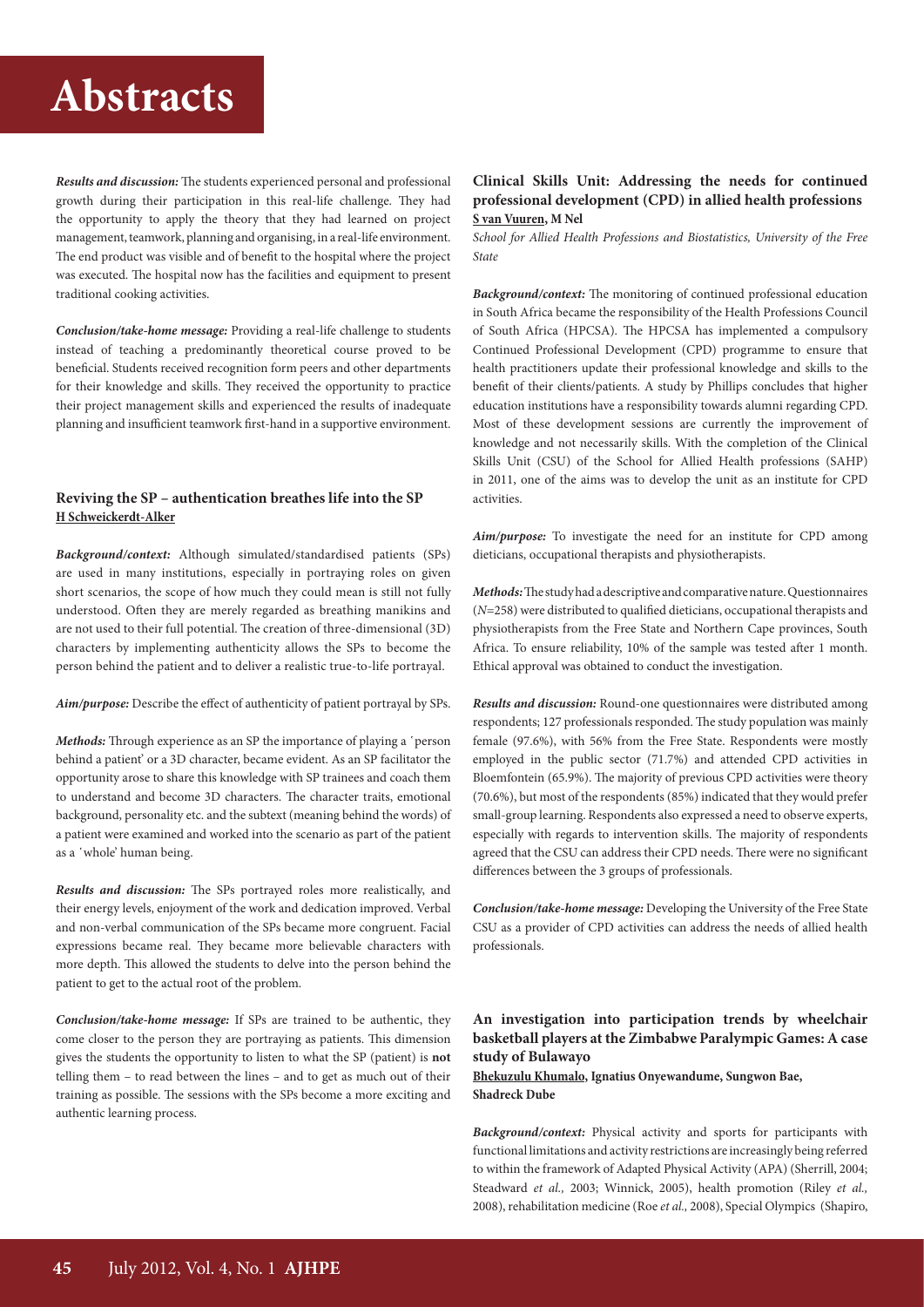2003; Farrell *et al.,* 2004) and Paralympics (Higgs and Vanlandewijck, 2007). The IPC recognises 6 different disability groups: amputees, athletes with Cerebral Palsy (CP), blind or visually impaired athletes, spinal cord injury athletes, and athletes with an intellectual/learning disability. This research focuses on amputees, spinal cord injury athletes and the other athletes with a physical disability, who participate in wheelchair basketball. Disability or the disablement process is manifested in the interaction between the individual and his/her environment. This research was guided by the UN Accessibility for the Disabled document, designed to guide and set standards for built environment accessibility by the disabled.

*Aim/purpose:* To investigate *(i)* challenges faced by wheelchair users in the use of public transport and roads; *(ii)* participation trends in wheelchair basketball; and *(iii)* reasons for participation or non-participation in basketball by physically disabled persons in Zimbabwe's Bulawayo city.

*Methods:* Randomly selected wheelchair basketball players from 2 clubs in Bulawayo were interviewed and group discussions carried out. Seventeen people (9 males and 8 females) were interviewed.

*Results and discussion:* The results show that the barriers to participation are a result of an unfriendly and non-adapted transport system, poverty, lack of access to equipment and non-adapted facilities providing health and safety risks over and above accessibility challenges.

*Conclusion/take-home message:* This research revealed a list of barriers to wheelchair sports participation, opening avenues for further research in the areas of mainstreaming and Paralympic sports participation in Zimbabwe.

# **The need and value of teaching knowledge and skills among Family Medicine registrars Marietjie de Villiers, Francois Cilliers, Nicoline Herman, Francois Coetzee, Klaus von Pressentin, Martie van Heusden**

*Background/context:* Postgraduate students specialising in various medical fields (registrars) work fulltime in the health services and are usually involved in the training of undergraduate medical students. This mostly involves individual or small-group clinical supervision and feedback, but some registrars are also doing formal lectures. Registrars, however, very seldom receive any training on how to teach.

*Aim/purpose:* This study reports on Phase 2 of a larger research project seeking to investigate the influence of a module on teaching and learning on family physician trainees and its effect on their teaching practices. Phase 1 results were reported at the 2011 SAAHE Conference. In Phase 2, current registrar perceptions of their role as medical specialists, attitudes towards teaching, and confidence with and participation in teaching activities were explored for groups before and after the module.

*Methods:* In-depth interviews were conducted with 11 purposively selected final-year students in the MMed Family Medicine programme at Stellenbosch University after completing the module. Two focusgroup interviews were held with a total of 7 third-year students before commencing with the module. Interviews were digitally audio-recorded, transcribed and thematically analysed. Ethical clearance was obtained for the study.

*Results and discussion:* Both student year groups emphasised the need for the inclusion of a module on teaching and learning in their training. The final-year students were more confident than the third-year students in terms of performing small-group and one-on-one teaching, as well as doing presentations. Stress levels for presentations were similar for both groups, but final-year students had reduced stress levels for one-on-one teaching.

*Conclusion/take-home message:* Registrars-in-training expressed a clear need to be proficient in teaching practices even at an early stage of their studies. Although only the perceptions of respondents were ascertained, these aligned with qualities expected of competent teachers.

## **A reflection on professional development of registrars completing a module in Healthcare Practice G J Van Zyl, J Bezuidenhout, M M Nel**

*Background/context:* The MMed professional training and the skills required by registrars are generic in nature. These skills were trained in the module in Healthcare Practice (GPV 703).

*Aim/purpose:* This research evaluated registrars' experiences of the module, including quality assurance, improvement of content and mode of presentation. Module development was specifically aimed to offer each registrar the scope to address the unique needs concerned with Ethics, Practice Management and Patient Communication.

*Methods:* The study was a quantitative study enhanced by qualitative methodologies. Guest presenters (clinicians, health sciences and other professionals) facilitated the contextualisation and application of the content of the module. A self-administered questionnaire included a rating scale and open-ended questions was completed by participant registrars to evaluate presentations.

*Results and discussion:* A total of 40 registrars who completed the newly introduced module GPV703 from 2009 to 2010 participated in the study. Informed consent was obtained before completion of the self-administered questionnaire. Thirty-one Heads of Department (HoDs) helped with the evaluation. Thirty-eight (95%) of the 40 registrars completed the questionnaire. Registrars reported a total satisfactory and very good combination mean percentage of 91% for the questions related to the orientation session, content and applicability of the module. Thirty-one (77.5%) of the 40 questionnaires collected, were completed by HoDs on the insight of registrars in GPV. Registrars found the lectures on ethics to be most valuable and an important aspect for the treatment and management of patients.

*Conclusion/take-home message:* Value was added and aspects required by registrars to develop and/or enhance their skills, knowledge and professional behaviour with regard to Ethics, Practice Management and Patient Communication were addressed.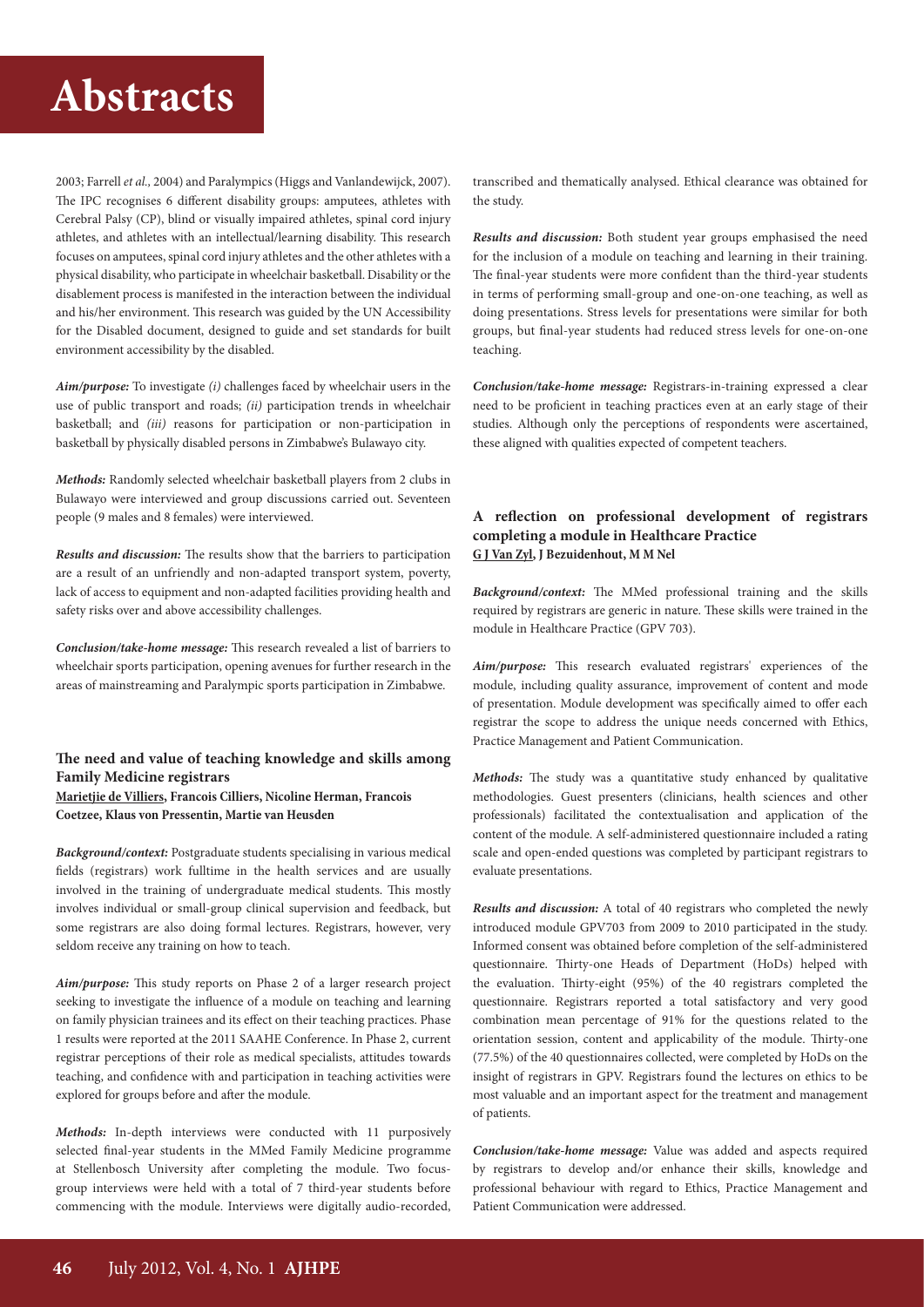#### **Integration of learning in an undergraduate medical programme at the University of the Witwatersrand Shalote Rudo Chipamaunga**

*Background/context:* One of the key concepts underpinning the reformed MB BCh undergraduate programme of the University of the Witwatersrand has been to apply the principles of integration as a strategy to enhance learning. Integration is one of the cornerstones of current medical programme reform in the world. Horizontal and vertical integration of content from relevant basic sciences and pathological, humanistic and clinical disciplines requires specific efforts. There is evidence that integration assists students to assimilate and apply what they have learned more effectively, and thus enhance the goal of achieving professional competence.

*Aim/purpose:* To outline the application of phenomenography as a unique qualitative research approach for collection of data on student and staff views on integration.

*Methods:* Individual face-to-face interviews and focus-group discussions are being conducted to collect data from the following study samples as they continue in the 2012 programme: cohort 1: the 2011 class of MB BCh 1; cohort 2: the 2011 class of MB BCh 2; cohort 3: the 2011 class of MB BCh 3; cohort 4: the 2011 class of MB BCh 4; cohort 5: the 2011 class of MB BCh 5; teachers of medical students in years 1 - 6 of the programme; and academic staff involved in developing/reviewing the 6 years of the reformed MB BCh programme.

*Results and discussion:* This is work in progress (data collection is ongoing).

*Conclusion/take-home message:* Determining the effectiveness of integration requires obtaining the views of those who experience it. Phenomenography is one of the best methods of investigating students' experiences in education.

**A document review of the MB ChB curriculum to inform enhancement of undergraduate public health (PH), evidencebased healthcare (EBHC), health systems and services research (HSSR) and infection prevention and control (IPC) teaching**

**Anke Rohwer,Taryn Young, Lilian Dudley, Fidele Mukinda, Neil Cameron, Bart Willems, Shaheen Mehtar, Frederick Marais, Angela Dramowski, Ben van Heerden**

*Background/context:* Stellenbosch University, through a Medical Educational Partnership Initiative grant, aims to enhance the skills of medical professionals in HIV/AIDS and TB care in rural and underserved communities, and to increase research capacity in this field. Strengthening the knowledge and skills of EBHC, PH, IPC and HSSR among undergraduate medical students is key to this initiative.

*Aim/purpose:* We conducted a document review of the MB ChB curriculum at Stellenbosch University, to describe the current content of EBHC, IPC, HSSR and PH teaching, and to inform strategies to enhance the curriculum.

*Methods:* Four teams identified area-specific competencies aligned with the CanMEDS framework. Each team reviewed all 64 theoretical and clinical module guides and extracted learning outcomes relating to areaspecific pre-specified competencies, using standardised data extraction forms. Learning outcomes were classified as knowledge, skill or attitude. 'Knowledge' outcomes were assessed based on Bloom's taxonomy of cognitive functioning by matching the verb contained in the learning outcome to the appropriate level of the taxonomy.

*Results and discussion:* EBHC, IPC, HSSR and PH are covered to varying degrees. Teaching is confined to specific modules and not explicitly integrated in a stepwise fashion, progressing from lower levels of knowledge to acquisition of skills and practical competencies throughout the curriculum. As this study was based purely on information in the module guides, it did not aim to comprehensively capture actual learning taking place in various teaching contexts. To supplement data, interviews with lecturers and tutors, and a survey with recent graduates will be undertaken.

*Conclusion/take-home message:* National health priorities should direct the competencies needed by health science students. This document review is the first part of a situational analysis which will inform the enhancement of EBHC, PH, IPC and HSSR teaching offered at undergraduate level.

### **Going rural: An analysis of the first year of implementation of an innovative medical education model S Van Schalkwyk, J Bezuidenhout, H Conradie, M De Villiers, T Fish, B Van Heerden**

*Background/context:* In 2011, 8 final-year medical students from Stellenbosch University commenced year-long clinical training at 2 sites on the Ukwanda rural platform. Two models were adopted: a traditional discipline-based clinical rotation programme at the regional hospital and the longitudinal integrated model at a district hospital. While students were required to complete the same summative assessment as their peers at the central hospital, a number of curriculum innovations were implemented.

*Aim/purpose:* This benchmarking study, supported by SURMEPI was undertaken to determine the success of the first year of implementation of the programme to inform future refinement of the model.

*Methods:* The formative evaluation adopted a mixed-methods approach. After obtaining ethical clearance, 22 in-depth interviews (with students, preceptors and administrators) and one focus-group interview (with homebased carers) were conducted. The transcribed recordings were analysed using Atlas ti. Comparative analyses between the results of the rural-based students v. students at the central hospital were undertaken.

*Results and discussion:* Students described their enhanced self-confidence and improved skills. Themes less explored in the literature, such as continuity of patient care and feeling part of a team and community, also emerged. Students explained how the experience had influenced their thinking and had encouraged self-study. The preceptors described their personal learning experiences – sentiments that were echoed by the healthcare workers on the rural platform. Also evident was how community-based activities had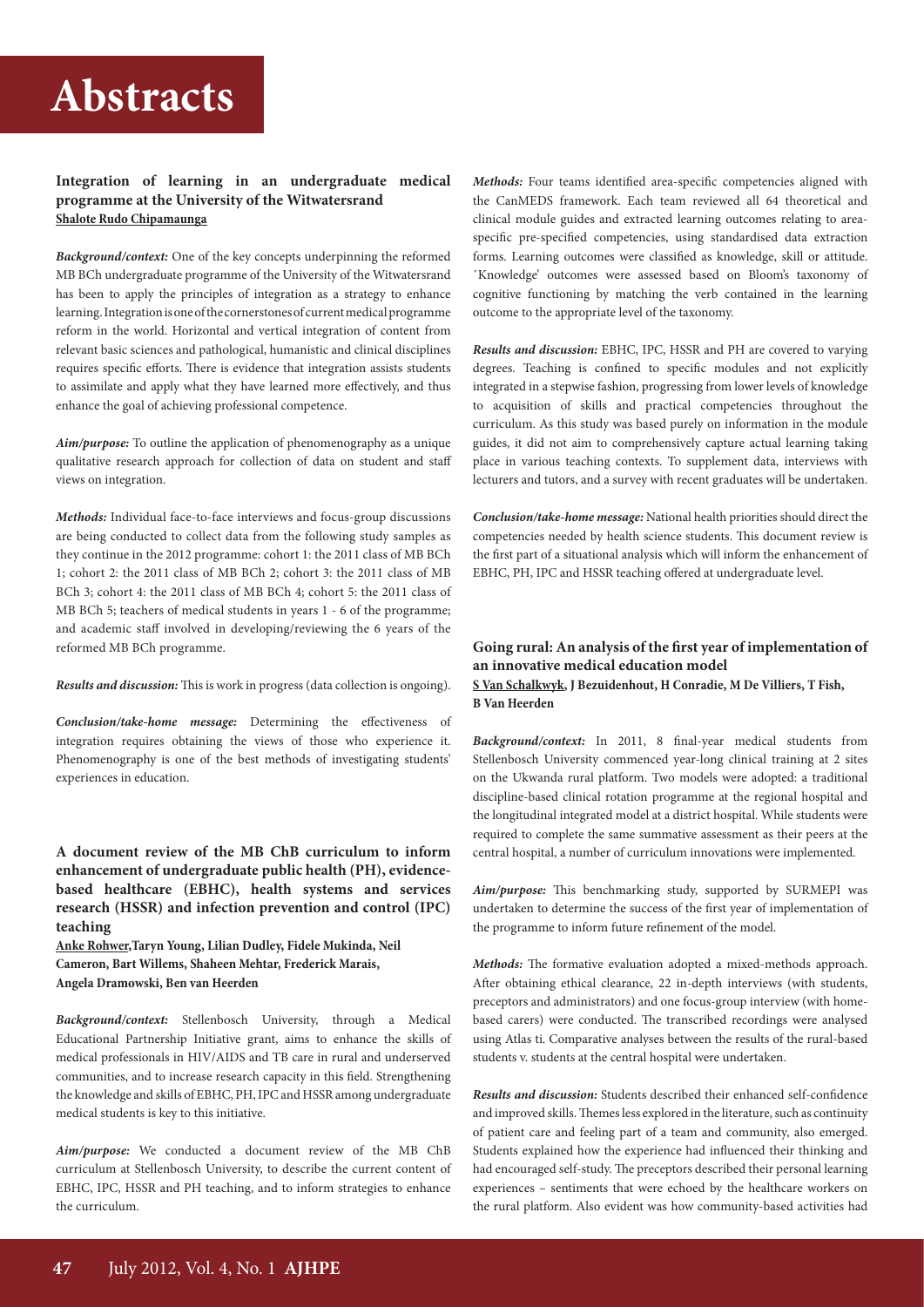heightened social awareness. The comparative analyses highlighted trends which require further exploration.

*Conclusion/take-home message:* The findings of our study exhibit congruence with existing literature and provide critical insights for future iterations of innovative rural education models. The resultant learning experiences are potentially transformative encouraging socially accountable practices.

### **Generic learning skills in academically-at-risk medical students: a development programme bridges the gap V C Burch, G Gunston, D Shamley, C Sikakana, D Murdoch-Eaton**

*Background/context:* A major global challenge of medical education is widening access and enrolling students from diverse educational backgrounds. Given the increased risk of attrition, development programmes have been established to improve the throughput of these academicallyat-risk students. While these programmes acknowledge the importance of generic skills development in promoting academic success, there are no reports documenting the impact of these programmes on changes in the students' skills profiles.

*Aim/purpose:* Determine whether (*i*) academically-at-risk students, entering medical school at the University of Cape Town (UCT), have a different generic skills profile compared with conventional students; and (*ii*) the change in skills profile of these students after completing a 12-month Intervention Programme (IP).

*Methods:* A previously validated questionnaire was used to document students' self-reported practice of, and confidence in, generic skills including information handling, managing own learning and technical, numeracy, IT and organisational skills. The survey was self-administered at the beginning and end of first year after completing the IP.

*Results and discussion:* Four hundred and thirteen first-year medical students were enrolled in the study (99% participation) and 77 (19%) entered the IP after failing semester 1. There was a significant difference in the practice of, and confidence in 5/6 categories of generic skills between the IP students and conventional students upon entry to medical school. At the end of first year, after completing the IP, there was no significant difference between the practice of, and confidence in 5 of the 6 categories of generic skills between the IP students and conventional students. Sixty-two IP students (81%) successfully completed first year.

*Conclusion/take-home message:* Academically-at-risk students entering medical school at UCT lack a range of key generic learning skills. IP participation closes the skills gap and results in a first-year completion rate of 81%.

### **Do students calibrate their confidence after being informed of their assessed competence? T P Yeow, K C Tan, L C Lee, J Blitz**

*Background/context:* This research was conducted at Penang Medical College in Malaysia, among 3rd-year medical students who were learning practical skills prior to the start of their clinical rotations.

*Aim/purpose:* We confirmed that self-perceived confidence in practical skills is not an accurate reflection of competence in our student population. We were interested to determine whether students calibrated their confidence after receiving feedback on their assessed competence.

*Methods:* One hundred and fifteen third-year medical students underwent a 13-week practical skills module. Students were invited to rate their confidence for each skill pre- and post- module on a scale from 1 (don't know what this skill is) to 6 (fully expect that I am able to teach this skill to a junior colleague). At the end of the module, their performance in a selection of these skills was assessed by means of an OSCE. On completion of the OSCE, students were given their performance checklists with feedback. They then rated their confidence for the last time.

We analysed changes in pre- and post-OSCE confidence against whether they had passed or failed the OSCE stations.

*Results and discussion:* Sixty-two of 115 students who completed all confidence ratings were included for analysis. The majority of students with high-confidence pre-OSCE maintained this, regardless of whether they failed the OSCE or not, despite being informed of their poor performance. In response to open-ended questions added to the final confidence rating scale, 84% of students were unsatisfied with their performance during OSCE while 66% believed the OSCE performance did not accurately reflect their competence.

*Conclusion/take-home message:* Self-assessed confidence in practical skills was not calibrated in response to being informed of OSCE performance. Lack of calibration may be affected by students' inherent character, selfreflective skill and their confidence in the assessment process.

#### **The effect of simulated emergency skills training and assessments on the competence and confidence of medical students I Treadwell**

*Background/context:* Medunsa's Skills Centre came into operation in 2010. The skills teachable in simulation were listed for 6 academic years to integrate theory and scheduled clinical practica. Sixth-year medical students have to manage 3 simulated clinical emergencies in small groups during the orientation period of the Family Medicine block. The skills incorporated in these simulations include basic life support, airway suctioning, oropharyngeal airway placement, endotracheal intubation, Bag-Valve-Mask ventilation and defibrillation. The 2012 6th-year students' emergency training was only through apprenticeship in real-life clinical situations. There is no evidence that these students had opportunities to practise these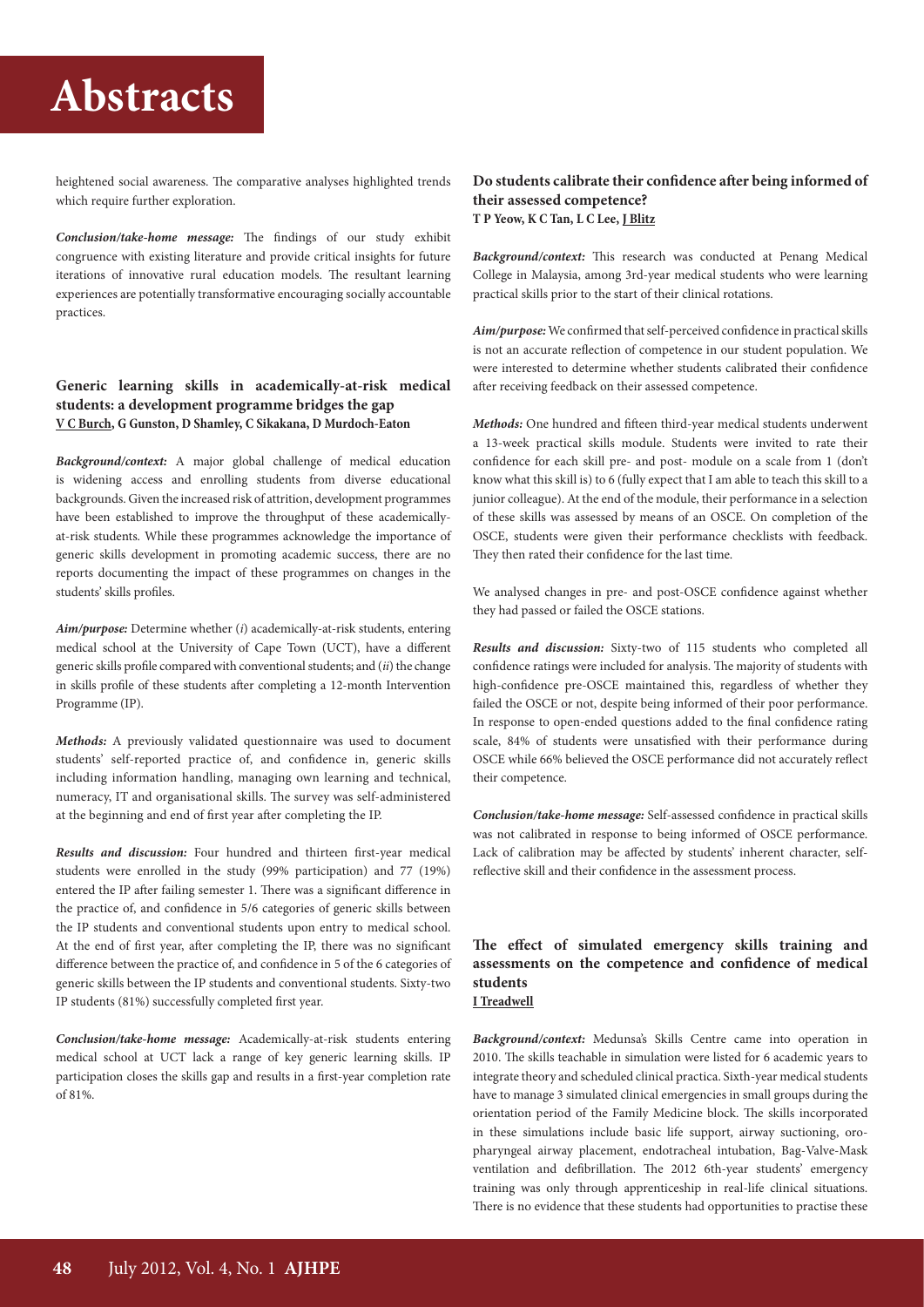skills during their clinical rotations or how competent and confident they are to perform emergency skills.

*Aim/purpose:* To determine the effect of skills training and assessments on the competence and confidence of senior medical students in performing emergency skills.

*Methods:* A one-group pre- and post-test quasi-experimental design is being used. A convenience sample will comprise students of 3 Family Medicine rotations (February to June 2012). *Pre-testing:* (*i*) questionnaire to determine participants' exposure to the above name skills during their training and their confidence levels in performing these skills; (*ii*) MCQ test on the skills; (*iii*) OSCE to determine the participants' competence. *Interventions:* (a) lectures and demonstration on skills; (b) supervised hands-on practise. *Post-testing:* (*i*) questionnaire on training experience, MCQ and OSCE.

*Results and discussion:* The questionnaire responses will be summarised by frequency counts and percentages. The percentages of 'favourable' outcomes before and after the teaching sessions will be compared using the McNemar test. The mean Likert scale scores, tests scores and OSCE results obtained before and after the teaching and practise sessions will be compared by using the paired *t*-test.

*Conclusion/take-home message:* Research is ongoing. Results and conclusions will be discussed at conference.

### **Rural longitudinal integrated clerkships: Lessons from two programs on different continents Ian Couper, Paul Worley, Roger Strasser**

*Background/context:* Flinders University in Australia has had a rural longitudinal integrated clerkship for selected medical students, the Parallel Rural Community Curriculum, since 1997. The Northern Ontario School of Medicine (NOSM) in Canada introduced a similar clerkship for all NOSM students in 2007. An external evaluation of both programs was conducted, in 2006 and 2008, respectively.

*Aim:* To analyse similarities and differences between these 2 programmes.

*Methods:* The evaluation took the form of a cross-sectional descriptive study conducted in each school using focus-group and individual interviews, involving students, faculty, preceptors, health service managers and community representatives. Interviews were analysed for emerging themes based on a grounded theory approach. Common themes were tabulated and validated. The themes for the 2 sites were compared and contrasted to assess similarities and differences.

*Results and discussion:* Interviews and focus groups were conducted with 87 people at Flinders and 39 at NOSM. All participants felt that the programs produced confident and skilled students. The educational value of the programs was expressed in terms of continuity of care, longitudinal exposure, development of relationships, mentoring, teamwork, and participatory learning. Common concerns were related to issues of standardisation,

ensuring exposure to all specialist disciplines, communication, support for students and preceptors, isolation, dealing with personal issues, and the process of site selection.

*Conclusion/take-home message:* The rural longitudinal integrated clerkship approach to teaching the core clinical components of the undergraduate medical curriculum has a positive impact on both students and clinicians, as demonstrated in 2 different sites on 2 continents.

## **Feet of clay? No! Our model of the learning effects of assessment seems robust Francois Cilliers, Lambert Schuwirth, Cees van der Vleuten**

*Background/context:* An intervention based on a validated model should result in better outcomes than a less theoretically grounded effort. While much research links assessment and learning, few models exist to explain the links that are typically observed. No models have been validated or have gained traction to inform intervention design. Using grounded theory, we proposed a model linking assessment and pre-assessment learning. We are in the process of validating this model.

*Aim:* To explore the model's generalisability in varied assessment contexts.

*Methods:* Cross-sectional surveys of 593 students at 3 universities were undertaken. A purpose-made questionnaire was developed, comprising pairs of written situational tests using the logic of the key-features approach. The chi-square statistic was used to determine significance for associations between assessment factors and learning effects. The frequency of involvement of mechanism factors was calculated. As the most stringent test of the model, we focused on the model's 21 weakest associations. Ethical approval was obtained.

*Results:* The response rate was 45.9%; 15/21 associations between assessment factors and learning effects were significant (*p*<0.00625) across institutions. The role of 7/8 assessment factors, all 8 learning effects and all 10 mechanism factors were substantiated. Three mechanism factors (agency (25.7%), response efficacy (21.4%) and response value (14.6%)) mediated the majority of associations.

*Conclusion:* Model validation is an ongoing process - these results are but one link in a chain of evidence. The support for the weakest associations bodes well for future studies of the model's stronger associations. These results bring us one step closer to a model that could meaningfully inform assessment-based interventions.

## **The role and responsibilities of higher education institutions (HEI) regarding peer mentoring Y Botma, S Hurter, R Kotze**

*Background/context:* This presentation reports on the postgraduate critical care students' mentoring of the third-year undergraduate nursing students during integrated work-based learning in the critical care units.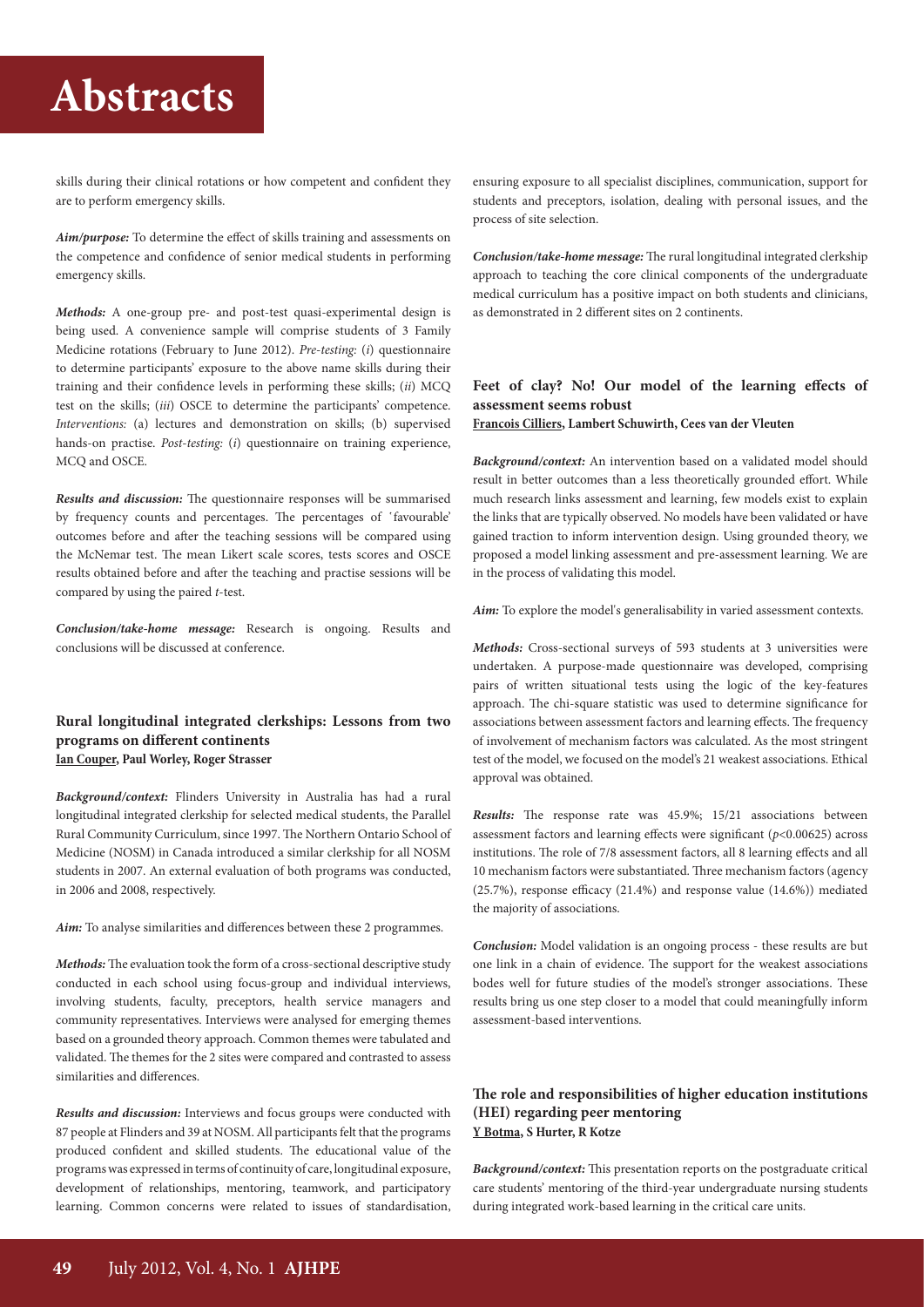*Aim/purpose:* The purpose of the research was to describe what the higher education institution (HEI) could do to improve this mentoring programme.

*Methods:* A qualitative descriptive design was used. The nominal group technique was used to gather data from the mentors and mentees. Data from the groups were combined and qualitatively analysed into themes. Thereafter the themes were quantitatively ranked.

*Results and discussion:* The themes, ranking from the highest to the lowest, were orientation, organisation, mentoring process, characteristics of the mentor, and feedback to the mentor. Findings suggest that the HEI does not always optimally support the mentoring programme. It is recommended that more than one communication medium be used to disperse information among role-players. HEIs should develop mentors, monitor their interactions with mentees and give them feedback on their mentoring skills. It is also the responsibility of the HEI to select mentors that match the desired profile of mentors.

*Conclusion/take-home message:* Main tasks of the HEI are to: (*i*) develop guidelines for the mentors and mentees; (*ii*) develop memorandum of understanding; (*iii*) develop the mentors; (*iv*) support mentors; (*v*) create and maintain open communication channels to all parties; (*vi*) monitor mentoring process; and (*vii*) provide feedback to mentors and mentees.

## **St. George's University School of Medicine (SGUSOM): Innovative student academic support in the basic sciences Glen Jacobs**

*Background/context:* SGUSOM is located in the Caribbean island of Grenada in the West Indies and the majority of the students are from the United States. Performance on standardised measures to enter into medical schools is lower for these students than for students attending United States medical schools. SGUSOM students out-perform students from all other Caribbean schools of medicine and for 2010 equalled the first-time pass rate of 92% in the US and Canada on the United States Medical Licensing Examination (USMLE) Step 1, a standardised examination of basic science knowledge. An astonishing achievement.

*Aim/purpose:* To identify academic student support practices which may contribute to enhance student learning and academic performance in the basic sciences.

*Methods:* Comparing basic intake and outtake performance data of students on standardised examinations.

*Results and discussion:* On average SGUSOM students perform equally as well on USMLE Step 1 as students who took the basic sciences in the United States medical schools, even though their performance on standardised measures is lower. We have identified innovative practices at SGUSOM that we believe contribute to enhanced performance and that have become part of the learning culture of the university. This includes a unique Department of Educational Services, specialised advising system, academic enhancement program, imbedded small-group learning and review groups, Sonic Foundry and Sakai.

*Conclusion/take-home message:* The philosophy at SGUSOM is that once a student gets admitted to the university, it is a responsibility of the institution to help them succeed without compromising standards. This is done in a most efficient way by providing an effective student support system as well as sufficient resources. This support should be part of the medical school culture and not an add-on.

# **'For most of S Africans, we don't just speak': A qualitative investigation into collaborative heterogeneous PBL group learning**

**V S Singaram, C P M van der Vleuten, D H J M Dolmans**

*Background/context:* An enhanced interaction across the racial, ethnic and cultural divide is particularly relevant for medical students as it prepares them for practising medicine in a multicultural community. Collaborative approaches such as problem-based learning (PBL) may provide the opportunity to bring together diverse students, but their efficacy in practice and the complications that arise due to the mixed ethnicity needs further investigation

*Aim/purpose:* This study explores the key advantages and problems of heterogeneous PBL groups from the students' and teachers' opinions.

*Methods:* Focus groups were conducted with a stratified sample of secondyear medical students and their PBL teachers. Discussions were transcribed and analysed using Atlas-ti.

*Results and discussion:* Several themes describing opportunities, challenges and recommendations emerged. These included uniting diverse students and preparing them to work in multicultural societies. Challenges included segregation, non-participation due to inequalities, social status, language barriers and differing levels of academic preparedness.

*Conclusion/take-home message:* The presence of a multi-cultural student population at a learning institution does not necessarily mean that there will be positive interactions in intercultural collaborative learning activities. Students and staff need special diversity skills training and continuous feedback.

## **A dual perspective on a goal-directed mentoring programme for a junior lecturer in the Department of Speech-Language Pathology and Audiology A M Wium, F Mahomed**

*Background/context:* The benefits of mentoring in Higher Education are well documented. In order to orientate and integrate a new staff member in the Department of Speech-Language Pathology and Audiology a mentoring programme was introduced. Both the mentor and the mentee were seeking to develop professionally. The mentee, who had limited experience in Higher Education, required support in the academic environment and in teaching and learning. Communal goals were developed according to personal needs and were met through a process of goal-directed mentoring.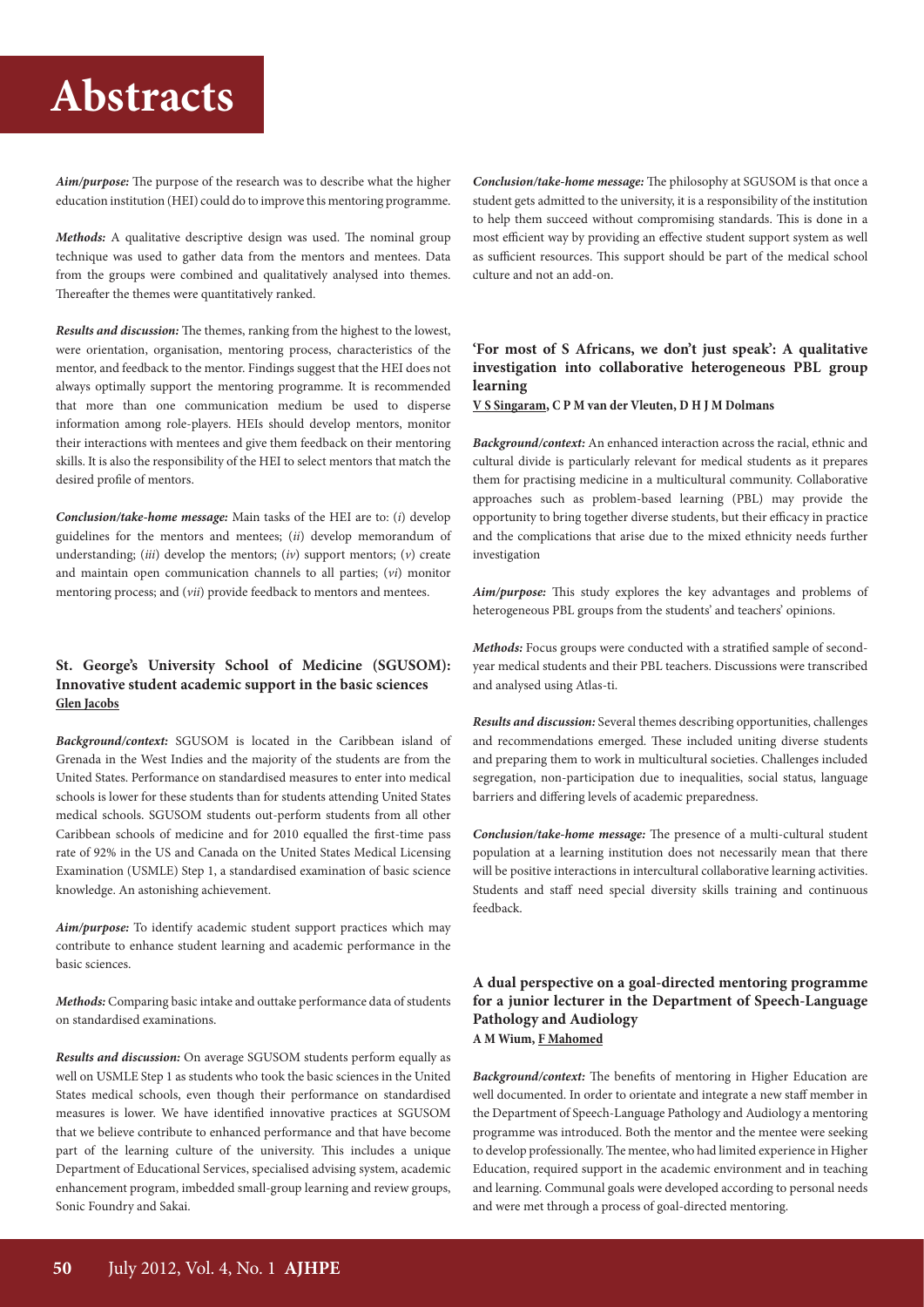*Aim/purpose:* The aim was to develop a blueprint for a mentoring programme to be used with junior staff in the Department of Speech-Language Pathology and Audiology.

*Methods:* Specific goals were identified at the onset of the mentoring programme. The data collected was obtained from continuous reflections by the mentor and the mentee, peer review and self-evaluation. The process and the outcomes of the mentoring programme were documented and presented as a portfolio.

*Results and discussion:* The results are based on the experiences and reflections of both the mentor and the mentee. Goal-directed mentoring appears to be effective as benefits, such as personal and professional growth and empowerment of the mentee, were identified and documented by both. From this symbiotic relationship both parties experienced the process as meaningful and were motivated. Future needs were identified.

*Conclusion/take-home message:* Goal-directed mentoring combined with continuous reflection by both the mentor and mentee created the opportunity for professional and personal growth. Such a mentoring process can be used to advance the academic careers of staff.

#### **BCMP student experiences of professionalism during clinical rotations M O Mapukata-Sondzaba**

*Background/context:* Medical professionalism as a set of behaviours that transcends personal values, beliefs and attitudes to incorporate ethical and moral principles, is considered to be a covenant between society and the medical practitioners. As a desired state, an understanding of the attainment of professionalism not as an event but rather as a process obligates both the

*Aim/purpose:* To assess congruency between the academic and clinical training environment with regards to professionalism by reviewing Bachelor of Clinical Medical Practice (BCMP) student experiences of professionalism during clinical rotations.

academic and the clinical tutors to cooperate for the good of the patient.

*Methods:* Following 5-week attachments in 5 purposely selected clinical departments, 25 final-year BCMP students reflected individually on their personal experiences of professionalism in the workplace for 3 of the rotations. Qualitative methods were used to group emerging themes from 69 portfolios. BCMP student experiences of professionalism were analysed from an ethical perspective, guided by HPCSA guidelines for healthcare professionals.

*Results and discussion:* BCMP students reflected positively on the respect for patients, compassion and care that they observed in paediatrics. Professional integrity was recognised as a context-specific attribute for admitted patients. Role modelling was experienced in emergency medicine and in paediatrics. The lack of privacy between cubicles in the wards was perceived as compromising privacy and confidentiality of patient information. Inadequate communication, attitudes of staff, resources and cultural issues were some of the attributes that compromised patient care.

*Conclusion/take-home message:* BCMP students demonstrated congruency on professionalism by integrating theoretical knowledge with their experiences during clinical training rotations. They were able to recognise positive and negative contextual attributes of professionalism and identify individuals who they perceived as role models.

## **Creating an educational environment that fosters agency and social accountability in health professionals Ellenore Meyer, Alwyn Louw**

*Background/context:* Social accountability of medical schools is defined as 'the obligation to direct their education, research and service activities towards addressing priority health concerns of the community, region or nation they have a mandate to serve.' Balancing global principles with context specificity necessitates an understanding of the African context of community, including the concept of Ubuntu. Medical educators play a central part in providing relevant activities that will foster agency and social accountability.

*Purpose:* Evaluating the effect of this bio-ethics module on second-year medical students' knowledge of, and attitudes towards, social accountability.

*Method:* The study evaluated an educational intervention; using a preand post-intervention test design. Qualitative and quantitative data were collected as part of a mixed-methods strategy in a survey by means of a questionnaire. The questionnaire focused on learners' views on community, social accountability and Ubuntu. Qualitative data were analysed and coded according to themes. Coding was performed through an inductive open process. Ethical clearance was obtained. The educational intervention entailed an in-class learning experience in small groups at the hand of multiple case examples over 4 weeks.

*Results and discussion:* Eighty-five per cent of 2nd-year students in the sample group completed questionnaires. On average, learners' knowledge regarding social accountability improved – the differential on the quantitative component pre- and post-intervention was +11.2% (*p*=0.0033). Qualitative data revealed a positive development of students' views and attitudes about their roles as health professionals having an agency and social accountability.

*Take-home message:* Embedding the principle of Ubuntu in the Bio-Ethics module has the potential to equip and inspire learners to fulfil their role as socially accountable change agents.

## **Introducing basic medical isiZulu to medical students for communication purposes – did it work? L Molefe**

*Background/context:* Teaching isiZulu to GEMP 1 medical students at the University of the Witwatersrand became necessary in 2011 as problems of communication continued between English-speaking health workers and African language speakers.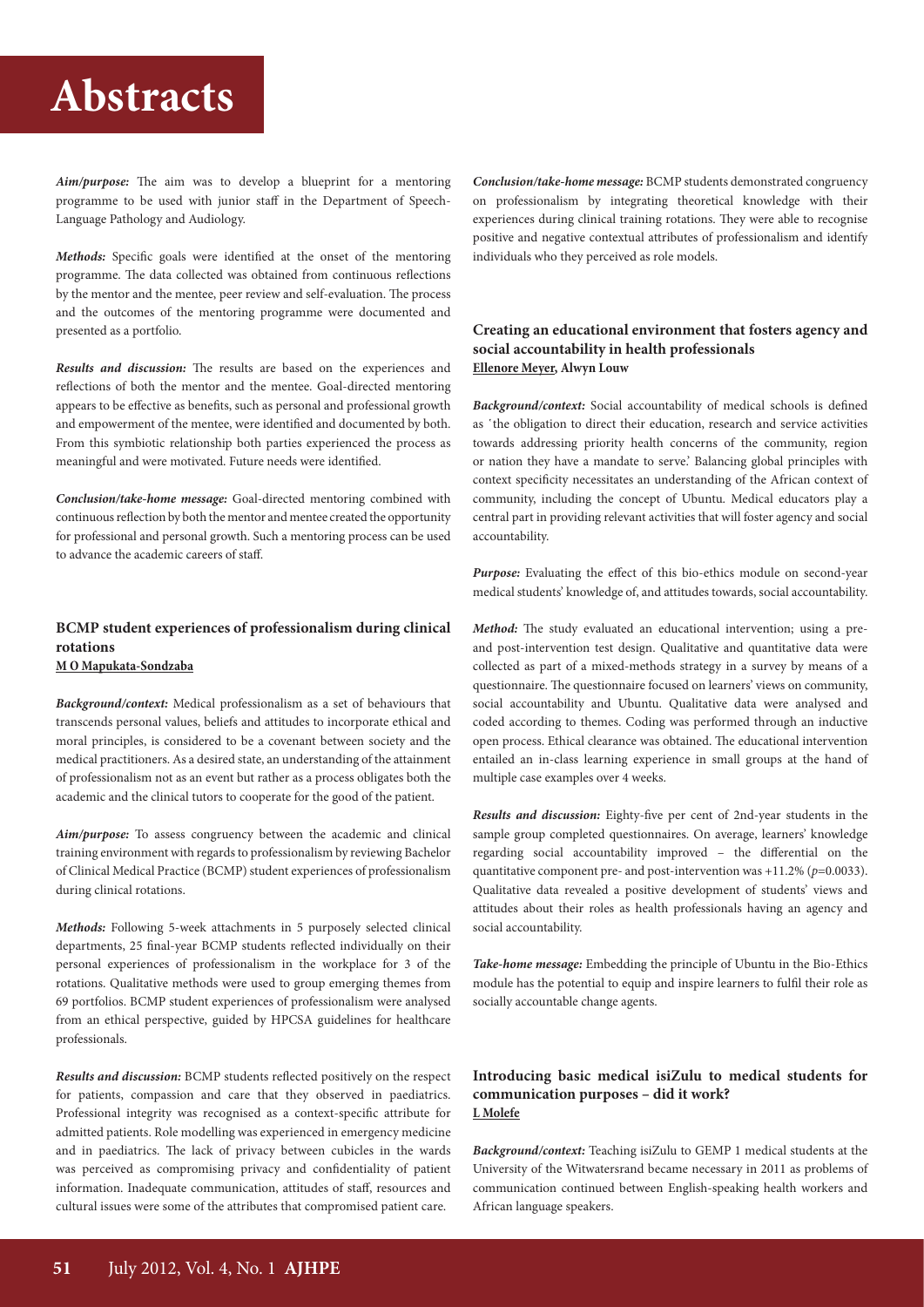*Aim/purpose:* (*i*) To create a moderate background for students who do not speak isiZulu; (*ii*) to increase basic communication skills in isiZulu for those who have little to no background in the language; (*iii*) to straighten communication skills among mother-tongue speakers as well; (*iv*) to minimise cases where nurses become doctors' interpreters; and (*v*) to protect patient privacy.

*Methods:* Teaching material was created using the GEMP 1 block system; isiZulu sentences were created using the history taking questions and answers. Grammar and terminology from the blocks also formed part of the lessons. The same material was placed on a website for students to access., with video clips of a lecturer teaching isiZulu to promote correct pronunciation. Tutorials are managed by GEMP 1 students who speak isiZulu, with the help of a lecturer.

*Results and discussion:* Some students perceived that the course added to their study load. Hence, attendance was high in the beginning but decreased later. Mother-tongue isiZulu speakers never attended, while those with half the background of the isiZulu speakers attended occasionally. Only those with no background at all attended. However, the first OSCE saw an 80% pass rate, even in the final exam. GEMP 1 students of 2012 have shown incredible interest in the course. Their current attendance is immeasurable. This is partly because the course was not introduced as additional work, and also because the students understand the communication problem that this course is attempting to address.

*Conclusion/take-home message:* It is hoped that more African languages will be included in the same programme in the future. More basic isiZulu communication teachers may also emerge from the course.

### **Diagnose before you prescribe: A faculty needs assessment for a Faculty Development Programme in AHFAD Tahra S Al-Mahdi**

*Background/context:* Ahfad University for Women (AUW) is the pioneer in female education and empowerment in Sudan. Ahfad Medical School (ASM) was established in 1990 to produce the right type of graduates for its context through an innovative community-orientated curriculum. Due to many factors, the ASM curriculum has gradually deviated to a more conventional form. In 2008 winds of change arrive in the shape of a partnership with the American University of Beirut (AUB). This mandated a university-wide move towards a more student-centred approach. Ahfad Educational Development Centre (AEDC) was established to support faculty in coping with new demands, through various faculty development (FD) activities. Unexplainably, ASM faculty attendance of these activities was consistently low.

*Purpose:* To identify faculty's professional development needs (PDNs) prior to designing a suitable FDP.

*Methods:* PDNs were assessed in a 1-day workshop through small-group discussions. Consequently, a questionnaire was generated to prioritise the different areas and capture the desired format, duration and timing of FD activities. Both tools targeted full-time faculty (*N*=56 teacher). Fortyeight members attended the workshop (85%), of whom 28 answered the questionnaire (50%).

*Results and discussion:* Eight FD areas were identified: assessment, classroom management, curriculum evaluation, instructional planning, instructional methods, research, student support, and technology. The different areas were prioritised from the most- to the least-needed and the desired format (workshop), duration (1-day) and days (e.g. Saturdays) for the FD activities. The workshop established some important recommendations which were translated into actions during the project duration: conduction of longitudinal workshops on assessment, implementation of a new exam format, involvement of students in their education, regular faculty meetings and reform of some courses.

*Take-home message:* Allow teachers to identify their own professional development needs; they will be more committed to filling identified gaps.

### **The value of standardised video demonstrations as an educational tool in clinical skills training L de Bruyn, J Lombaard**

*Background/context:* In clinical skills training, pre-clinical MB ChB students are taught the art of managing a patient during a clinical consultation. The nature and volume of the study matter necessitates longer teaching time and smaller student groups. The class is therefore divided into 6 groups. This implies that a session must be presented on 6 consecutive days by the clinical department responsible for the particular session (e.g. Urology). This is extremely labour-intensive and problematic for clinicians who are also service providers in clinics and hospitals.

*Aim/purpose:* To determine whether standardised video demonstrations of clinical presentations are of educational value in the Clinical Skills course.

*Methods:* Video recordings were made of presentations given by the designated clinician. The subjects included history-taking or performing a clinical examination. These were edited and their educational value enhanced by adding classifications, summaries and explanatory photographs of the content presented. At the end of their Clinical Skills course, the students (*n*=113) completed an anonymous questionnaire to determine their perception of the value of these video demonstrations. The results were analysed and presented as a percentage for this qualitative study.

*Results and discussion:* The majority of students (78%) responded positively and found the presentations of clinical examinations to be of educational value.

*Conclusion/take-home message:* Presentation of the components of the clinical consultation, e.g. taking a patient's history or performing a clinical examination, by means of video demonstrations is perceived as a valuable educational tool by students. This method has the advantage of replacing the consultants' repetitive presentations, allowing them to use their limited time to facilitate students' practising the physical examination and also, that each student receives exactly the same tuition.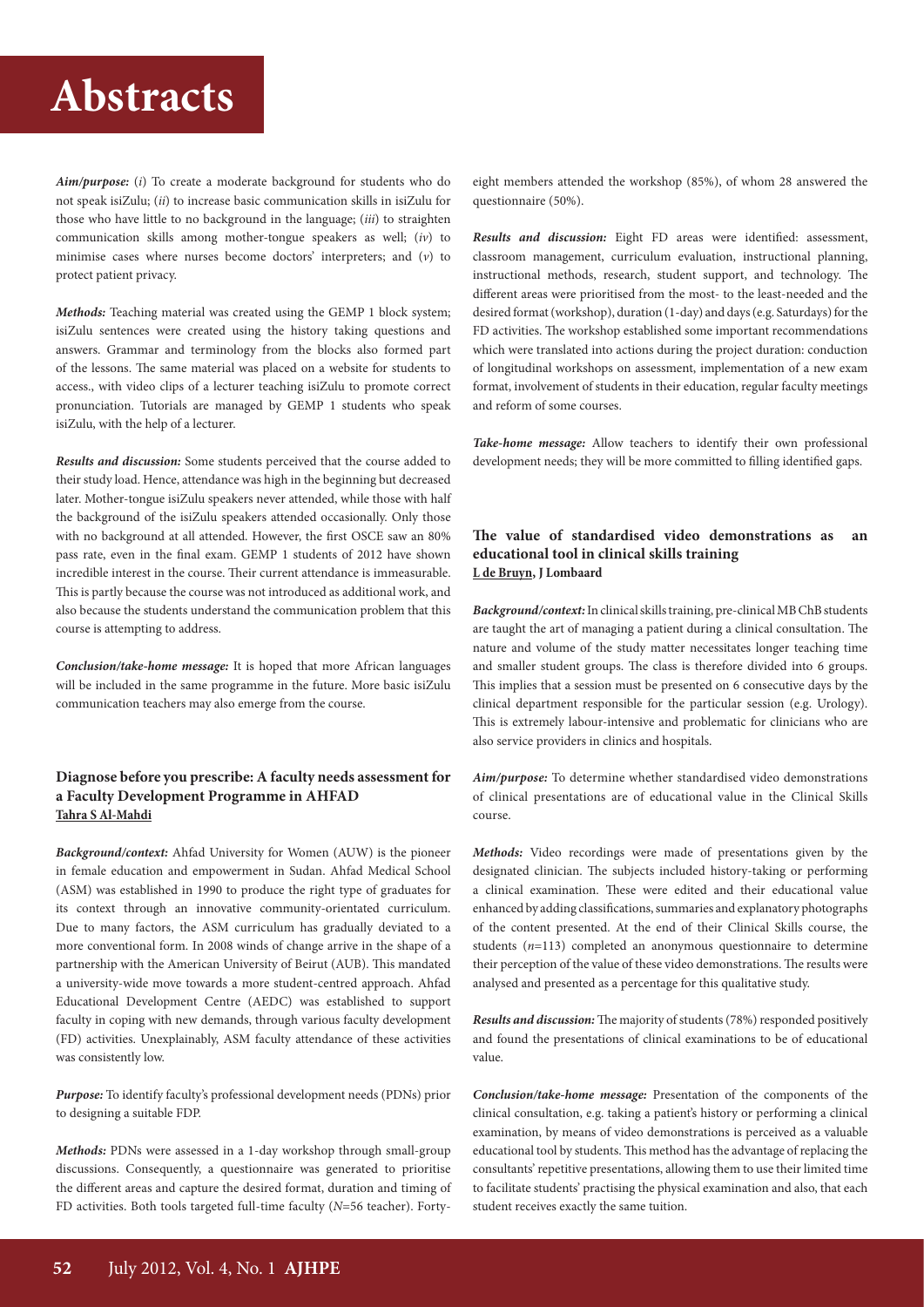#### **Faculty development – a policy review Ian Couper, Patricia McInerney**

*Background/context:* As part of the development of the Guidelines for the Scaling up of Transformative Health Professional Education, the World Health Organization requested that a policy brief be written for the second Core Group meeting.

*Aim/purpose:* To understand the issues and challenges related to faculty development with respect to medical, nursing and midwifery education, in order to make policy recommendations.

*Methods:* A review of the literature was conducted of faculty development, specifically in relation to the teaching role of faculty members in terms of issues, challenges, impacts and outcomes.

*Results and discussion:* The issues and challenges related to the development of faculty for the teaching role are described in 7 broad areas: the multidimensional roles of health professionals; attitudes towards teaching; conflicting opportunities; the shortage of teachers; the increased demand for physicians, nurses and midwives; developing health professionals for a teaching role; and rewards for teaching. Assessing the impact on outcomes of faculty development initiatives is difficult due to limited focus in the literature on systematic evaluations of interventions using rigorous methodologies.

*Conclusion/take-home message:* Faculty development does impact positively on educational practices, and possibly on outcomes, but a supportive faculty environment, with rewards and incentives for teaching, requires broader institutional change. Recommendations for policy changes are made in relation to health professional schools, government and accrediting bodies.

### **Improving basic surgical skills for final-year medical students Mohamed Labib**

*Background/context:* The medical undergraduate curriculum at the University of Zambia's School of Medicine is mainly knowledge-based, with more theory than hands-on educational activities.Hospitals employing medical graduates often express concern at the inexperience of new interns in basic surgical skills. In self-assessment questionnaires, students reported little clinical procedural experience.

*Aim:* To measure the efficacy of a basic surgical skills workshop for senior undergraduate students, as well as retention of skills gained.

*Methods:* A practical skills workshop was conducted in order to set learning goals for the final study year through simulation. Three 1-day suturing and knot-tying workshops were held, where students were invited to acquire the necessary knowledge and learn skills of suturing. Sixty-three undergraduates participated in the workshops. The suturing skills of the students were assessed before and after training using a checklist. In every workshop, a pre- and post-training questionnaire was used to assess student knowledge about sutures and perceptions about the workshop. Sixty-

three students attended the workshop for the first time; 31 had a second assessment after 3 months.

*Results and discussion:* Teaching and assessment of technical skills in operation theatres is difficult due to pressure on theatre time, ethical issues and medico-legal concerns. All students completed the pre- and post-training questionnaires; 95% who passed the assessment said that the training improved their practical skills and theoretical knowledge. Out of 31 students who went for the second assessment, 24 (77%) passed.

*Conclusion:* Teaching of basic surgical skills is viable and beneficial. Basic surgical skills should be taught to all medical students regardless of their career aims, and such training is needed periodically.

*Acknowledgment:* Dr Johan Demper.

# **The role and position of clinical simulation as an additional component to current undergraduate medical curricula M J Labuschagne, M M Nel, G J van Zyl, P P C Nel**

*Background/context:* Clinical simulation cannot replace clinical training on real patients, but should be a required enhancement to the undergraduate medical curriculum. The integration process was investigated and recommendations were made.

*Aim/purpose:* (*i*) to explain the vertical integration of clinical simulation as instructional medium in a current medical curriculum; (*ii*) to explain the horizontal integration of simulation into an existing undergraduate medical curriculum; and (*iii*) to describe the role of clinical simulation in the curricula to develop leadership skills, group training and inter-professional skills of students and to improve patient safety.

*Methods:* A literature review, semi-structured interviews with international simulation experts, and focus-group interviews with lecturers of the clinical phase of the undergraduate medical programme at the University of the Free State were conducted, analysed and interpreted.

*Results and discussion:* The author aims to propose ways to integrate clinical simulation as an essential enhancement of undergraduate medical education and training. The integration of simulation into the curriculum, from the first to the final year, is described as vertical integration. The horizontal integration of theory, skills training and clinical training, will be discussed. There should be a continuous movement between the different components. The role of clinical simulation to develop leadership skills, group training and inter-professional skills of students will be highlighted. The important aspect of patient safety and how simulation can play a role in the improvement of patient safety will be highlighted.

*Conclusion/take-home message:* Clinical simulation can be integrated successfully into current medical curricula as an enhancement of undergraduate medical education and training.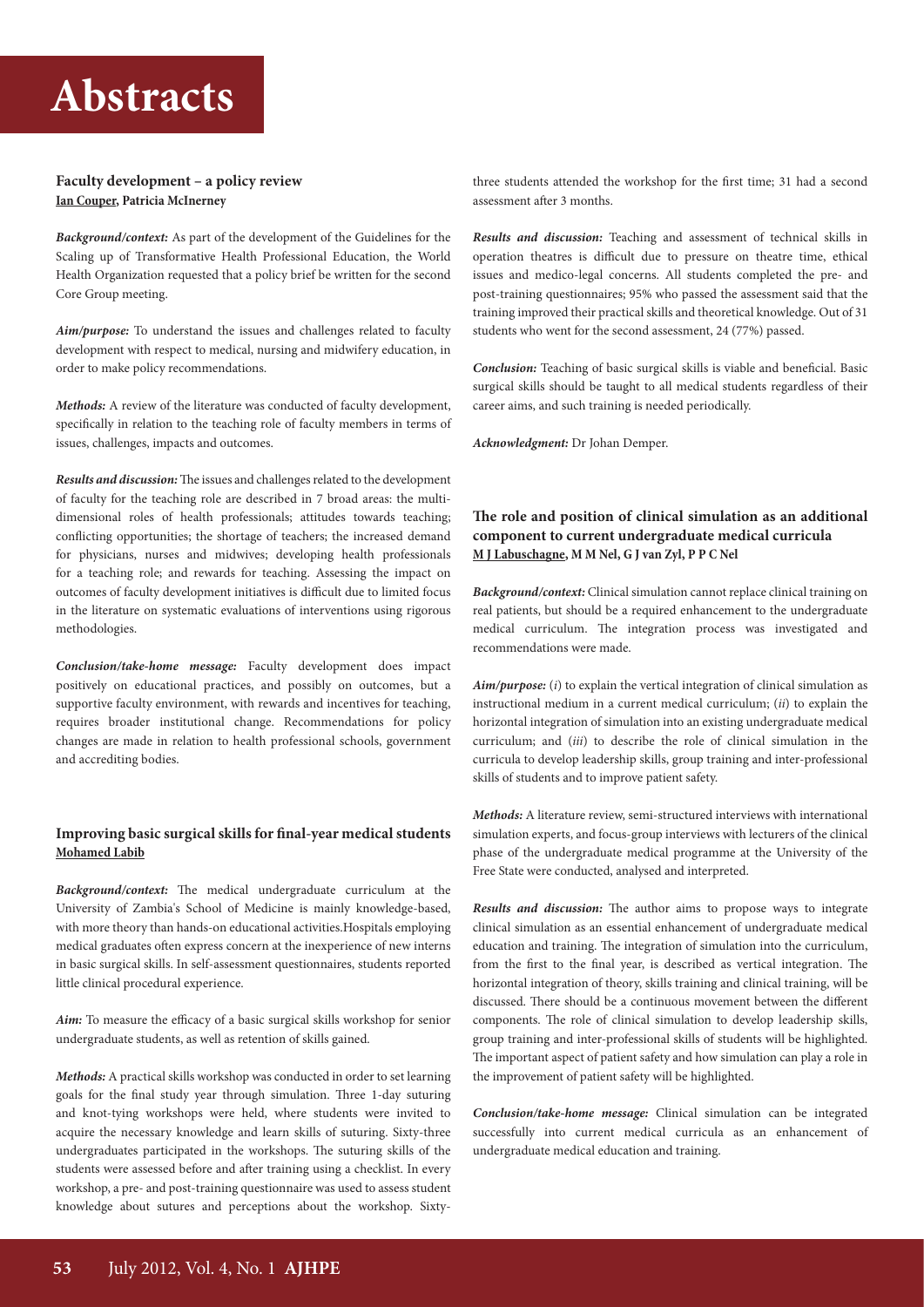### **Simulation taxonomy and conceptual framework, as proposed by the Canadian Network for Simulation in Healthcare in a South African context M J Labuschagne, M M Nel, P P C Nel, G J van Zyl**

*Background/context:* Much confusion exists in the literature regarding simulation taxonomy and terms are used haphazardly in the literature. The *Canadian Network for Simulation in Healthcare* proposed a taxonomy and conceptual framework for simulation in healthcare in 2011.

*Aim/purpose:* (*i*) to explain the 4 levels of the framework; (*ii*) to standardise the terminology, educational tools and educational experiences in clinical simulation; and (*iii*) to make it applicable for the South African context.

*Methods:* A literature review, semi-structured interviews with international simulation experts and focus-group interviews with lecturers of the clinical phase of the undergraduate medical programme at the Univeresity of the Free State were conducted, analysed and interpreted.

*Results and discussion:* The terminology used in clinical simulation is currently not standardised and confusion exists in the literature, with terms used haphazardly. The author aims to explain the taxonomy and the conceptual framework for simulation in healthcare as proposed by the *Canadian Network for Simulation in Healthcare*. The levels include instructional medium, simulation modality, instructional methods and presentation. The taxonomy and conceptual framework will be used to describe and standardise the terminology, educational tools and educational experiences in clinical simulation. The proposed framework is easy and simple to use, and is useful for instructional design and research. The application of aspects for the South African situation will be discussed.

*Conclusion/take-home message:* The standardisation of terminology, educational tools and educational experiences in clinical simulation is essential for descriptive purposes in research and publications.

#### **The effect of clinical simulation on inter-professional learning of healthcare students I Treadwell**

*Background/context:* An outcome for newly graduated healthcare workers highlights the importance of teamwork and the understanding and appreciation of the roles, responsibilities and skills of other care workers. The majority of students are, however, not exposed to formal inter-professional learning (IPL) events in order to form realistic expectations of each others' roles and scope of practices.

Since studies indicate that IPL is facilitated by experiential learning, the Skills Centre at Medunsa introduced inter-professional trauma simulations using high-fidelity simulators and SPs. Senior medical, nursing and occupational therapy students are scheduled to take part in these events.

*Aim/purpose:* To assess the effect of clinical simulation on the interprofessional learning of healthcare students.

*Methods:* A quasi-experimental study will be performed in May 2012, using a convenience sample of medical, nursing and occupational therapy students. Pre-testing will comprise a written test and an Interdisciplinary Education Perception Scale (IEPS) will be used to determine participants' attitudes towards other disciplines. The simulation will include active prehospital, initial in-hospital and follow-up management of a traumatised patient by Cohort 1 participants, while observed by Cohort 2 participants. Post-testing will be a repeat of the test and IEPS. Video recordings will be rated by an expert panel as well as both cohorts. Focus groups will be held on role clarification, additional needs and self-directed learning.

*Results and discussion:* The percentages of ῾favourable' IEPS outcomes before and after simulation sessions will be compared by the McNemar test. Mean Likert scale scores before and after simulations will be compared by the paired *t*-test. Agreement between student and panel assessments will be measured by the Kappa statistic. Qualitative focus-group assessments will be summarised descriptively. Results will be reported and discussed.

*Conclusion/take-home message:* To be discussed at conference.

## **The effect of training in characterisation on the congruence of standardised patient (SP) portrayals L Schweickerdt-Alker**

*Background/context:* Although simulated/standardised patients (SPs) are used in many institutions in South Africa, the scope of how much they could mean is still not fully understood. Often they are given scenarios on too short notice. Due to the lack of time for proper training regarding the interpretation of the role, the SPs are confronted with questions that they find difficult to answer and often their portrayals are stereotyped and/or incongruent. In an attempt to face and rectify these challenges, the need for character development was identified.

*Aim/purpose:* To assess the effect of training with regard to characterisation (creating a three-dimensional person behind the patient) on the congruence of SP portrayals.

*Methods:* A quasi-experimental study will be conducted at Medunsa. The convenience sample will comprise ±50 sixth-year medical students, allocated as per curriculum to the Family Medicine Blocks in April and May 2012 and the 4 least experienced SPs at the Skills Centre. *Pre-testing:* The performance of 4 SPs in identical scenarios will be captured on video during an OSCE. SP and student reflections on the congruence of SP performances will be captured and transcribed. The characteristics of congruence will be identified by 3 SP trainers. *Intervention*: Training of SPs on characterisation with emphasis on the identified characteristics of congruence. *Post-testing:*  repeat of pre-testing procedures will be done during a second OSCE and the results will be compared with the pre-testing results.

*Results and discussion:* The effect of training will be measured for pre- and post-outcomes of defined characteristics of congruence. Where applicable, the Fisher's Exact test will be used for significant changes in outcomes. *P*-values  $\leq 0.05$  will be considered to be significant. The results will be discussed at the conference.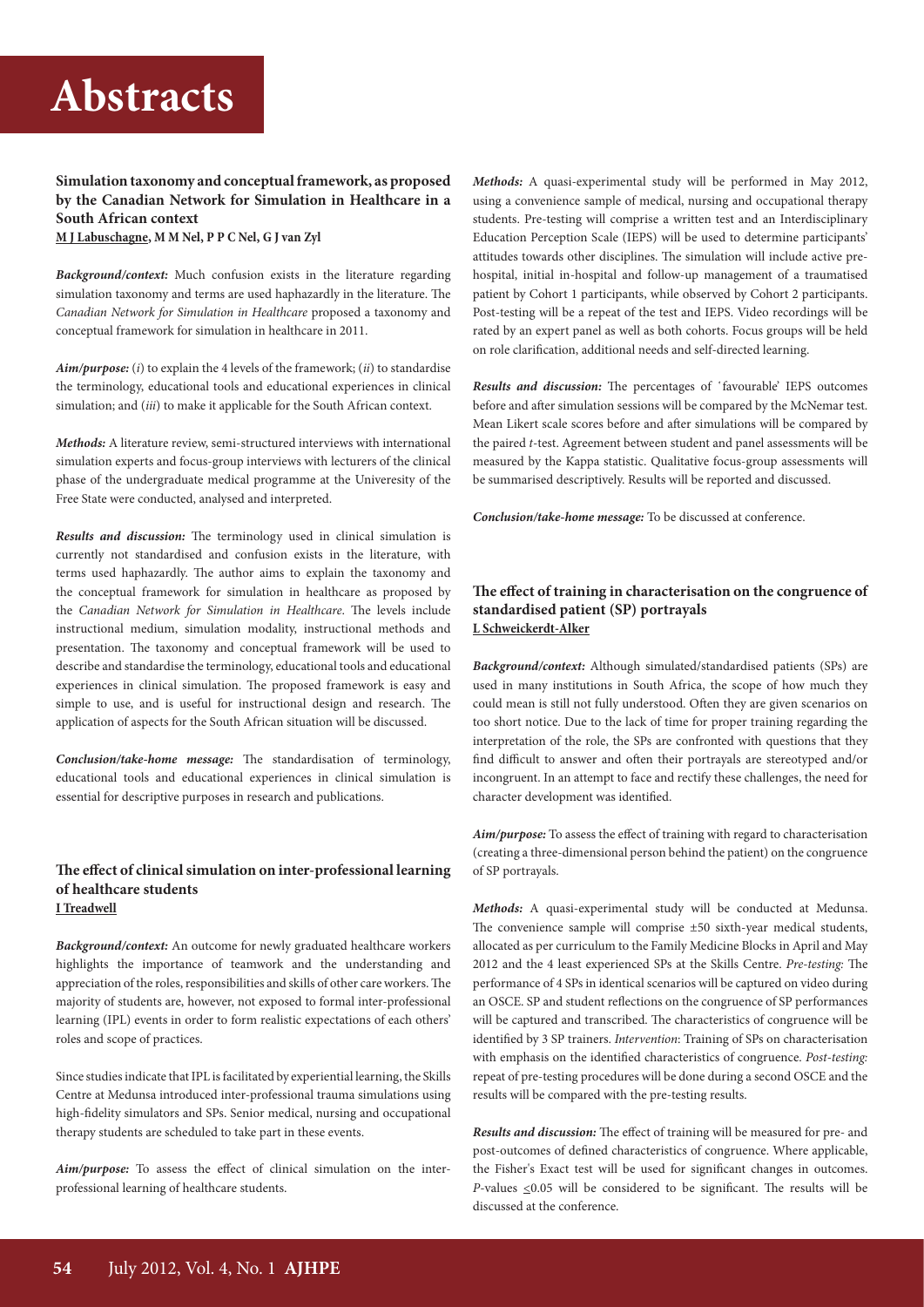

*Conclusion/take-home message:* To be discussed at conference.

#### **Does increased authenticity in practise improve patientcentred care in practice? B Y Uys**

*Background/context:* Simulation strategies such as using low-fidelity patient simulators (manikins) and standardised patients (SPs) are implemented to enhance the competency of students before encountering patients in practice. One of the aims of using SPs is to create more authentic (more lifelike) simulated learning experiences. Such experiences should help bridge the gap from practise (simulated) to practice (encounter with live patients) where patient-centredness is of crucial importance.

*Aim/purpose:* To determine the effect of enhanced authenticity in simulated skills training on patient-centred care rendered by nursing students.

*Methods:* A pre-experimental design, the post-test only design with a comparison group, was used. The study is being conducted at the University of Limpopo (Medunsa Campus) and the George Mokhari Hospital situated in Ga-Rankuwa. Cohort 1 participants will be trained to administer an intramuscular injection using a manikin while cohort 2 participants will be trained using an SP with a strap-on device. On completion of the training, cohorts 1 and 2 will be observed and objectively assessed in May 2012 on their procedural skills and patient-centred care, while administering an intramuscular injection to a patient in hospital. A comparison will be made in the patient-centred care rendered by the cohorts.

*Results and discussion:* Results will be captured in data spread sheets during analysis of observation patterns and interactions. Data will be quantified and the entire variety of statistical analyses will be utilised.

*Conclusion/take-home message:* To be discussed at the conference.

#### **The influence of podcasting on undergraduate medical students at the Faculty of Health Sciences, Stellenbosch University S H Walsh, M R De Villiers**

*Background/context:* The podcasting (or vodcasting) of lectures has been shown to benefit students. Students mostly use them for revision and test preparation. This mixed study correlates undergraduates' 2011 Respiratory Block marks with the 2012 class, as well as qualitative feedback from students and lecturers.

*Aim/purpose:* To determine (*i*) whether undergraduate medical students find podcasting to be a useful addition to lecture attendance; (*ii*) whether the availability of podcasts influenced the Respiratory Block test scores; and (*iii*) how lecturers perceived podcasting.

*Methods:* Lectures in the Respiratory Block of the MB ChB II course were converted into podcasts and placed on Webstudies, where students could view or download them. End-of-block class scores were compared with those of the previous year. The marks of the students who downloaded the podcasts were statistically compared with those who did not. The opinions of the students and lecturers were obtained by means of separate questionnaires at the end of the block.

*Results and discussion: Students:* 78% used the podcasts; 88% thought that all lectures should be podcasted; 88% of students used podcasts for clarifying concepts not fully grasped in class; the 82 podcasted lectures were viewed/ downloaded 1 737 times (an average of 21 times each); compared with 2011, the end of block marks improved. *Lecturers:* 70% thought that the process was stress-free or extremely stress-free; 80% thought the podcasts did not influence class attendance or even translated into any improvements.

*Conclusion/take-home message:* Our students mostly found podcasts beneficial for clarifying concepts that they did not grasp in class. We are continuing to podcast the entire 2nd year's lectures and will evaluate the effect that this has.

#### **The expectations of postgraduate students and supervisors: Both sides of the coin H Friedrich-Nel, J L MacKinnon, S Queener**

*Background/context:* The literature on postgraduate supervision is clear that a supervisor and a postgraduate student may not always operate from the same platform when expectations regarding the completion of the research project are discussed. As such, the expectations of the supervisor may focus on engagement, interaction and formative assessment. The needs of the student on the other hand may be completely different. The student, in need of support may need a life-coach, friend and adviser.

*Aim/purpose:* The question is whether a blue print exists for 'realistic expectations' from the parties, and how these expectations are communicated.

*Methods:* A qualitative study exploring the opinions of faculty and students was conducted with an American university as a case study. Students and faculty from various schools participated voluntary in interviews according to a structured interview schedule after approval was obtained for the study. Responses were captured during the interview and verified with the interviewee at the conclusion of the interview. Data were investigated for common themes that emerged, and grouped.

*Results and discussion:* Fifteen students and 23 faculty members participated in the study. Although the responses from students and supervisors varied, the majority of the student responses indicated that the supervisor has to provide guidance and/or support throughout the research process, establishing a helpful/supportive relationship. The supervisor on the other hand is open about expectations, namely that the student needs to work hard, learn, accept constructive criticism, be committed during the research process, do their best, and successfully accomplish the degree.

*Conclusion/take-home message:* Given the challenges that we face in South Africa with postgraduate student completion and the preparedness of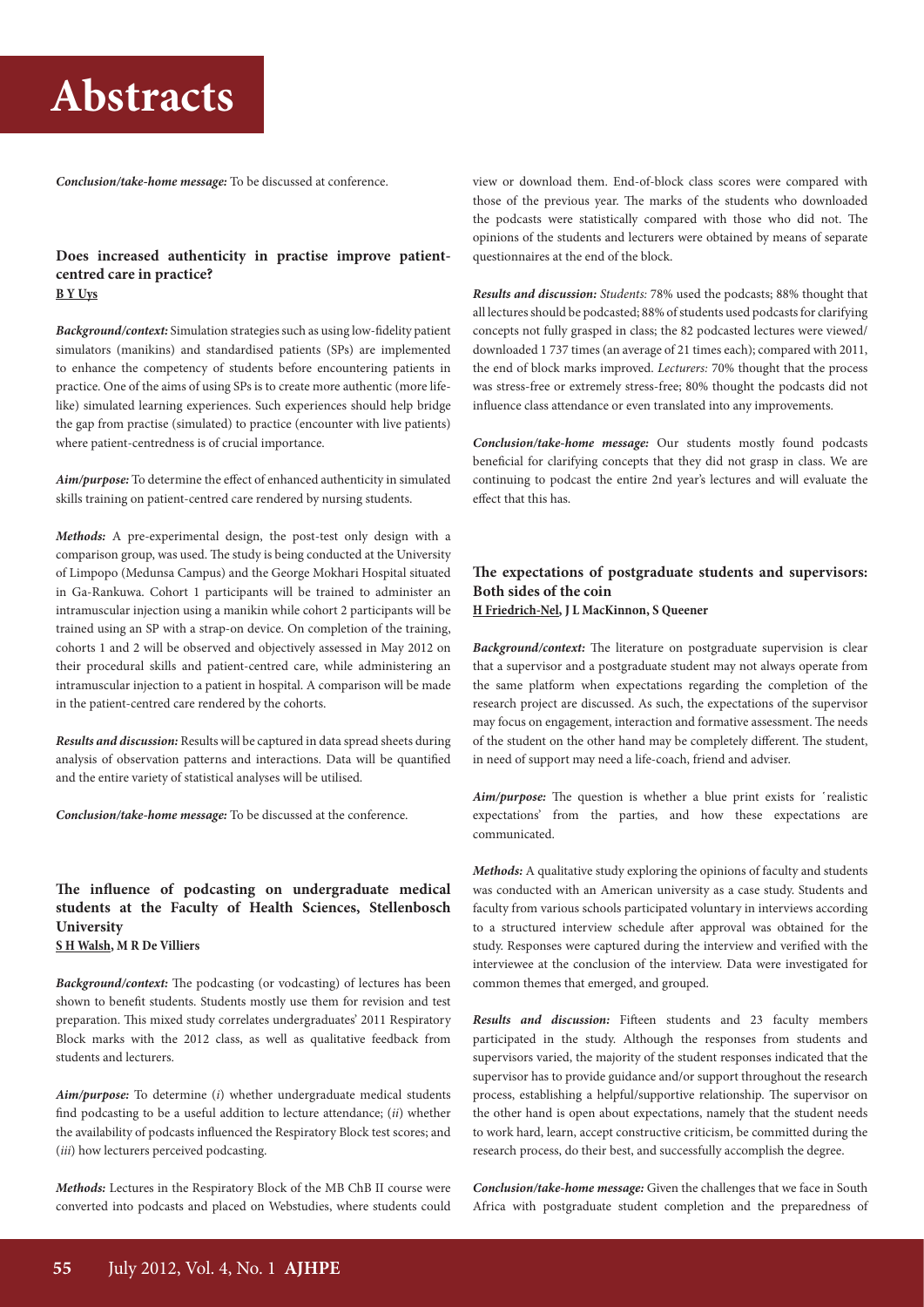supervisors, it is of value to translate the results obtained in the study to the South African context. The paper will communicate these results and reflect critically on the local context.

# **'Fit for Purpose': Graduates of a new Emergency Medicine programme**

**Heike Geduld, Leana Wen, Lee Wallis, Vanessa Burch**

*Background/context:* The first Emergency Medicine (EM) training programme in Africa started in Cape Town in 2004 as a joint division between the University of Cape Town (UCT) and Stellenbosch University (SUN). Upon graduation, many of the junior Faculty were quickly drafted into roles as managers, teachers and mentors, to support the developing academic programme and provincial healthcare service delivery needs.

Aim: The aim of the study was to evaluate self-assessed competencies including medical expert, scholar and manager of graduates of the EM program. Faculty development needs were also be identified, in order to develop an appropriate development plan for faculty and inform the postgraduate EM training curriculum.

*Methods:* This descriptive study formed part of a larger formal programme evaluation process. The study population included the 30 graduates of the first 4 years of the EM training (2004 - 2007). Participants were asked to complete a questionnaire and a structured interview by a single researcher not connected to the program. Participants were surveyed regarding their perceptions of training, evolving career plans and self-identified competencies and deficiencies for fulfilling their current jobs. Participation was voluntary and responses were recorded anonymously.

*Results and discussion:* Twenty-seven of 30 (90%) participants were sampled; 14 (52%) were in academic posts, 4 (15%) were in non-academic clinical posts and 9 (33%) had temporary posts; 21 (72%) were still in Cape Town. Participants felt that their training had provided them with appropriate clinical and procedural skills, but management, research and teaching skills were lacking. Formal management training was cited as necessary. Lack of clear career prospects and progression was concerning.

*Conclusion:* While the EM training programme provides excellent clinical knowledge and skills training, there are deficiencies in academic, management and leadership competencies. Potential solutions identified include graduated responsibilities during training, fellowships and formal faculty development programs.

## **The impact of training in pattern recognition on the ability of diagnostic radiographers to interpret images accurately Lynne Hazell**

*Background/context:* Diagnostic radiographers in South Africa could provide an interpretation of an image to a recognised practitioner in the clinical situation within their scope of practice. In many South African departments there is a shortage of radiologists resulting in delayed or no reports to referring doctors. In order to meet the needs of the country, South African radiographers need to become multi-skilled radiographers. Empowering radiographers with pattern-recognition skills could address the problem in many South African departments

*Aim/purpose:* To assess the ability of qualified diagnostic radiographers in a Gauteng Government Hospital to apply pattern recognition and interpret a radiograph after training in musculoskeletal pattern recognition.

*Methods:* The study employs a pre-/post-test model and an intervention training of radiographers in musculoskeletal pattern recognition. Nine radiographers volunteered to participate. The radiographers identified whether an image was normal or abnormal and then provided a comment on the abnormal images. After the pre-test, training in the application of pattern recognition for the musculoskeletal system was provided.

*Results and discussion:* Accuracy of the image interpretation demonstrated a significant improvement in the post-test. The participants identified normal and abnormal images accurately. The comments on the images also showed a significant change from the number of incorrect comments on the images to partially or completely correct comments in line with the reference standard.

*Conclusion/take-home message:* The intervention – training in pattern recognition of the musculoskeletal system to enable image interpretation – appears to have been successful. To empower the diagnostic radiographers in these hospitals with the skills to provide image interpretation, a training programme would need to be developed.

# **Sustainability of a Postgraduate Diploma in Transfusion Medicine: Results from semi-structured interviews and a Delphi survey**

**Vernon J Louw, Marietjie M Nel, John F Hay**

*Background/context:* Quality education in transfusion medicine is key to delivering a safe and cost-effective blood service. A number of factors affect the long-term viability and sustainability of such a programme, particularly in a poorly resourced context with a limited number of clinicians trained in this field.

*Aim/purpose:* To determine and test the criteria that are key to programme sustainability when developing a model for the academic development and implementation of a Postgraduate Diploma in Transfusion Medicine.

*Methods:* Qualitative and semi-quantitative approaches were followed to determine and test the criteria considered to be important in programme sustainability. A literature survey was conducted, followed by semistructured interviews with national and international transfusion medicine experts, and a Delphi survey.

*Results and discussion:* Fifty-five criteria were identified from the semistructured interviews. Consensus was reached on 41 criteria and stability was reachedc on a further 13. Elements essential to programme sustainability were identified and ranked in order of importance.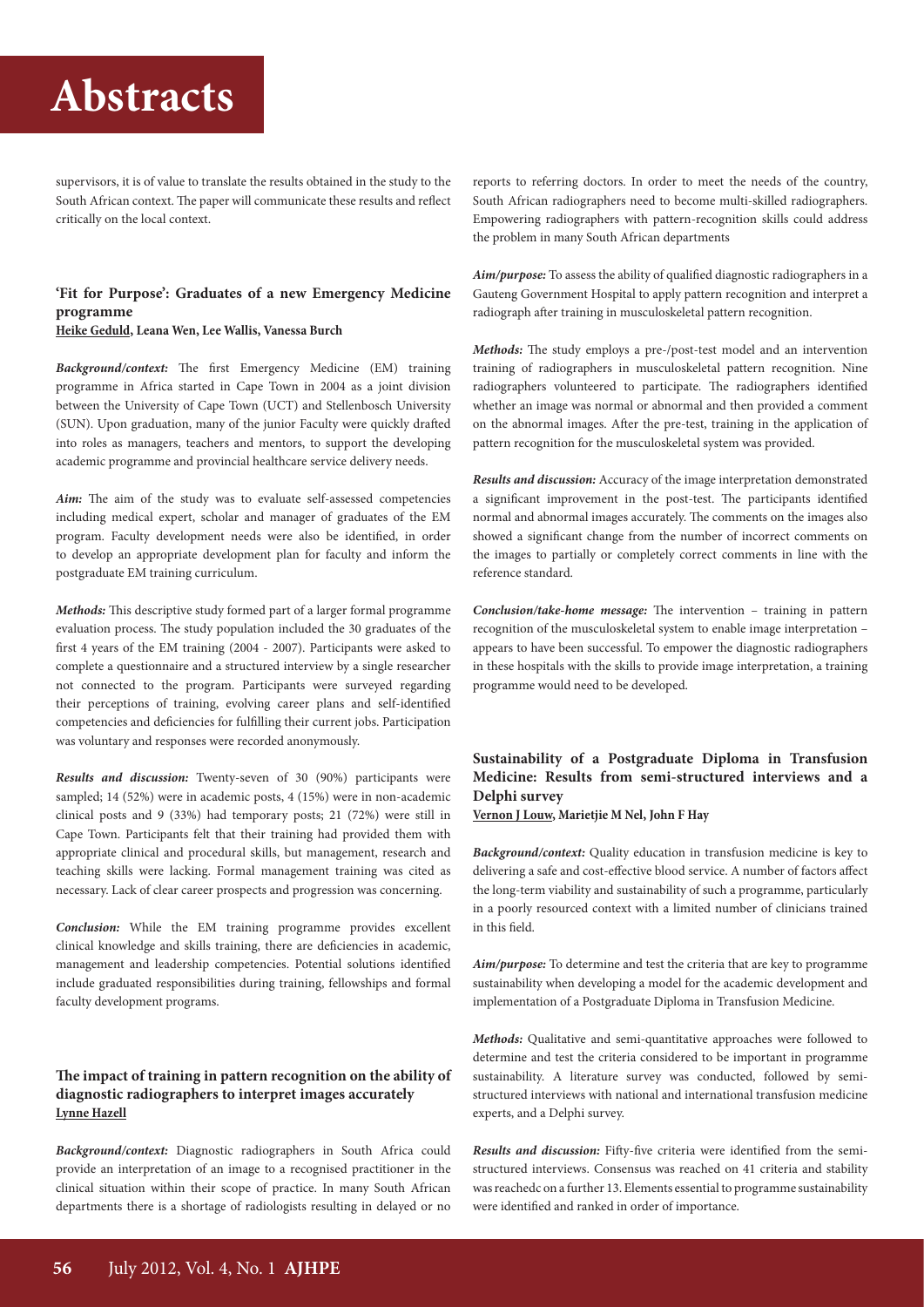*Conclusion/take-home message:* Literature on programme sustainability in the field of transfusion medicine is virtually non-existent. This study identified a number of elements essential to the long-term viability of such a programme. This should prove useful to any institution developing a postgraduate training course in transfusion medicine.

#### **Feedback of examiners as learning opportunities for supervisors and postgraduate students M M Nel, G J Van Zyl**

*Background/context:* The requirements that theses and dissertations in the Health Professions Education programme should meet, are that they should demonstrate the candidate's familiarity with the relevant literature, their research skills, and their ability to write a proper report on their research. A thesis should, in addition, make an original and significant contribution to the subject field. As far as research is concerned, the candidate should prove that they are fully conversant with the research methods and techniques of their specific subject field and that they have mastered and are able to use the research methods and techniques of the particular subject field. As far as the report is concerned, they should be able to document the research problem and objective, the research setup or design, method, results and conclusions in a proper scientific (systematic and logical) manner. The work should bear evidence of the candidate's analytical skills, critical stance and substantive insight.

*Aim/purpose:* To analyse the feedback in 115 reports of examiners.

*Methods:* Quantitative and qualitative approaches were used. An empirical, non-experimental research design was followed in this descriptive study.

*Results:* The findings of the study are reported on by means of a description and a discussion. The findings are used to make recommendations on postgraduate education as far as the selection of a research theme, problem statement, literature review, research methodology, analysis and interpretation of results and documentation of the report, etc.

*Conclusion:* The role that defined criteria and clear recommendations can play was of utmost importance. With this study an attempt was made to emphasise feedback of examiners as learning opportunities for supervisors and postgraduate students.

#### **Narrative inquiry in identity construction research: What do we do with these stories? Lakshini McNamee**

*Background/context:* In the human and social sciences, narrative methods are widespread in identity construction and professional development research. However, there is a noticeable lack of narrative research into the development of medical practitioners. Empirical strategies for analysing personal narratives are scarce in medical education. Even in studies that have reportedly generated suitable qualitative data, analyses are limited to thematic approaches, and structural analysis of narrative form remains neglected. This progress report describes an ongoing study using narrative inquiry to examine the learning processes and identity construction of newly qualified doctors (NQDs).

*Aim/purpose:* To gain a better understanding of the school-to-work transition and internship experiences of NQDs.

*Methods:* Autobiographical reflections of NQDs (generated by a previous study) were examined using socio-linguistic methods, using a socio-cultural theoretical framing of 'situated learning' in 'communities of practice'. A modified Labovian classification of clauses was applied to storied events. Close attention was paid to language, discourses and narrative form (telling of narrative rather than referential aspects alone). Inferences were made regarding participants' self-categorisation and positionality in relation to various social groups encountered in practice.

*Results and discussion:* Identity construction of NQDs is not fixed, and as newcomers their identities were in a state of flux. They experienced various degrees of angst due to unfamiliar systems, burdensome responsibility and their sense of how others perceived them. Individuals aligned themselves with other interns and healthcare professionals according to perceived strengths. Learning opportunities afforded by different environments varied considerably, however, participants demonstrated intentionality, judging their own situations, negotiating their individual progress and choosing trustworthy sources of assistance or guidance.

*Conclusion/take-home message:* Early career learning viewed from a social practice perspective offers a meaningful way to study identity construction of NQDs. The professional development of medical practitioners is a complex process where identity construction is implicated along with the development of knowledgeable skill. Relational aspects of persons play an important role in determining practice.

# **Evaluation of a web-based module on evidence-based medicine (EBM) for Family Medicine specialist in training at Stellenbosch University**

**Anke Rohwer, Taryn Young, Susan van Schalkwyk**

*Background/context:* Practising evidence-based medicine (EBM) using current best evidence in making healthcare decisions typically involves 5 steps: phrasing answerable questions, searching for relevant studies, critically appraising it for validity and usefulness, applying results, and auditing the process. Acquiring basic knowledge and skills of EBM is essential for successful implementation and subsequent improvement in healthcare quality. Enhancing EBM knowledge and skills at postgraduate level is a key strategy of Stellenbosch University's (SU) Medical Educational Partnership Initiative grant which aims to enhance skills of medical professionals in rural and underserved communities. SU's Family Medicine Division offers a 12-week online EBM module to specialists in training during their first year which could be expanded to other specialists in training.

*Aim/purpose:* To formatively evaluate the EBM module to inform further enhancement of delivery and content.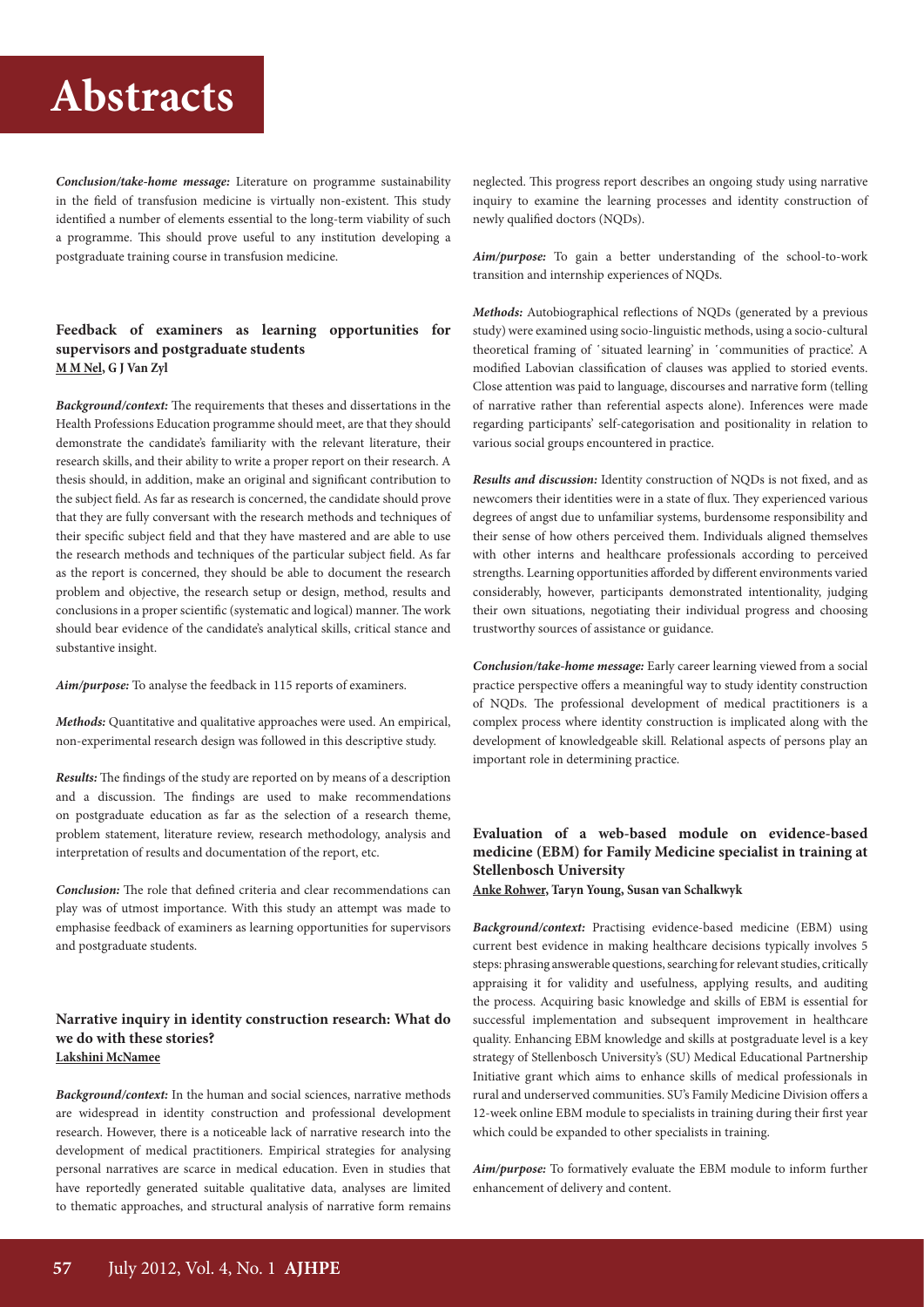*Methods:* A mixed-methods approach was adopted. This consisted of a document review comparing learning outcomes to EBM competencies; semi-structured interviews with tutors; and a survey of the students. Ethics approval was obtained.

*Results and discussion:* The module content addressed 4 of the 5 main EBM competencies, although learning outcomes were poorly defined. Most students had a positive attitude towards EBM and the module, however some felt they needed more support from tutors. Interviews highlighted the need for more advanced technologies to support learning, to respond to questions and address difficult concepts in real time. The importance of EBM teaching to specialists in training was also emphasised.

*Conclusion/take-home message:* Results show that the content of the EBM module is adequate in addressing 4 of the 5 main EBM competencies. There is a need to incorporate modern technologies like social media, screencasts, blogs and more interactive sessions to create a more authentic learning environment. Similar modules are needed for other specialists in training.

### **'Teaching Teamwork' Alan Barnard**

*Background/context:* The teachers of palliative medicine at the University of Cape Town (UCT) work in a team of 3 palliative care trained professionals: a nurse, a doctor and a social worker. An element of the teaching is the importance of interdisciplinary teamwork. This is both taught in a didactic session (small-group lecture and a subsequent tutorial). The teamwork is also modelled by the teachers in the classroom and at the bedside (with clinical ward staff) during the clinical pharmacology ward round. The teachers and the students have never had the opportunity formally to comment on this aspect of the teaching, and this evaluative research is an attempt to address this gap.

*Purpose:* To understand the experience of the teachers and students in the fourth-year palliative medicine programme at UCT in respect of the interdisciplinary team approach to palliative medicine, so as to improve teaching and learning in this important field.

*Results:* A qualitative analysis of interviews with the teachers in this programme and the reflective commentaries of the students will be presented to illustrate the experience of teamwork teaching and learning in this programme.

*Impact:* The results are expected to be valuable to all health professional educators who are concerned about team functioning in the graduates of their programmes, and the functioning of teaching teams within the programmes.

# **A 'toolkit' for the promotion of undergraduate research: When students talk to students**

**G I Van Schalkwyk, H Botha, J Bezuidenhout, J Blitz, S C De Vries**

*Background/context:* Conducting research as an undergraduate medical student has been shown to encourage later research interest among these students, and to also develop their critical reasoning and information literacy skills. At our institution, despite there being opportunities within the curriculum for medical students to complete research projects, few avail themselves of the opportunity to carry the process through from obtaining ethical clearance to eventually disseminating results via presentation or publication.

*Aim/purpose:* Led by 2 final-year medical students who had completed a number of research projects as part of their studies, we sought to develop an instrument that would encourage and guide undergraduate health sciences students in conducting research. Our ultimate aim is to increase undergraduate research output at Stellenbosch University's Faculty of Health Sciences.

*Methods:* The process of developing the artefact which has become known as the 'toolkit' was initiated by the 2 students who are also the primary authors. Drawing on their experiences, which included first author publications, they sought to specifically address those aspects of the research process that they had found to be challenging or of value. A number of experienced researchers acted as supervisors on the project.

*Results and discussion:* The toolkit, which is presented in a student-friendly format, comprises 3 documents. The first offers general guidelines on planning, designing and implementing a research project. This is followed by a discussion of quantitative and qualitative research methodologies respectively. In each case the importance of sharing one's findings with peers is encouraged. Twenty students attended a Saturday seminar during which the toolkit was explained and distributed – a marked increase in the number of students expressing interest in undergraduate research over previous years.

*Conclusion/take-home message:* Encouraging research at undergraduate level has the potential to enhance the student's learning experience. Facilitating such participation with innovative, student-driven interventions provides an important catalyst.

## **Perceptions among University of Johannesburg Emergency Medical Care students towards mandatory physical training Andrew Makkink, Phoenix Bean**

*Background/context:* Physical fitness plays an integral part in the performance of emergency service duties by both male and female emergency service personnel. The duties of emergency service personnel often comprise heavy aerobic content and muscular strength components that are best performed by practitioners who are in good physical condition. The University of Johannesburg's Department of Emergency Medical Care acknowledges the need for improved physical condition among emergency service personnel, and has addressed this need by implementing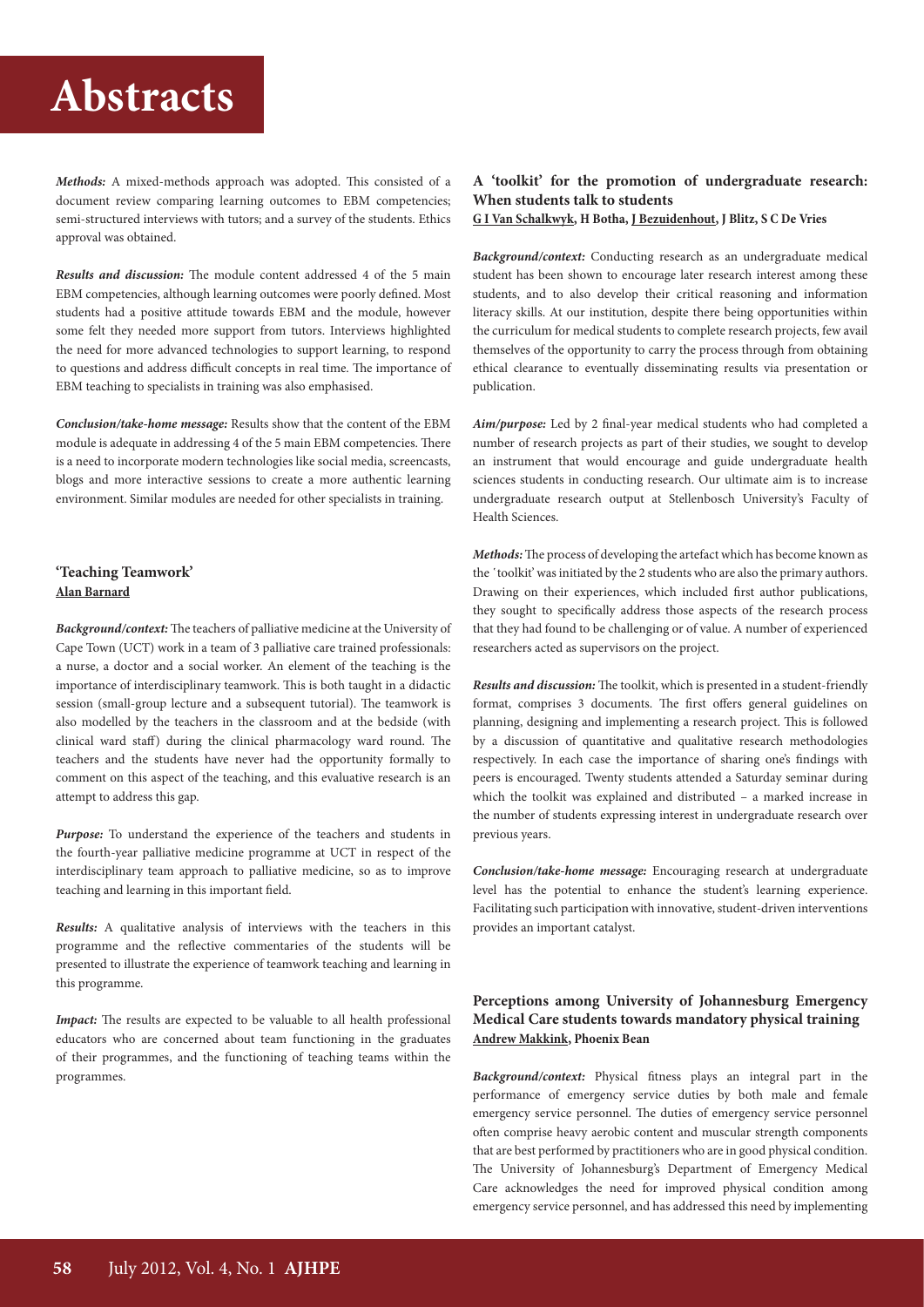a mandatory physical training programme for all students enrolled in the Bachelor of Emergency Medical Care (BEMC) programme.

*Aim/purpose:* The aim of this study was to analyse the perceptions of EMC students towards the mandatory physical fitness programme and its facilitation on the Bachelor of Emergency Medical Care programme.

*Methods:* A 26-question survey was conducted and the responses of 66 (63%) participants were quantitatively analysed.

*Results and discussion:* The results suggest that the students generally enjoy participating in the training sessions. There is, however, a need for improved structuring and better objective setting, to assist students in reaching expected outcomes of the program. The majority of the students felt that the programme had benefited them physically and had motivated them to improve their own health, physical condition and lifestyle choices.

*Conclusion/take-home message:* The mandatory training programme is an essential and indispensable component of the BEMC course, that has a significant impact on the students lifestyles, their own health and their physical condition. It should be considered crucial for improving and maintaining adequate physical condition in prospective emergency service personnel of South Africa.

## **Is drama meaningful in healthcare education? Margaret Hugo, Louise Schweickerdt-Alker**

*Background/context:* MB ChB III students choose from a group of at least 10 selective courses which do not teach them about medicine *per se.* They attend the course throughout the year, and receive a mark at the end as proof that they have learnt something other than just becoming a medical practitioner. At Medunsa, Drama has been offered since 2009; 20 - 25 students attend the course annually. The program: learning about oneself, visualisation, the voice, movement, connecting with an audience, writing plays, rehearsing, performing, and working with stage make-up, props, lighting and music. Students perform in the children's wards and in front of their peers. A 'test' at the end of the year is written in groups, where they discuss the following: value of the course, development of communication skills and use of the acquired skills with patients. They voice experiences in discussion groups, throughout the year.

*Aim:* The ongoing question of the lecturers is: what value can a creative course have in the teaching and learning of medical students?

*Methods:* A qualitative analytic method was employed.

*Results:* Lively discussions mostly result in positive feedback, although negative feedback is appreciated and encouraged. Personal issues are faced, growth take place and confidence is gained. The students get to know their own unique abilities, learn to trust themselves and to appreciate their own unique way of communicating. Their energy levels increase. They learn sensitivity and trust in teamwork. Empathy is enhanced and the holistic concept increased. Inner creative abilities are developed which help with effective problem solving.

*Conclusion:* Creative courses facilitate students to look at and experience themselves, as well as patients and patients' life worlds differently. Personal growth is essential in developing a professional attitude, which in the end prepares them to render effective, comprehensive clinical care.

### **From colour-blind to rainbow-brained: Using Whole Brain Learning (WBL) principles in physiotherapy education A Human, P H du Toit**

*Background/context:* Institutional changes in higher education call for innovative ideas in teaching practices. The scholarship of teaching and learning requires scholarly enquiry into student learning to inform the practice of teaching. Learning style flexibility in teaching practice can bridge the gap between the individual learner (and their preferences) and the design and delivery of the facilitation of learning. As a facilitator of learning (FOL) I wanted to engage in critical discourse regarding my teaching practices by implementing innovative ideas in my class room based on the principles of WBL.

*Aim/purpose:* This study aimed to determine the effect of facilitating Whole Brain Learning (WBL) on the teaching practice of the FOL in the Department of Physiotherapy, Medunsa.

*Methods:* A participatory action research method was applied in an attempt to transform facilitation of learning in the second-year module on paediatrics/child health. Triangulation of qualitative and quantitative data collected from questionnaires, peer-review, and reflections were performed.

*Results and discussion:* Despite differences in learning style preference between the FOL and the second-year physiotherapy students, I was able to accommodate and challenge my learners on various levels. My professional development in my teaching practice within the context of the 7 roles of the educator as observed and experienced by my second-year physiotherapy students is explained. Evidence is presented that WBL principles assist in improving facilitation of learning on multiple levels and seems to increase the students' satisfaction and creates an environment conducive to learning.

*Conclusion/take-home message:* As FOL we must be flexible in our teaching and learning styles in order to accommodate and challenge all students in class so that they can maximise their human potential. This participatory research project formed a foundation for further research and reflective practice in our department and institution.

**Perceptions of preceptors regarding expected competencies of final-year midwifery students of Mulago School of Nursing and Midwifery, Uganda Margaret Milly Kabanga, Fikile Mtshali, Sarah Kiguli**

*Background/context:* Midwifery training at Mulago School of Nursing and Midwifery (MTSNM) was traditional, teacher centred until curriculum was changed and implemented competence-based training (CBT) model. However, there are complaints by qualified midwives (Preceptors) who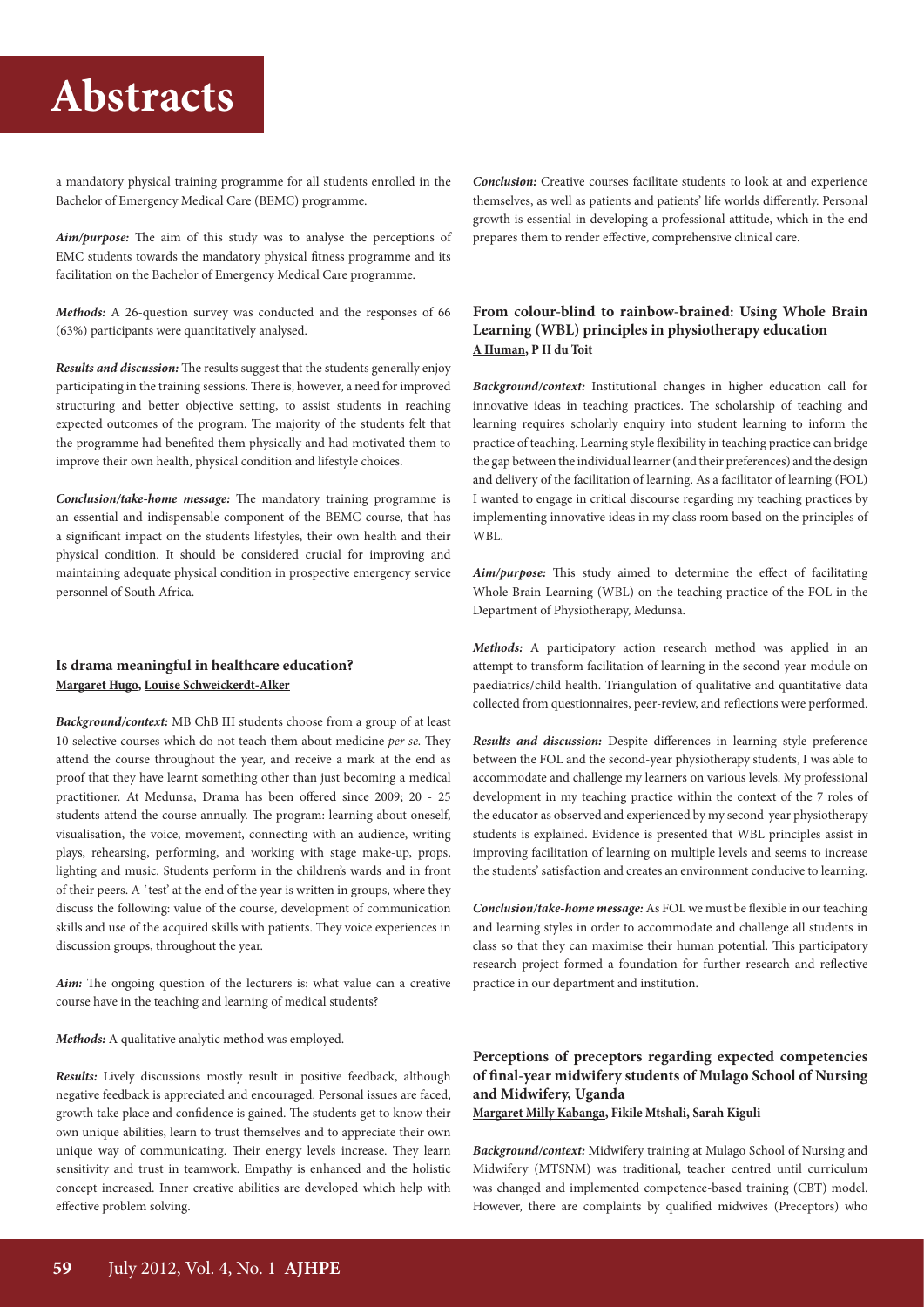supervise and mentor students during clinical placement, regarding expected competencies of final-year midwifery students.

*Aim/purpose:* This study was designed to explore and document perceptions of preceptors regarding expected competencies of final-year midwifery students of MTSNM. The study findings would provide a basis for quality improvement in midwifery training in Uganda.

*Methods:* A cross-sectional descriptive study was conducted at Mulago Hospital, a clinical placement site for midwifery students. Qualitative data collection methods were employed. Seven focus-group discussions (FGDs) were conducted with 33 preceptors, purposively selected from clinical placement areas including labour wards, postnatal clinics and family planning clinics. An interview guide was used to conduct FGDs. Two investigators worked independently to review and analyse transcripts for contents and emerging themes.

*Results and discussion:* Students are expected to have knowledge in family planning methods, and antenatal, delivery and postnatal care. Desired skills include examination of patients during antenatal, delivery/postnatal period, communication/interpersonal skills, decision-making, management of procedural skills including delivering babies, inserting contraceptive devices and intravenous lines. Students are expected to portray attitudes such as professionalism and ethical practice. Gaps identified were mainly professionalism, communication and interpersonal skills. Causes of competencies included inadequate mentorship and supervision of students by preceptors.

*Conclusion/take-home message:* Preceptors of midwifery students should be empowered with CBT knowledge to enable them to effectively provide mentorship and support to midwifery students of MTNSM.

### **Implementation of OSCEs in assessment of postgraduate students in the Department of Obstetrics and Gynaecology, Makerere University College of Health Sciences Mike N Kagawa, John Tumbo, Elsie Kiguli, Sarah Kiguli**

*Background/context:* The department of Obstetrics and Gynaecology (O&G) has been in existence for over 30 years and offers a 3-year fulltime course leading to the award of a Master of Medicine (O&G) of Makerere University. Several methods have been used to assess clinical skills of postgraduate students. In an effort to improve assessment, OSCEs were introduced about 5 years ago.

*Aim/purpose:* To evaluate the implementation of OSCEs from 2008 to 2011.

*Methods:* Through a descriptive cross-sectional study, observation of the OSCE process, key informant interviews with the Head of Department (HoD) and course coordinators, desk review of external examiners' comments and a retrospective evaluation of students' OSCE scores, was performed.

*Results and discussion:* OSCE formulation was done by a committee of the HoD, course coordinators and senior faculty. There were 5 - 7 OSCE

stations of 15 minutes each. There was, however, no OSCE blue-print and the examiners were not trained. The venue was spacious but with little auditory/visual privacy. Real patients and models, as opposed to simulated patients, were used. Most students scored above the university pass mark of 60%. The average score of the students ranged from 48.6±9.5 to 84.8±6.5 for year 2, and 54±7.6 to 84.0±7.6 for year 3. There was no feedback given to the students.

*Conclusion/take-home message:* The OSCEs were generally well conducted with adequate preparation and good students' performance according to the pass mark. There is need to develop an OSCE blue-print and train examiners, organise feedback to students and improve on privacy between the candidates.

## **'We are becoming doctors!': The social context of problembased learning for developing professional identity Dianne Manning**

*Background/context:* The concept of a community of practice as a social learning environment offers a useful framework with which to interrogate student engagement with the intended learning. The medical programme of the University of the Witwatersrand uses problem-based learning (PBL) as a vehicle for integrating knowledge and introducing an approach to clinical reasoning. Interaction with the small-group facilitator and meaningful participation in PBL tutorials thus provides students with access to discipline-based discourse and opportunities for developing professional identities.

*Aim:* To understand the role of the PBL facilitator as an agent and role model in students' construction of meaning and development of professional insights.

*Methods:* A mixed-methods cohort study design was used. Fourthyear medical students were invited to complete an anonymous selfadministered questionnaire and to participate in semi- structured focusgroup discussions. Questionnaire data, consisting of responses to 7-point Likert scale items, were analysed using descriptive statistics. Focus-group discussions were audio-recorded, transcribed and analysed qualitatively for emergent themes. Data from the questionnaires and interviews were triangulated.

*Results and discussion:* The results clearly indicated the importance of the specific social context of the PBL group interaction for effective engagement with the medical discourse. The role of the facilitator was identified as the most important factor for guiding students in developing professional ways of thinking. The PBL tutorial thus provides a valuable opportunity for students to start creating professional identities as medical practitioners and developing personal trajectories into the practice.

*Take-home message:* PBL facilitators in a medical programme need not be subject experts in the tutorial content, but should preferably be medically qualified. Where human resources are limited, facilitators from different backgrounds should be assisted in developing ways of thinking which are appropriately aligned with the clinical reasoning process.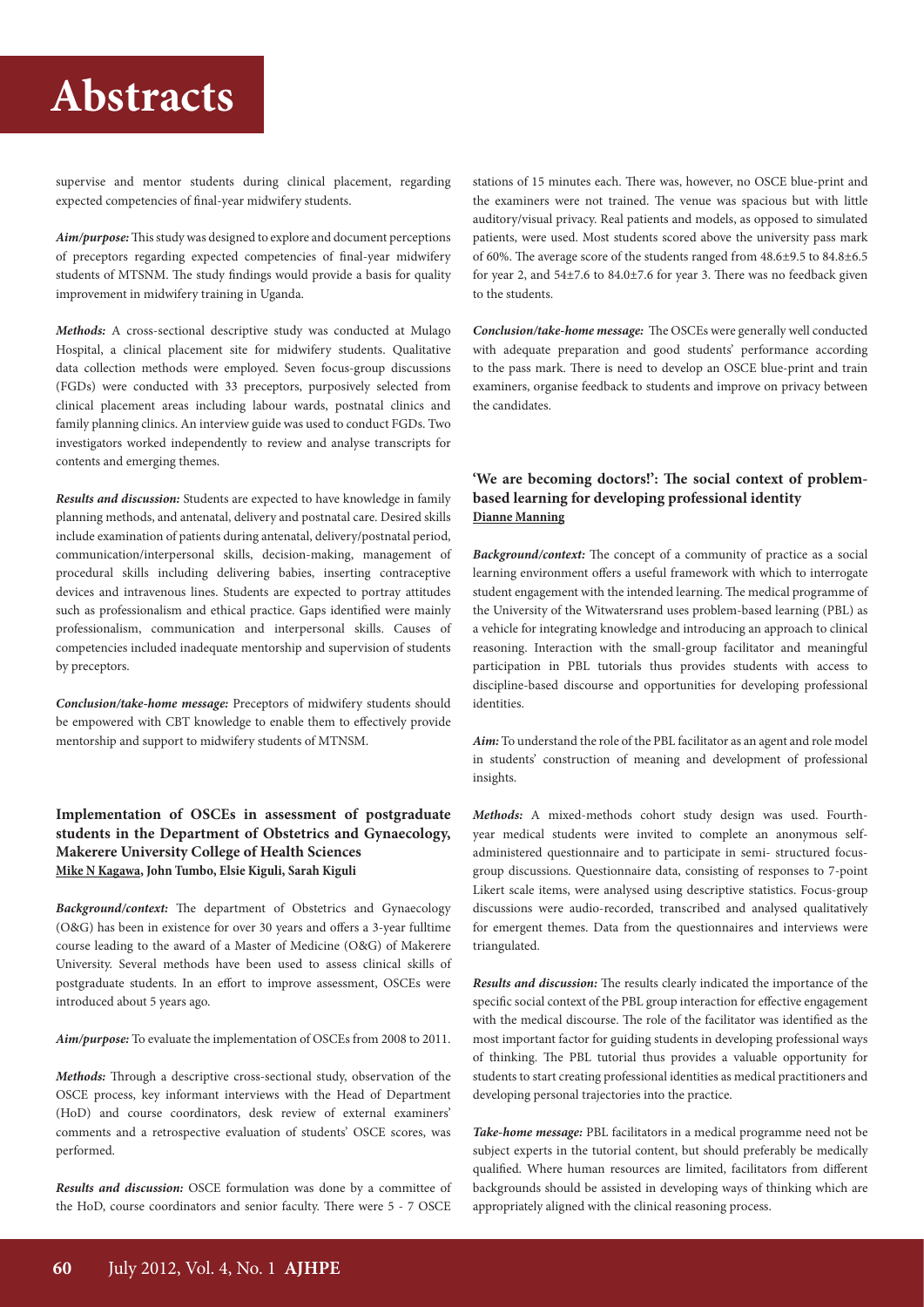#### **Understanding the role of a supervisor during the Integrated Primary Care (IPC) rotation for final-year medical students P N Mnqapu, L Du Toit, N Sondzaba, I Couper**

*Background/context:* As part of medical training, final-year medical students complete a 6-week integrated primary care (IPC) rotation in urban or rural sites. The purpose of the IPC rotation is to familiarise medical students with primary healthcare and to develop and enhance students' clinical skills. During the rotation students are allocated to a local supervisor at the site.

*Aim/purpose:* The aim was to understand the role of the supervisor from both the supervisors and the students' perspectives, and to assess how supervisors see their role in terms of their responsibilities to students, comparing these with student expectations.

*Methods:* Data used was obtained from IPC rotation student post-placement questionnaires in 2011 and from 2011 supervisors questionnaire. The aim of the supervisors' questionnaire was to establish their understanding of their role. Data from both were entered in Excel and analysed for common themes.

*Results and discussion:* The study has identified common characteristics of what the student and supervisor perceive the role of the supervisor to be, such as being a role model and truly being willing to teach. Dedication to patient care and a good work ethic were furthermore identified as key characteristics. Both identified common traits of mentors, and classified a mentor and a role model as the same thing.

*Conclusion/take-home message:* The results showed that there is an overlap in understanding what the role of the supervisor is among both students and supervisors. Assessment of rational prescribing skills in the written exitexamination at the Medical School of the University of the Witwatersrand.

# **Assessment of rational prescribing skills in the written exitexamination at the Medical School of the University of the Witwatersrand**

**Shirra Moch, Devika Naidoo, Lionel Green-Thompson**

*Background/context:* Prescribing medicines is the primary intervention that doctors offer to influence their patients' health; however concerns have been expressed about the extent to which graduates are prepared by medical schools to assume prescribing responsibility.

*Aim/purpose:* To analyse the exit-level written assessment component of final-year students in the Graduate Entry Medical Programme (GEMP) at the University of the Witwatersrand, Johannesburg with respect to fitnessfor-purpose (validity) to test rational prescribing skills.

*Methods:* Permission to conduct the study was obtained from the Human Ethics Research Committee (Medical) of the University of the Witwatersrand, Clearance Number M080949. Examination questions were selected via an adjudicative process to determine a prescribing mark. Question items were then analysed according to Bloom's Revised and the SOLO Taxonomies. The theoretical framework of constructive alignment was used to interrogate fitness-for-purpose and the knowledge structures of the skills were explored using a Bernsteinian lens.

*Results and discussion:* A comparison of 'A-Type' (single best answer) multiple choice questions (MCQs) with 'R-Type' (extended matching) MCQs paradoxically highlighted students' greater proficiency in the R-Type questions (*p*<0.0001). Both Bloom's and SOLO taxonomies indicated that students scored well on questions which tested recall and application of knowledge, but struggled with questions involving evaluation. Questions were poorly distributed according to Harries' delineation of prescribing skills to be tested. Examination marks showed that 83.6% of students were competent to prescribe according to the graduating standards of the University.

*Conclusion/take-home message:* Despite high examination scores, this study illustrates a lack of constructive alignment between assessment requirements, curriculum delivery and course objectives. Curricular components including problem-based learning and horizontal integration constrained epistemic access to the structure of rational prescribing knowledge and the exit-level written assessment does not sufficiently test rational prescribing skills.

#### **Peer-tutoring in a language code-switching lecture as strategy for educators in multilingual classes Sandra du Plessis**

*Background/context:* Educators have the responsibility to prepare students for the future, and to be successful in their task with multilingual students, they have to incorporate certain teaching approaches and strategies, as well as modifications, in their presentations. One of the challenges is to use language creatively in the multilingual classroom, and language codeswitching (the switching from one language to another) may be one method of experimenting with language. Educators who cannot language codeswitch themselves, may employ peer-tutoring. Peer-tutoring is a promising strategy in multilingual classes in Higher Education, by which individualised help may be provided to students in a large groups. Through peer-tutoring the home language (L1) of the students may be a resource in an English-only environment where educators are not proficient in the students' L1.

*Aim/purpose:* The aim was to evaluate the effectiveness of peer-tutoring as teaching strategy during language code-switching in a multilingual firstyear classroom.

*Methods:* A descriptive design within the quantitative framework was selected. A questionnaire was designed as data collection instrument and was completed by first-year students after peer-tutoring in a language codeswitching lecture.

*Results and discussion:* In the results the linguistic profile of the students is presented to illustrate the complexity of the situation. In addition an evaluation of the peer-tutoring strategy reveals that the majority of the students experienced peer-tutoring positively and provides some directions for future implementation. Other linguistic support needs are also identified by the students.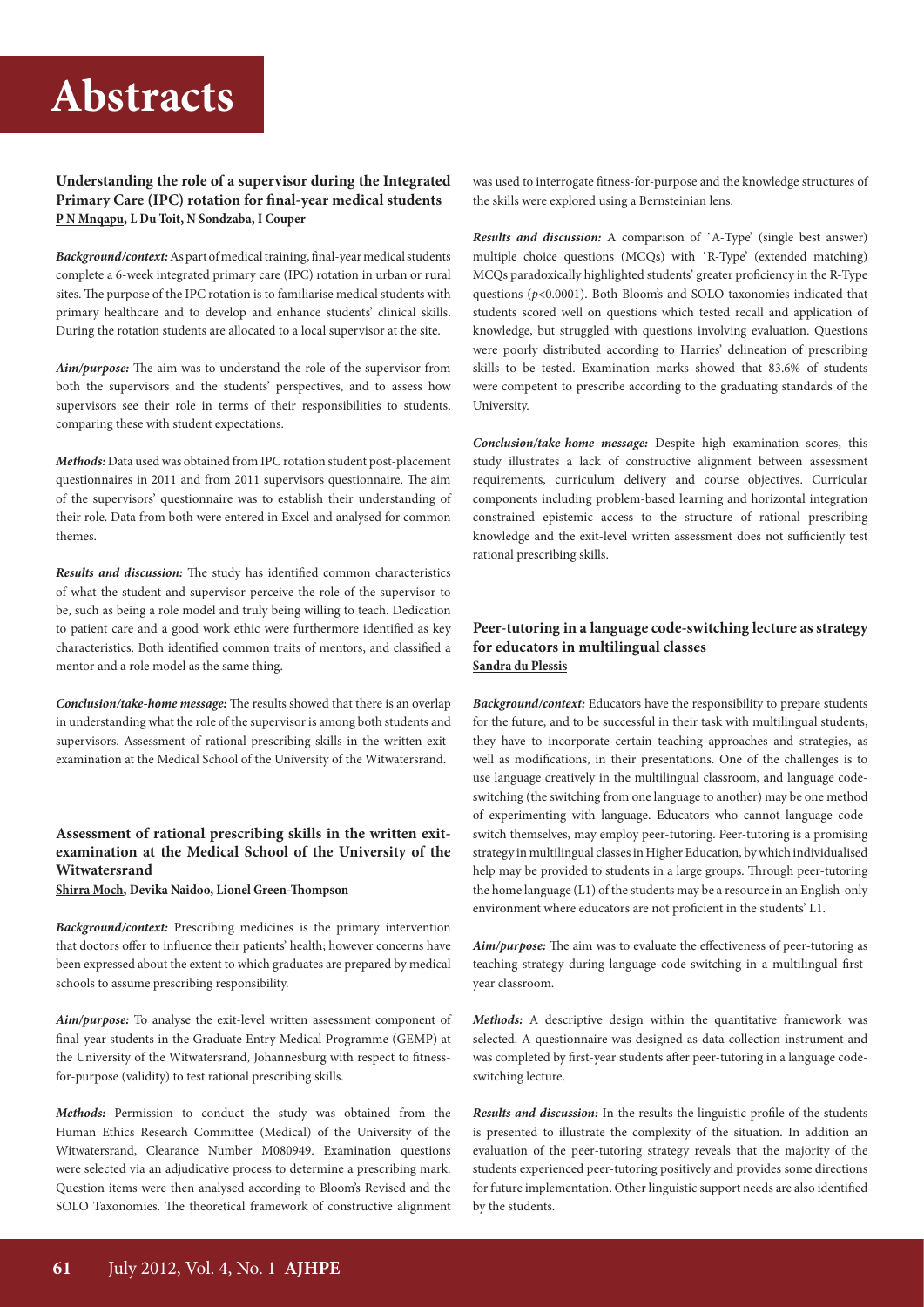*Conclusion/take-home message:* By reinforcing students' conceptual base in their L1, a foundation may be provided for long-term growth in English skills. Language code-switching is currently recognised as a teaching strategy in multilingual classrooms. It is suggested that L1 can support especially first-year students in Higher Education to understand curriculum content and new concepts.

## **The autopsy as a teaching tool in forensic medicine for undergraduate students: A University of Pretoria experience L du Toit-Prinsloo, V Tredoux, G Saayman**

*Background/context:* The use of the autopsy in teaching medical students has strong historical precedent. As large numbers of unnatural deaths in South Africa require medico-legal investigation by medical practitioners, it is important that undergraduate medical students receive some training and exposure to the field of forensic medicine. The scope and nature of such training remains a topic of uncertainty and discussion, while the possible vicarious effects of – and the attitude of students to – this activity requires careful consideration.

*Aim/purpose:* To assess the attitudes of senior medical students towards the autopsy as a training tool in the medical curriculum at the School of Medicine, University of Pretoria.

*Methods:* MB ChB V students attend daily forensic autopsy at the Pretoria Medico-Legal Laboratory, for a continuous period of 2 weeks. Students were requested to comment on their experience, voluntarily and anonymously, regarding the general impression and rating of the rotation and to comment on strengths, weaknesses, opportunities and threats which may have been experienced.

*Results and discussion:* Of the approximately 220 students who were enrolled in MB ChB v. 95% of students provided feedback. The overall experience appears to have been a very positive one, with an 8.2/10 overall rating for the block. However, 64 students indicated that they felt psychologically unprepared for the block and that they experienced it as emotionally traumatising, with some students stating that they experienced nightmares due to the exposure.

*Conclusion/take-home message:* Exposure of students to forensic autopsies may be a valuable training modality, but more research is needed as to the possible vicarious effects and the emotional support which students may require, before and after such exposure.

#### **Early exposure to physiology: Challenges faced by health science students and their teachers Susan B Higgins-Opitz, Mark A Tufts, Lihle Qulu, Sabiha Essack**

*Background/context:* Health Science students at the University of KwaZulu-Natal perform better in their professional as compared with their physiology modules. Pass rates of physiology modules, particularly in the first-year basic physiology module taught in the first semester when students are still adapting to University, have steadily declined. Our data has also shown a strong correlation between these students' performance in their first class test and their final performance.

*Aim/purpose:* To devise a strategy identify struggling students early i.e. before they write the first class test, so that appropriate interventions can be made to prevent them failing the module.

*Methods:* Using a short questionnaire, students' attendance of tutorials, financing of their studies, and their perceived relevance of physiology to their future professions were probed. Following the first class test, failing students were invited to complete a second questionnaire in which attendance of teaching sessions, perceived reasons for their poor performance, and their plans for improvement in subsequent evaluations were explored. Student results and demographics were obtained from the module records.

*Results and discussion:* One hundred and eighty students completed the first questionnaire, which represented 83% of the class. 73% of the respondents were first-year students and therefore had not been risk assessed, while 44% (*n*=77) of students failed test 1, which mirrored the failure rate of the entire class (46%). The questionnaire results indicated that most students were positive about physiology and recognised its relevance. Almost 50% (36/77) of failing students completed the second questionnaire, 28 of whom were first-time students. Analysis of their responses revealed that the majority of students (>60%) who eventually passed the module (*n*=8), had plans that specifically addressed their problems.

*Conclusion/take-home message:* Based on these findings, we have embarked on a more interactive strategy centred on e-learning and earlier monitoring of struggling students.

# *Primum non nocere:* **The preparation of University of the Witwatersrand medical students in Pharmacology – a student perspective**

**P Keene, S Moch, D Manning**

*Background/context:* Medical education literature reflects a global concern about the pharmacology education of medical students and its ability to produce junior doctors who have the knowledge and skills to prescribe drugs safely and appropriately. Formal pharmacology teaching in the University of the Witwatersrand MB BCh degree takes place in the 3rd and 4th years, consisting primarily of lectures within a systembased, integrated curriculum. A PBL case each week contextualises appropriate pharmacological management. Assessment is integrated and no subminimum is required.

*Aim/purpose:* To determine: (*i*) whether senior students are confident in their pharmacology knowledge acquired in the formal phase; (*ii*) attitudes to learning pharmacology and the factors contributing to this.

*Methods:* This study was conducted by 5th-year MB BCh students in the compulsory research component of the curriculum. An anonymous questionnaire was administered to 5th- and 6th-year students, consisting of 29 fixed-response items, (28 graded by a 5-point Likert scale), and 5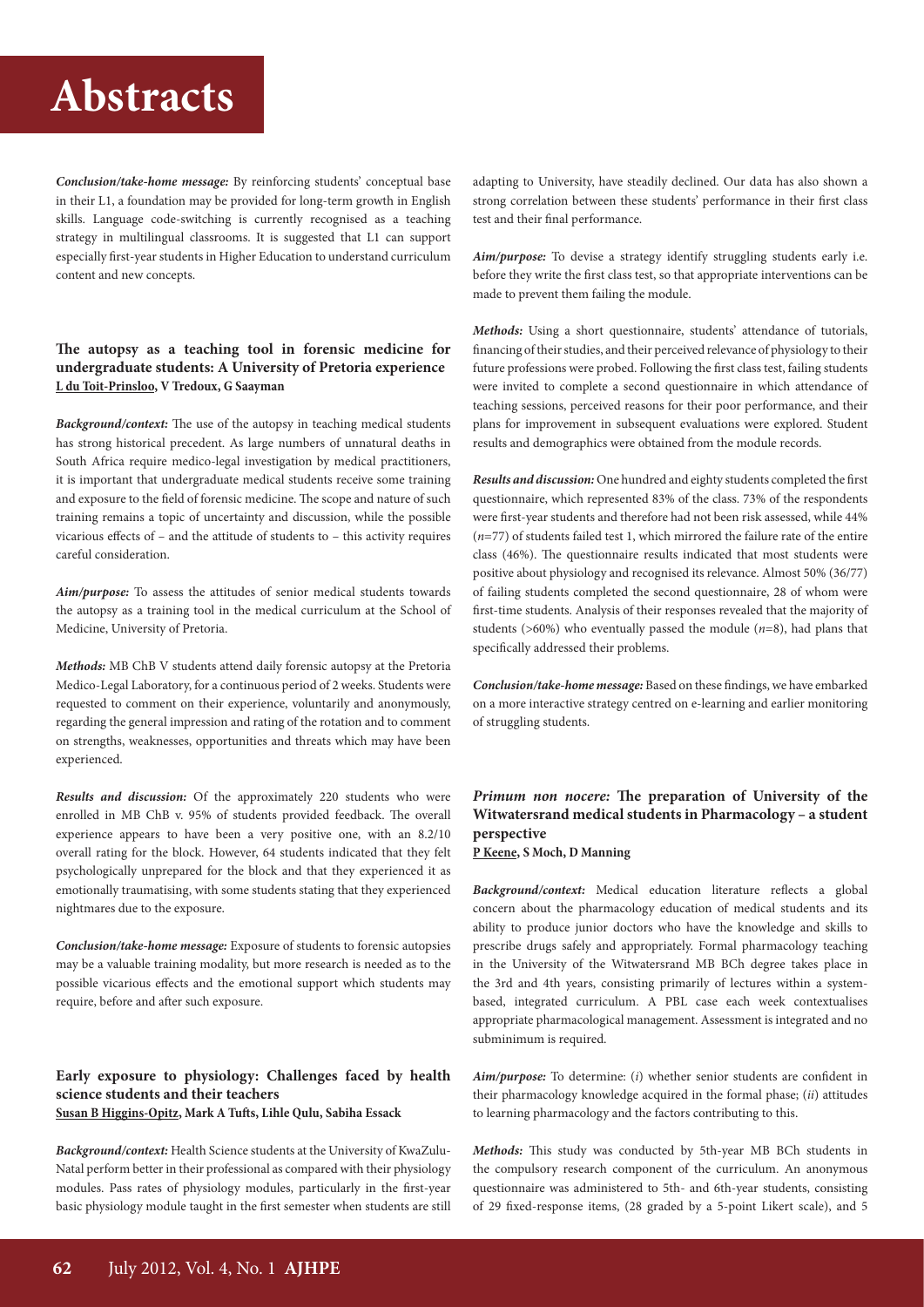open-ended questions. Results were respectively analysed in Excel and thematically.

*Results and discussion:* While satisfied with the quality of the course as delivered, they indicated that their knowledge was insufficient both for the senior years of their course and for practice once qualified. The lack of a subminimum and consequent strategic failure to learn the subject contributed strongly to this. The lack of alignment of the curriculum to clinical experience and insufficient contextual learning were also problematic.

*Conclusion/take-home message:* Assessment drives learning – this course needs to be assessed more extensively and requires a subminimum in order to ensure that students gain sufficient knowledge.

## **Enhancement of registrar competence through professional development in completing a module in Healthcare Practice J Bezuidenhout, M M Nel, G J Van Zyl**

*Background/context:* A need for professional development in the training of registrars was identified by the School of Medicine, University of the Free State, in 2007. Registrars have not always been trained in aspects outside their specific clinical disciplines as required for professionals.

*Aim/purpose:* This part of the research focused on responses from registrars regarding the orientation session, content and applicability of the module in Healthcare Practice (GPV703). Module development was specifically aimed with a view to offer each registrar the scope to address the unique needs in as far as Ethics, Practice Management and Patient Communication are concerned.

*Methods:* The study was a quantitative study enhanced by qualitative methodologies. A self-administered questionnaire was completed by registrars evaluating the presentations made. The questionnaire included a rating scale and open-ended questions.

*Results and discussion:* A total of 40 registrars completed the newly introduced module GPV703 from 2009 to 2010 and participated in the study. Informed consent was obtained before completion of the selfadministered questionnaire. Thirty-eight (95%) of the 40 registrars completed the questionnaire. Registrars showed a total satisfactory and very good combination mean percentage of 91% for the questions related to the orientation session, content and applicability of the content of the module. Thirty-one (77.5%) of the 40 questionnaires collected, were completed by HoDs on the insight of registrars in GPV and it was found that registrars showed significant improvement in content and applicability. Registrars found the lectures on ethics to be most valuable as an important aspect in the treatment and management of patients.

*Conclusion/take-home message:* Value was added and aspects required by registrars to develop and/or enhance their skills, knowledge and professional behaviour with regard to Ethics, Practice Management and Patient Communication were addressed. Strive towards excellence in Medical Education.

### **Health Professions Education (HPE): faculty needs assessment at the University of Zimbabwe, College of Health Sciences M M Chidzonga**

*Background/context:* Faculty development has assumed great significance in meeting the diverse roles and responsibilities of health professions educator. HPE training facilities are desirable.

Purpose: No facility designed to train/guide HPE issues exists at UZCHS. This study was designed to assess the faculty HPE needs so as to guide the establishment of a facility that offers relevant services.

*Methods:* A cross sectional survey using a self-administered questionnaire was used: socio-demographics, teaching experience, academic grade, education/experience/training in HPE issues, willingness to participate in and time to be allocated to HPE activities and the format they should take, the use and role of technology were assessed. Perceived knowledge/ importance of HPE issues was assessed using a 7-point Likert scale.

*Results/discussion:* The departmental response rate was 96% (22/23); overall response rate was 37% (74/201); 54% of the respondents were male, 34% in the age group 36 - 50 years; 54% were in the lecturer grade with less than 10 years teaching experience , relatively young and inexperienced. This should make training more acceptable and more useful before they are entrenched in their own ways. Curriculum development and finding relevant tools and aids were identified as important and faculty had least knowledge; regular seminars and online courses were the preferred formats for educational activities. Power point presentations, 96% (71/74), most commonly used and the least used was web-based courses (10%) (7/74); 99% (73/74) indicated willingness to participate in HPE activities; 36% (27/74) preferred 2 hours per week; 58% (43/74) suggested the activities be compulsory.

*Conclusion:* The junior/young faculty with limited knowledge of HPE issues is appreciative of their importance willingness to train. The proposed HPE unit will be driven by the identified faculty needs.

#### **Perspectives of South African general surgeons regarding their postgraduate training M M de Beer, H Pienaar**

*Background/context:* One of the most critical stages in the professional life of new surgeons is residency training, and the objective of a surgical residency programme is to ensure that newly trained surgeons are competent to deliver the relevant skilled services to their patients. Because of the fact that the curriculum has not been revised for a number of years, the need arises to consider adapting the curriculum to changing needs and circumstances.

*Aim/purpose:* The aim of the study is to determine communal strong and weak points in the training of general surgeons in South Africa, as well as to provide guidelines for the possible improvement of the current system.

*Methods:* The population group comprised of all qualified general surgeons in the country. Data collection was done by means of a questionnaire sent to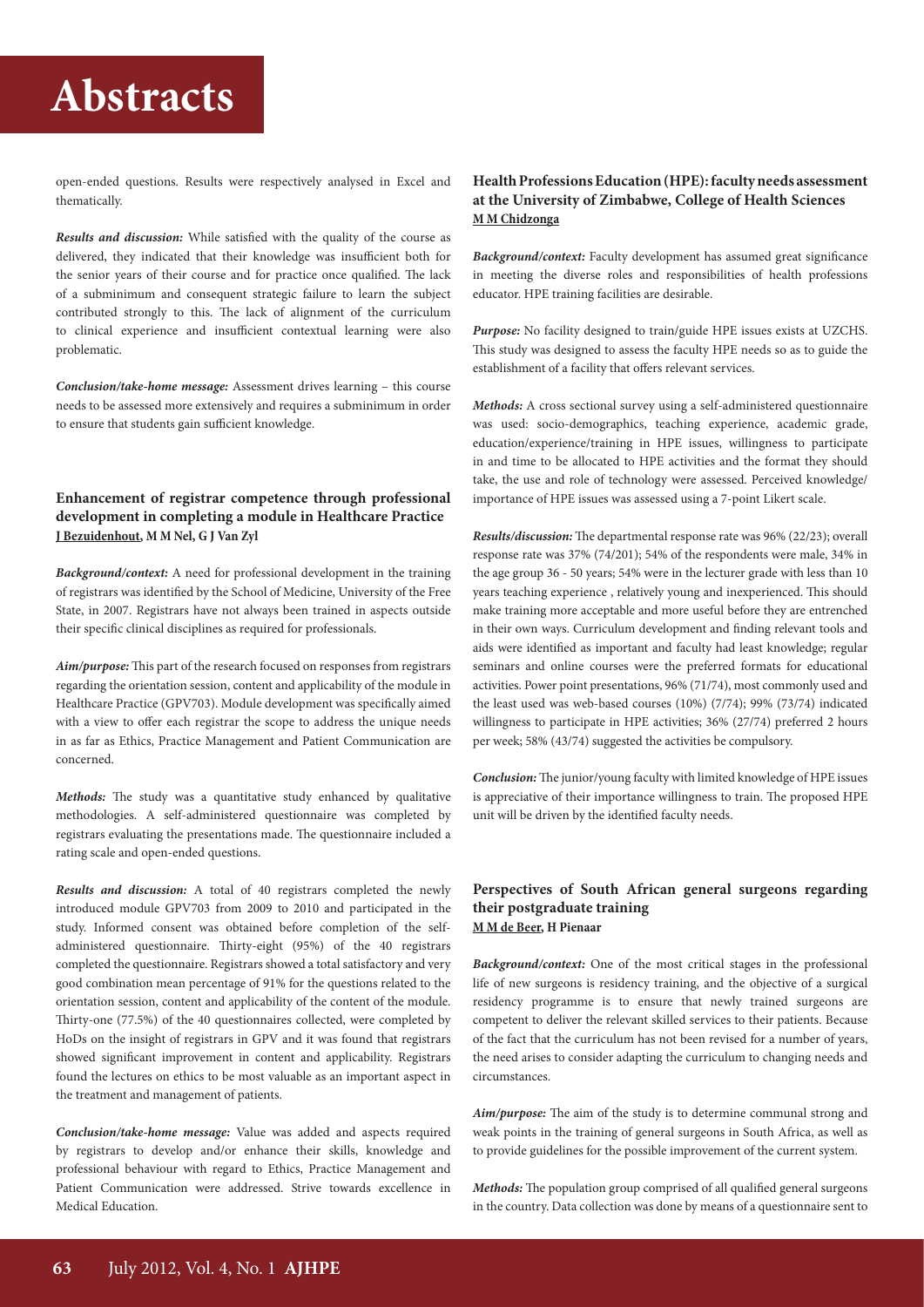the population group via e-mail. The number of responses was statistically adequate, and analysis of the data was done to extract the main themes.

*Results and discussion:* The 4 main areas of questioning in the survey were: theoretical knowledge, research training, operative technique training, and practice-related needs. The discussion will cover all the main categories, and elaborate on each of them in detail.

*Conclusion/take-home message:* A discrepancy exists in the need of practising general surgeons in South-Africa, and the training that is being provided. By examining the shortcomings, as well as the strong points of the current training programme, a more applicable curriculum can be established in the future.

## **Improving facilitation of problem-based learning through monitoring, feedback and professional development M Alperstein**

*Background/context:* A primary healthcare-led curriculum, with problembased learning (PBL) as a philosophy and teaching methodology, was implemented in the University of Cape Town's MB ChB programme in 2002. A small core of PBL facilitators has remained constant, but there has been a rapid turnover of many facilitators annually. Quality of facilitation across PBL groups has been highlighted in the literature. A PBL monitoring project arose from concerns of course convenors regarding quality of PBL facilitation. For the Education Development Unit (EDU), it was to ascertain the aspects of training that needed more attention to promote improved quality of facilitation in PBL.

*Aim/purpose:* This evaluative paper aims to demonstrate shifts in facilitation following monitoring, feedback and further professional development.

*Methods:* The EDU facilitated the development of a monitoring tool and coordinated a standardised monitoring project in 2009 and 2011 across the first 3 years of the programme. In 2009 and 2011, 4 experienced facilitators were recruited and trained to use the monitoring tool developed in 2009. Data were collected by the 4 facilitators by observing 32 out of 60 PBL facilitators in 2009, and 25 facilitators in 2011. Observations were recorded on the monitoring tool. Quantitative and qualitative data were captured electronically and analysed for results.

*Results and discussion:* Aspects identified as needing improvement in 2009 were focused on in PBL training in 2010. All facilitators monitored were given individual feedback on their strengths and areas needing improvement. The 2011 results showed improvement in all aspects monitored. Some aspects, while showing improvement since 2009, still need further development. These findings will be reported on in the presentation

*Conclusion/take-home message:* The quality of PBL facilitation could be improved by means of individual monitoring and ongoing professional development.

### **Initial outcomes of the Dundee Ready Educational Environment Measure (DREEM) among final-year Clinical Associate students at the University of the Witwatersrand Lilo du Toit, Abigail Dreyer, Mpumi Mnqapu, Ian Couper, Audrey Gibbs**

*Background/context:* The Bachelor of Clinical Medical Practice (BCMP) is a 3-year degree programme leading to qualification as a Clinical Associate. The aim is to produce a mid-level healthcare worker that will work under supervision of the doctor in the team of clinicians in district hospitals. Most of the training takes place in district hospital sites. The ongoing development of the curriculum and of training sites is key in the implementation of the programme. Continuous monitoring and evaluation is necessary to improve quality.

*Aim/purpose:* To assess the perception of the educational programme and training environment among the first cohort of Clinical Associate students, during their final year at the University of the Witwatersrand (2011).

*Methods:* The Dundee Ready Educational Environment Measure (DREEM) is a standardised tool used to evaluate students' perceptions of their educational environment. DREEM questionnaires were completed by 22 of the 25 final-year Clinical Associate students during 2011. This data was analysed using Excel to explore initial trends in perceptions.

*Results and discussion:* The DREEM is a useful tool for evaluating the perceptions of health professional students. Results from the first round of data collection explore issues for the implementation of Clinical Associate training in different educational environments. Collecting such data longitudinally would be invaluable in improving the educational environment, and therefore the learning of Clinical Associate students.

*Conclusion/take-home message:* A number of interesting issues emerge for consideration at management level. It is envisioned that the DREEM questionnaire will be used for at least 3 years to track and monitor perceptions among students of the learning environment for the BCMP degree.

## **Reflecting on the quality of teaching and learning in the Internal Medicine module J M M Koning**

*Background/context:* Obtaining student feedback is one of the ways in which the quality of a module can be measured. Alternatives to the current module evaluation form of the fifth-year Internal Medicine module are being explored.

*Aim/purpose:* (*i*) To evaluate the quality of teaching and learning that takes place in the fifth-year Internal Medicine module using a modified Student Course Experience Questionnaire (SCEQ); (*ii*) To critically reflect on the findings in this pilot study and use them to implement changes.

*Methods:* An Action Research strategy was used in this study. The SCEQ, which was developed by Oxford University, was modified by Dr Saretha Brussouw for use at the UFS. This 32-question questionnaire was filled out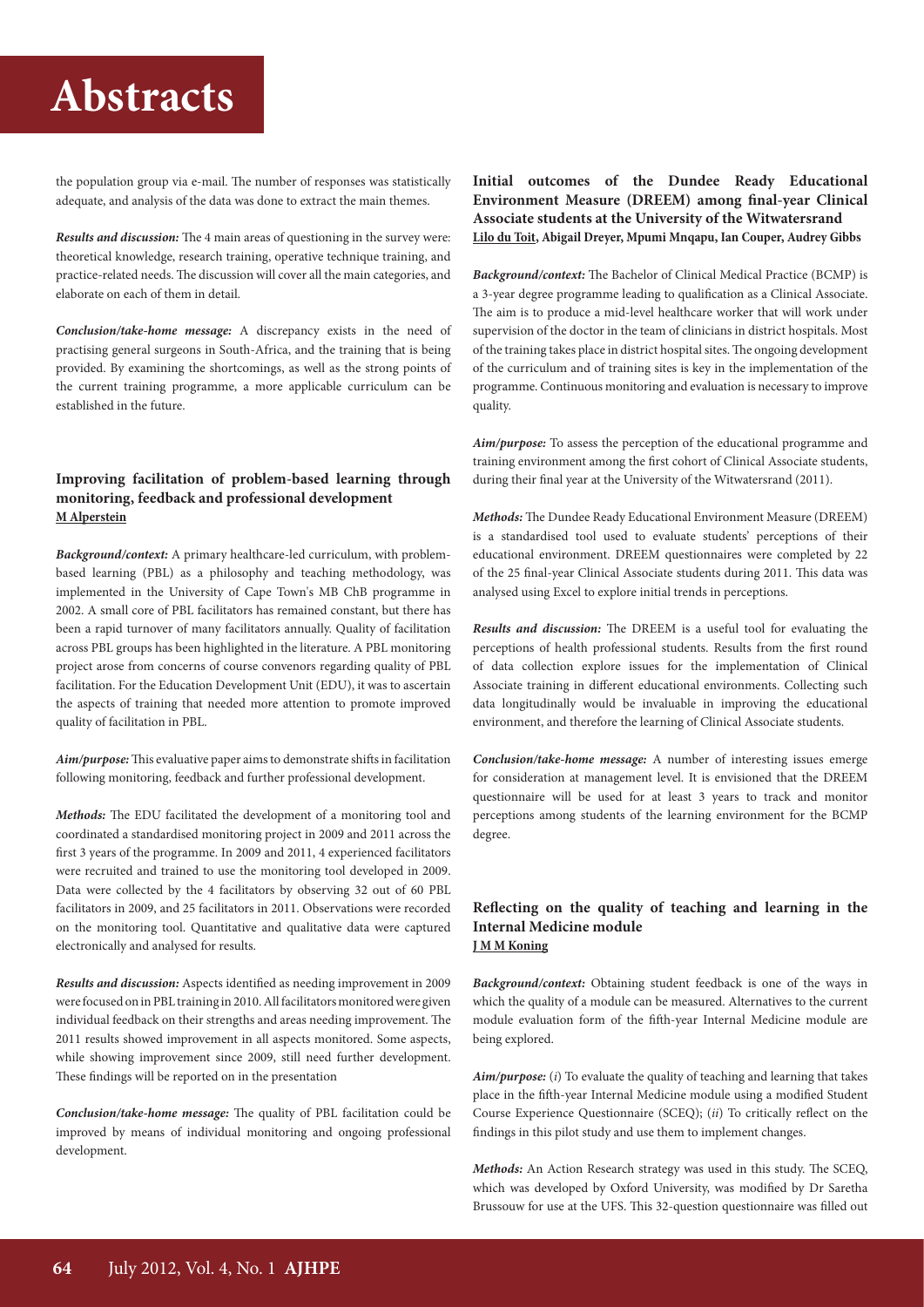by the fifth-year students at the end of their rotation at Internal Medicine. The data from 7 different scales was analysed.

*Results and discussion:* 112 students completed the questionnaire (40 English and 71 Afrikaans). The scores for the Satisfaction, Generic Skills and Motivation scales were high. 70% of the students reported that they were satisfied, but there was a significant difference between the Afrikaans and the English students. The Teaching and Appropriate workload scales had the lowest scores. Almost 20% of the students thought the outcomes were not clear. A large number said that they did not know what was expected from them. 40% said that the workload was inappropriate. Significant differences were found between the 2 language groups in the scales measuring Generic skills, Motivation and Satisfaction.

*Conclusion/take-home message:* The modified SCEQ is a helpful tool to assess quality of teaching and learning. However, due to the lack of space for explanatory free text, the reasons for negative findings and differences between language groups could not be elucidated. A document which clearly states the expectations was included in the 2012 Module Guide. A programme is underway to ensure that the outcomes are better described.

### **Nurses' experience of the transition from student to professional practitioner in a public hospital in Lesotho A M Makhakhe, M Williams, E Bornman**

*Background/context:* Newly qualified professional nurses in Lesotho experience a non-caring environment, marginalisation, negative attitude and lack of support, resulting in questioning their choice of profession.

*Aim/purpose:* The aim of this study was to identify the experiences of newly qualified nurses and to develop guidelines to support them in their transition from student to professional practitioners.

*Methods:* An explorative, descriptive, contextual, qualitative research design was chosen. The sample consisted of newly qualified professional nurses who worked in a public hospital in Lesotho for a period of one year or less at the time of the study. Data collection took place by means of semistructured individual interviews with 10 newly qualified professional nurses and a focus-group interview with 8 newly qualified professional nurses.

*Results and discussion:* Content analysis of the data in the qualitative tradition was independently done by 2 coders who identified 4 themes and 10 sub-themes. The identified themes included culture shock, competence, vision for the future, competence and support from management with subthemes of emotional reactions, limited resources, knowledge, attitudes and skills. These newly qualified professional nurses felt they were sufficiently prepared with knowledge and skills, but a restrictive clinical environment resulted in feelings of despondency, an attitude of blaming and not applying their capabilities. They viewed themselves as change agents for the future though. Guidelines to ease the transition from student nurse to professional practitioner were developed to address professional expectations and to enhance collaboration between the training institutions, the hospital, the Ministry of Health and Social Welfare and the newly qualified nurses.

*Conclusion/take-home message:* Clear guidelines and orientation programmes are needed with specific attention to welcoming, addressing expectations, code of conduct, monitoring and mentoring to ease the transition period from student to professional practice in future.

### **Service learning in Pharmacy: Instilling professionalism through sequential institutionalisation of an undergraduate service-learning programme M B Akleker, A Bheekie, N Butler**

*Background/context:* At UWC School of Pharmacy, Service learning in Pharmacy (SLIP) was introduced as a pharmacotherapy initiative (2002) directed to final-year pharmacy students. SLIP had a strong service bias and competency component, training students for the roles they would fulfil as pharmacy interns. An independent evaluation of SLIP found that while the course enabled students to be technically competent and prepared for internship, values-based professionalism was lacking.

*Aim:* To produce pharmacy graduates who are technically competent and socially able. Course expansion to the third and second years was aimed at exploring critical issues that underpin values-based professional practice; including social injustice, cultural competency and poverty.

*Methods:* SLIP 4, targeted toward final-year students, boasts technical competency as a core focus area. A series of 3 rotational blocks (1 week each) allows service activities. SLIP 3, directed to third-year students, entails students examining issues around social injustice and cultural barriers in the context of medicine use. The course comprises a single exposure to a PHC clinic and informal settlement. Students are assessed by way of a group project to fulfil a community need. SLIP 2, directed to second-year students, focuses on developing professional communication skills.

*Results and discussion:* The outcomes from SLIP 3 service projects include various community-targeted endeavours, such as drug awareness campaigns at schools, sustainable feeding schemes by way of community driven vegetable gardens, and educational initiatives such as the establishment of learning centres in informal settlements. Students report that these exposures are 'eye-opening,' and that the experience would mould their future professional practice. Early exposure to professional interface (SLIP 2) supports the development of inter-professional communication skills.

*Conclusion:* Learning opportunities that nurture technical and social and cultural competencies are more likely to produce graduates capable of addressing social injustices.

# **Community service learning for MB ChB students, Medunsa Debbie Barnard**

*Background/context:* MB ChB I - IV students learn about interacting with the community, identifying health needs and reacting to it, learning at the same time from that interaction, while simultaneously rendering a service to the community. Successful training takes collaboration and the community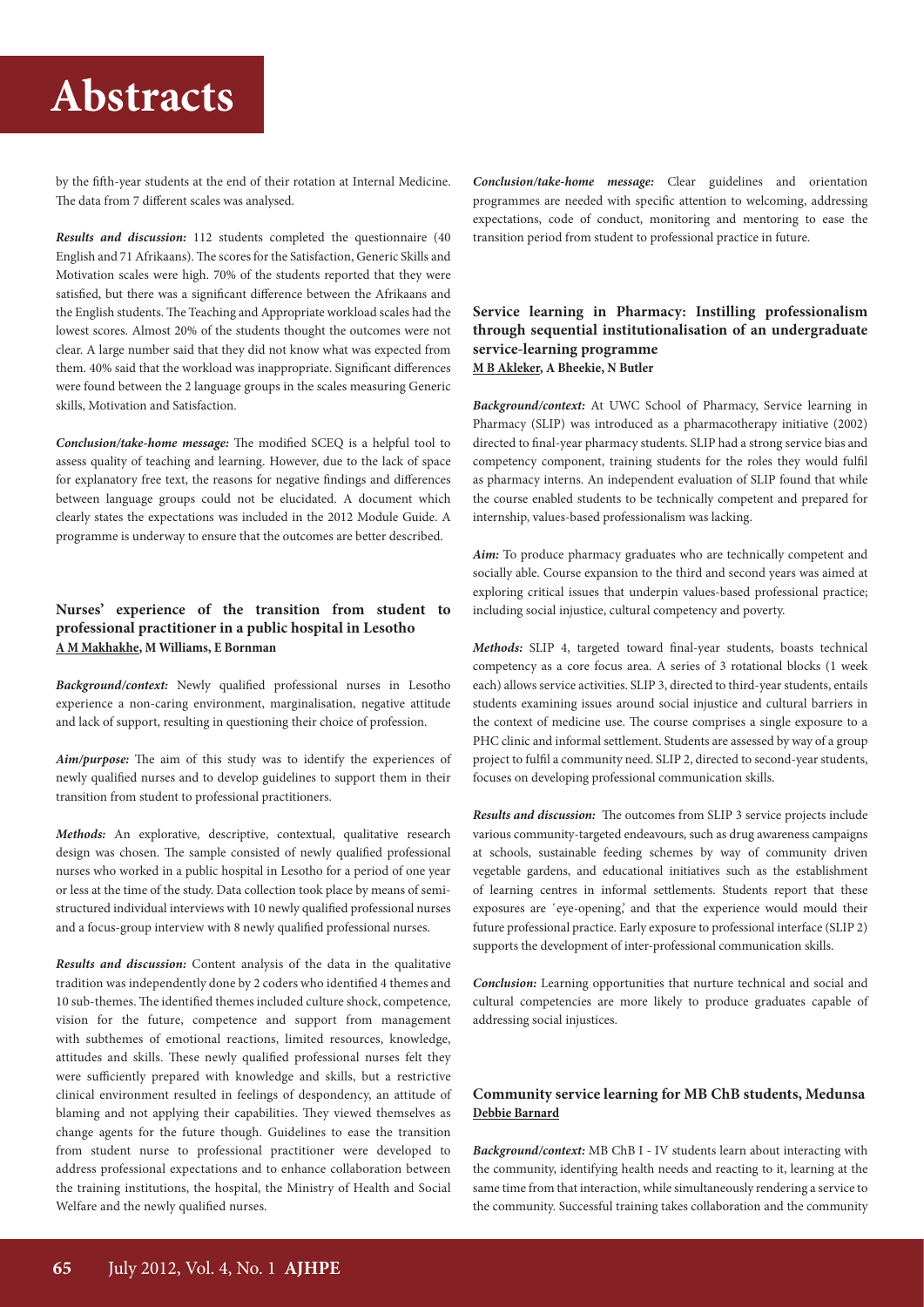is a highly effective collaborative partner in the training and education of Medunsa's medical students.

*Method:* By taking the MB ChB I - IV students to the clinics and into the community for facilitated interaction with the community itself, new knowledge/meaning surfaces with each contact period, which enriches the overall learning experience of the students.

*Results:* This results in learning about the community and its needs while simultaneously rendering a service to the community.

*Conclusion:* Service to the public/community is the core of the medical profession. Medical students at the University of Limpopo, Medunsa are trained to be committed to rendering humanistic care, improving the health of the community and serving the public (AAMC, 1998). They are taught to have insight into the needs of the community beyond the individual patient in order to serve the community needs, and to address community concerns and involve community partners in addressing these needs. Healthcare is approached as a partnership with the client, where the patients are involved in their own wellness and healing process.

*Take-home message:* Medical students should receive learning experiences outside of the classroom, clinic room and hospital room, in order to become integral parts of the communities in which they will practise medicine.

#### **How does the community benefit from community-based education? P Diab, P Flack**

*Background/context:* Community-based education (CBE) has become a primary teaching and learning platform in all health sciences globally. There is a significant body of literature that explores the pedagogy and in particular the benefits of CBE to students. However there is little evidence in the literature from the perspective of the other role players in CBE, particularly the community partners.

*Aim/purpose:* The aim of the study was to explore how community-based education is perceived by the various stakeholders, in the provinces of Limpopo, KwaZulu-Natal and Western Cape. This paper reports on the benefit to the community and what challenges need to be addressed in order for this to be an effective partnership.

*Methods:* Data was collected at multiple established training sites, through focus-group interviews with participants identified through purposeful sampling. An open–ended interview guide was used and interviews were conducted in the vernacular, audio-taped, transcribed verbatim and then where necessary translated into English. Data analysis was aided with the use of Nvivo. Ethical clearance was obtained from the participating universities' ethical boards as well as the Provincial Departments of Health and participating healthcare institutions.

*Results and discussion:* Benefits ranged from reducing work load in the healthcare facilities, promoting more holistic patient care and clinician-

patient interactions to the reciprocal nature of such learning where students could enhance the knowledge of local practitioners as well as gain practical training during their interactions. The tension between service delivery and teaching is an aspect that needed to be addressed in order to balance the needs of the patients, the students and the supervisors.

*Conclusion/take-home message:* In order for CBE to be beneficial to the community partner, the programme needs to be well structured, the students and community well prepared and student activities more aligned to community needs. Recommendations from this research will be valuable in evaluating existing CBE programmes.

# **Integration of service learning (SL) into the 2nd-year BSc Physiotherapy paediatric and child health module A Human**

*Background/context:* Service learning (SL) links the classroom curriculum (theory) with a community need and then collaborate with community members in improving service delivery (Lorenzo *et al.*, 2006). Medunsa's community engagement and SL initiatives include Missionary of Charity (MOC) in Klipgat, a children's home close to the Medunsa campus, run by the sisters of Mother Teresa (Roman Catholic Church). This home serves Klipgat and the surrounding communities by caring for mainly children with physical disabilities and mental disorders, AIDS orphans, and abandoned children.

*Aim/purpose:* The aim of the study was to determine the effect of SL as an integral part of the 2<sup>nd</sup>-year BSc Physiotherapy paediatric curriculum. Physiotherapy students can be given the opportunity to apply theory in a practical setting (experiential learning) and gain a deeper understanding through reflection.

*Methods:* An action research approach has been applied in order to guide the curriculum and assessment of the BSc second-year Physiotherapy students. A structured SL initiative was implemented, with the outcomes of some of the paediatrics modules aligned with the services delivered to MOC. As part of the experiential learning students were divided into groups and had to implement certain physiotherapeutic assessment and treatment principles, write it in the form of a case study, and do a reflection on their active learning experience.

*Results and discussion:* Students were introduced to the principles of experiential and active learning as well as reflective practice. Reflections of students indicated that this real-life challenge was an overall positive experience despite their initial fear and uncertainty.

*Conclusion/take-home message:* Implementing and integrating SL at the second-year level seem to have a positive impact on student learning and assists in establishing community service delivery. Integration of SL at junior levels can assist in developing graduates that can become facilitators of change within their communities.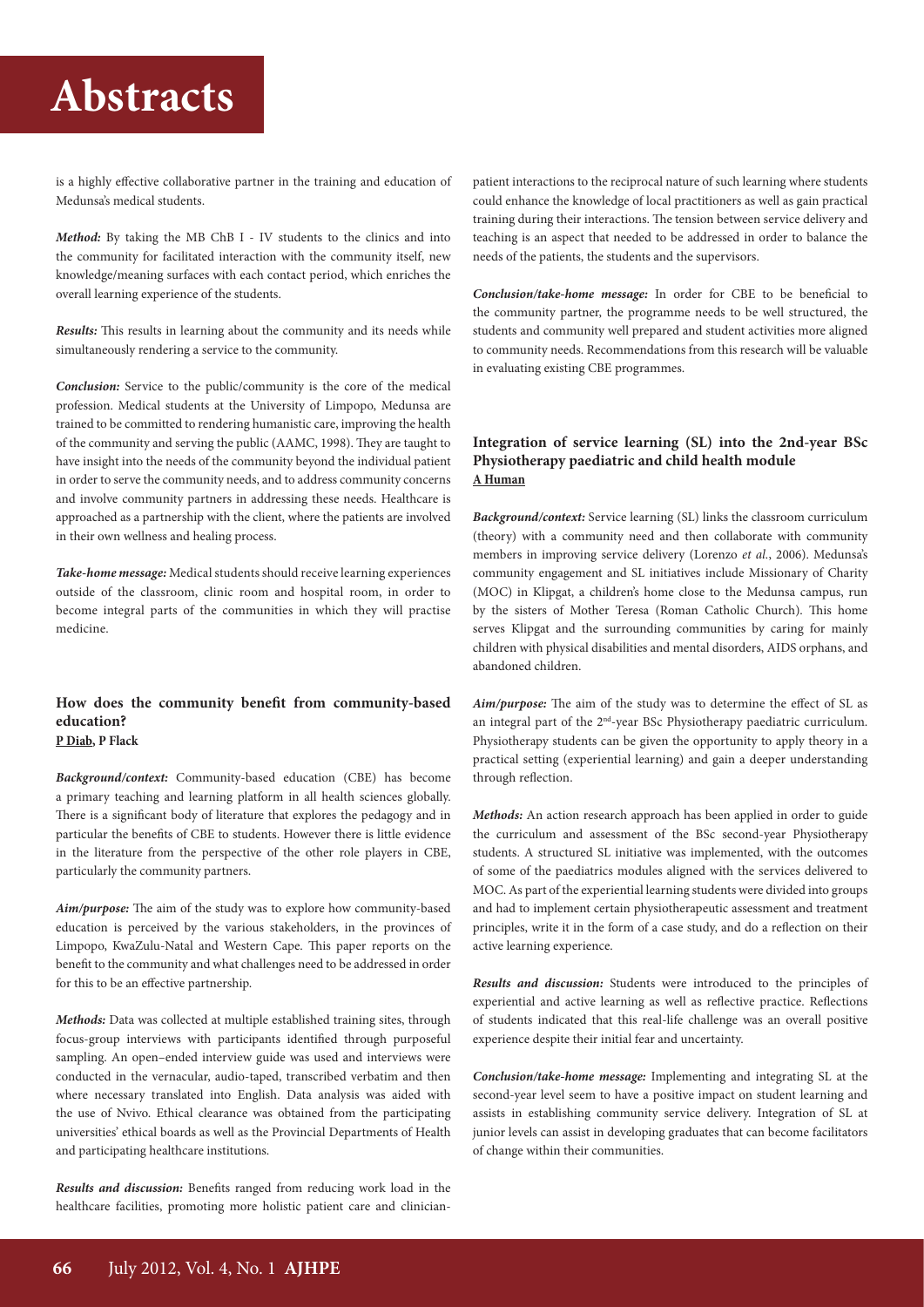**The utilisation of video as primary content delivery medium for staff development of health professions educators Nico Baird, Marietjie M Nel and Sonet B Kruger**

*Background/context:* We are living in a digital age, and even today with so many tasks being performed by computers, people are still the driving force in every organisation. Staff development can be seen as a continuous process. The development can begin at anytime but if successful will end at retirement or beyond. It encompasses the process in which staff engages to prepare themselves, continuously update themselves, and the constant revision and reflection of their own performance in their daily endeavours.

*Aim/purpose:* The study forms part of a master's degree in the Health Professions Education programme with the view to determine the value of the use of online video as primary medium for content delivery for staff development of health professions educators.

*Methods:* A quantitative study was done with minimal qualitative feedback included in the questionnaire. A course was created with 3 sections. Content was delivered to the participants. After the completion of the course sections, the Health Professions Educators complete a short survey, which consisted of multiple choice questions and minimal open-ended questions.

*Results and discussion:* Findings indicated the value of online video as primary content delivery medium and will be made available as part of the presentation.

*Conclusion/take-home message:* Staff development opportunities can be improved and expanded through an innovative educational approach.

### **The impact of podcasting on students and student learning Gegory Doyle**

*Background/context:* In South Africa the use of technology in teaching and learning does not compare with that in first world countries and new technologies often take longer to implement. The use of podcasting in institutions of higher learning in South Africa is minimal. This study took place at the University of Cape Town (UCT) and explores the impact of this technology among medical students. Podcasting is a technological intervention where lectures are audio recorded which in turn are downloaded by students via a web interface, often to a mobile device. In general podcasts have been found to be useful to students involved in distance learning. Yet there is little evidence on the impact of podcasting at a contact university.

*Aim/purpose:* This presentation investigates undergraduate student engagement with podcasts and looks at the issue raised most often by lectures – lecture attendance. The fear is that if lectures are podcasted students would no longer attend lectures.

*Methods:* Educators involved in teaching second-year medical students agreed to have their lectures recorded over a period of 5 months. Students were asked to complete a survey prior to the pilot to determine any preconceived ideas and implicit knowledge they had about podcasting. Also they completed a post-survey which focused on how they used the podcasts

and how useful they found them. In addition a log file which automatically kept track when a podcast was downloaded was kept.

*Results and discussion:* The information provided via the surveys and log file was used to determine how the students viewed, used and interacted with the podcasts.

*Conclusion/take-home message:* Lecture attendance was not affected. Not all students were interested in the podcasts; it does not cater for all learning styles. Podcasting made no noticeable difference to class performance, but anecdotal evidence exists that it made a difference to individual students.

# **The usability and benefits of an electronic learning management system in learning clinical skills at Medunsa H Havenga**

*Background/context:* Blackboard, an electronic learning management system, was introduced in 2011 and became fully operational in 2012. In the Skills Centre the system is being used as repository for learning material and assessment tools as well as for communication and as tool for monitoring and tracking of student activity on the system. It is essential to be aware of how latest technology can be used to enhance learning and therefore vital to monitor not only the students' perceptions on the usability of the system and their actual activity profiles but also to determine the value of the system for their learning experiences in clinical skills learning.

*Aim/purpose:* To assess the perceived usability, as well as use and benefits, of the electronic learning management system in learning clinical skills.

*Methods:* The sample comprises 4th-year medical students (Cohort 1) and 3rd-year nursing students (Cohort 2). Prior to each practise session a pre-test is done on relevant learning material. An online survey will be completed at the end of the block to gather data on the usability of the learning management system (ease of access, communication, suitability and quality of teaching material); the value for learning; the usefulness of the tools; transferability of material to clinical practice (Cohort 2 only) and recommendations for using web-based learning tools as learning aids.

A descriptive analysis of the outcomes will be done. A logical regression will be performed with student performance (pass or fail) as the dependent variable and with selected relevant questions in the survey as predictor variables. A correlation between students' performance and their activity profiles and perceptions will be done.

*Results and discussion:* Results will be discussed at the conference.

*Conclusion/take-home message:* Conclusions to be discussed at conference.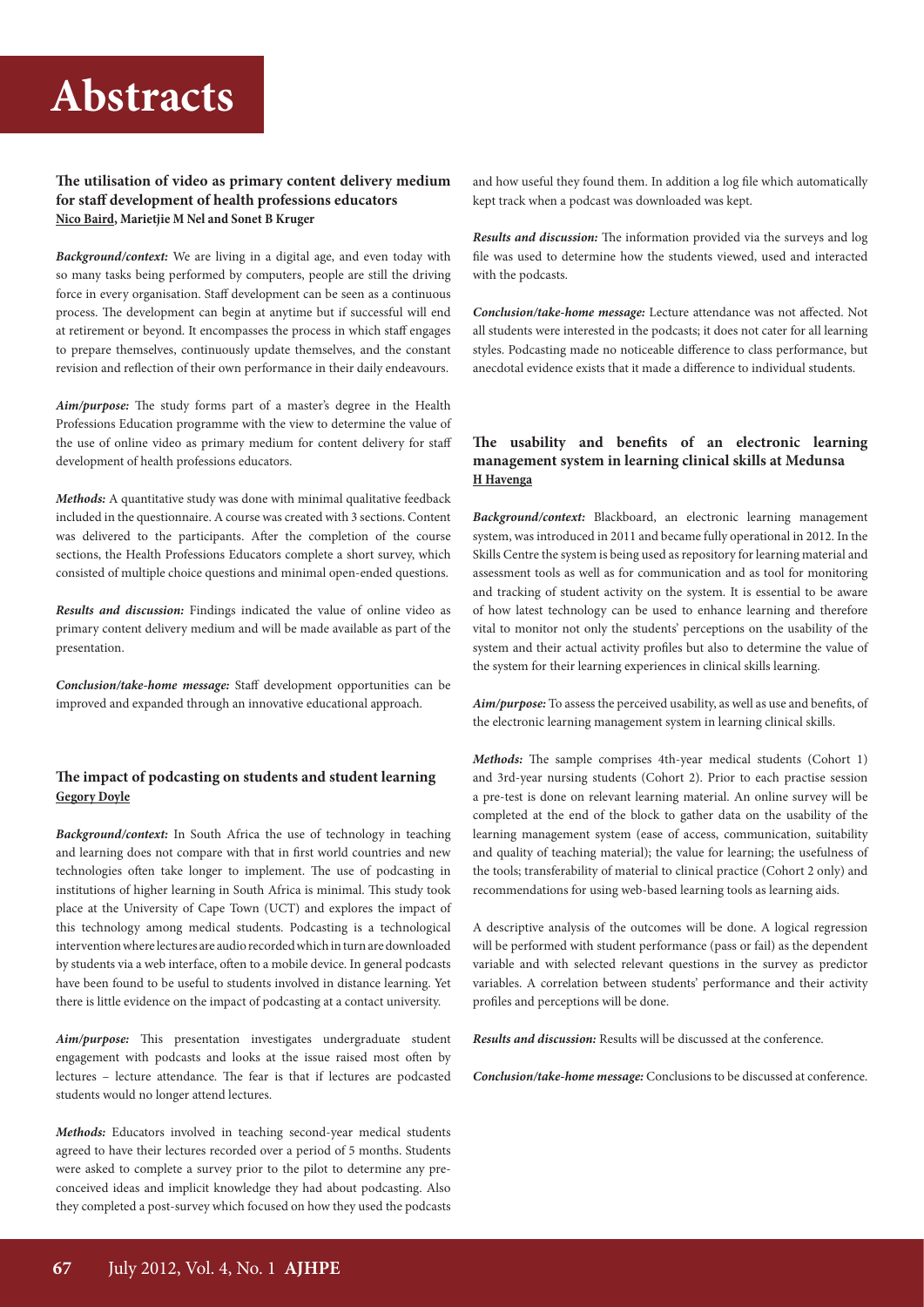#### **Alternative teaching method for anaesthesiology residency of third-year students C L Odendaal, A Hugo, B J S Diedericks**

*Background/context:* The Department of Anaesthesiology investigates alternative teaching methods for a 2-week residency of third-year medical students.

*Aim/purpose:* Sixteen basic anaesthetic subjects are presented the Blackboard e-learning platform. Two groups (8 students) rotate alternatively 2-weekly in (*i*) theatres for practical demonstration of anaesthesia theory and (*ii*) Visimed Computer Unit for student centred self-study of anaesthetic theory on Blackboard. Formative and summative assessments (from ~600 subjectspecific multiple choice questions) as well as written peer-evaluation assignments form the computer-based learning. The lecturer follows all computer-based learning closely and assesses peer-evaluations to verify the peer-learning process. All computer-based learning generates marks and form part of a portfolio that further includes a log book with 20 confirmed clinical tasks that must be completed and confirmed by an anaesthetist's signature and proof of 3 attended anaesthetic cases logged on a theatre chart.

*Methods:* An anonymous questionnaire to evaluate the programme is completed by students at the end of residency. Continuous analysis of the questionnaire and outcomes of the programme help to plan interventions and strengthen residency programme.

*Results and discussion:* Results are reported from one group of 105 third-year students that completed the first rotation of the programme. The enthusiasm by which the students approached the programme was significant. Problems were minimal; the most important issue was limited time to achieve proper clinical experience. Portfolio marks were excellent.

*Conclusion/take-home message:* Accommodating a 2-week residency needed an alternative approach due to time, staff and theatre space constraints in the Department of Anaesthesiology. The residency relies on student-centred computer-based learning to master anaesthetic theory and a structured exposure to clinical work. The first results and impressions are positive, indicating that the residency is realistic and effective in achieving outcomes as set in the MB ChB programme at the University of the Free State.

## **Turning an OSCE into a VOSCE J Lombaard, L de Bruyn**

*Background/context:* The objective structured clinical examination (OSCE) is a performance-based assessment tool which is used to evaluate the medical students' clinical competency in taking a history, performing a physical examination and simple procedures. The OSCE consists of stations through which students rotate and are assessed by lecturers using standardised checklists. It is a widely recognised assessment tool, but does have disadvantages.

*Aim/purpose:* The aim of this study is to determine whether a videotaped OSCE (VOSCE) can be used as an alternative assessment method and has advantages over a traditional OSCE.

*Methods:* A sample group of 41 pre-clinical students were assessed in this qualitative explanatory study. During their semester 4 OSCE these students had to perform the procedure of venapuncture. They were evaluated by lecturers using standardised checklists. These students were again evaluated during their semester 5 module OSCE performing the same procedure. This time however it was a VOSCE. The students were asked to complete a questionnaire anonymously regarding the VOSCE station.

*Results and discussion:* During the semester 4 OSCE, 6 different lecturers assessed these students and their average scores for the station fluctuated between 58% and 85%. The average score of the 41 students was 65%. In the VOSCE the station was assessed by one lecturer who watched all the video recordings. The average score for the station was 70.2%.The majority of Afrikaans students preferred the traditional OSCE station, but the majority of the English group preferred the VOSCE station. The whole group, however, wanted a CD copy of their assessment for learning purposes.

*Conclusion/take-home message:* A VOSCE has advantages over the traditional OSCE regarding reliability and saving resources e.g. number of examiners. Students' performance was not influenced negatively by the VOSCE station.

#### **Tutoring scientific subject matter in students' mother tongue A Louw, M De Villiers, M van Heusden**

*Background:* Teaching in a country with different academic languages offered special challenges to institutions that cater for these languages. The languages English and Afrikaans are both used as languages of instruction at Stellenbosch University. However, at the Faculty of Health Sciences, Chemistry for Health Sciences for entry-level students is only offered in English. This could cause understanding and interpreting problems, because some students studied Chemistry only in Afrikaans in the preceding years. Faculty put an intervention into place where all the Afrikaans and other African language speaking students could voluntary attend small tutor groups facilitated by senior students. The primary purpose of the groups was to create a safe space for students to communicate about chemistry in their mother tongue.

*Aim:* To determine the impact formally structured chemistry tutor groups in the students' mother tongue, have on their knowledge, skills and attitude towards the module.

*Methods:* A mixed method research approach was used to generate data in an effort to determine the effectiveness of the intervention. Focus groups and individual interviews with students and tutors, were used for qualitative data collection. Data from a questionnaire as well as summative results were also collected and analysed for triangulation purposes.

*Results and discussion:* Participating students performed very well. Although the objectives of the small group were aimed at translating content of the course into the mother tongue language of the participants, it also offered other benefits. These benefits included the development of essential generic skills e.g. group work, effective communication and peer learning of these students.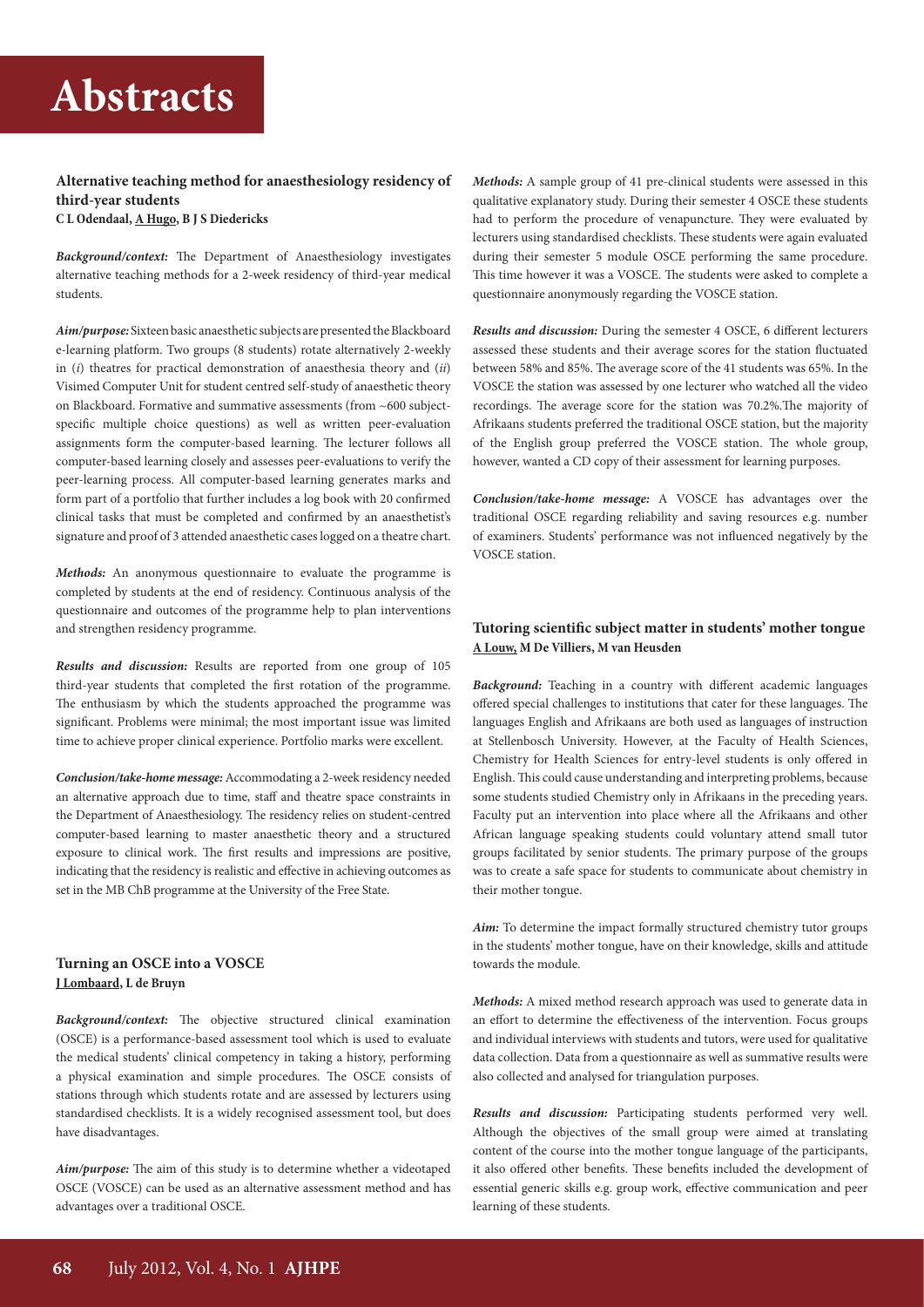*Conclusion:* Providing space where students can communicate in their mother tongue about specific subject matters, assist in enhancing learning of that subject, as well as enhancing the development of critical generic skills that students need to function at an optimal level at university.

#### **Aligning clinical assessment practices with the Prosthetic Dentistry curriculum R D Maart**

*Background/context:* Removable Prosthetic Dentistry is a fourth-year module of the undergraduate dentistry programme which consists of a large clinical component. Clinical tests were introduced and implemented as an additional clinical assessment method. The intention of introducing the clinical tests was an attempt to ensure that students were assessed fairly, that their theoretical knowledge and the ability to apply it clinically were properly assessed, and to provide feedback.

*Aim/purpose:* To compare the relationship between the students' performance in the clinical tests and daily clinical grades with their theoretical performance in this module. The second part of the study explored the academic staff s' perceptions of the clinical test as clinical assessment tool.

*Methods:* This was a case study design with a mixed methods approach. Record reviews of the results of students who completed this module in one year were used, and included 110 students. The data analysis was done with the assistance of a statistician. Three full-time lecturers within the Prosthetic department were interviewed. The analytical abstraction method was used to assist with the qualitative data analysis; first the basic level of analysis was done in the narrative form, followed by second higher level of data analysis.

*Results and discussion:* There appeared to be hardly any relationship between the students' clinical daily grade assessment marks and their theory marks. It appeared that there is a better correlation of the clinical test mark and the theory mark, than clinical daily mark and the theory mark. This finding related well with the lecturers' views that the clinical tests were more reliable as a clinical assessment tool than the daily clinical mark.

*Conclusion/take-home message:* The clinical test as an assessment tool is well accepted by the supervisors and they agreed that it is more reliable and accurate than the clinical daily grade assessment method.

## **Learning approaches used by students in the Department of Emergency Medical Care at the University of Johannesburg Colin Mosca, Andrew Makkink, Christopher Stein**

*Background/context:* The relevance of identifying different learning approaches used by students lies in how these impact the way that the learner engages with the learning material, and how this in turn impacts the overall learning experience. The main distinction lies in that the surface approach is generally relied upon when the aim of learning is to 'momentarily' perform well in assessments as opposed to the deep approach, where the

aim of learning lies in the understanding and interpretation of the learning material. Understanding the approach used by learners can provide important information on learner adaptation to the learning content and environment, and the learning strategies adopted in each of the specific years of academic study.

*Aim/purpose:* The aim of this study was to examine learning approaches used by students in a 4-year professional degree programme in Emergency Medical Care.

*Methods:* The research was conducted using the Biggs R-SPQ-2F questionnaire which was voluntarily completed by registered students of BEMC degree programme. A Likert scale method was used to facilitate the interpretation of the results of the survey.

*Results and discussion:* Data analysis demonstrated that the majority of students in the BEMC programme use a Deep approach to learning. Of the Deep learners, year-one learners were mostly intrinsically motivated to adopt a Deep approach, while years 2 to 4 were mostly extrinsically motivated to adopt a Deep learning approach. Of the learners that scored as having a Surface learning approach, none were found to be Surface motive learners, meaning that the Surface learners were extrinsically motivated to adopt a Surface learning approach.

*Conclusion/take-home message:* Although there is no significant difference between learning approaches between years, further research is needed to determine whether or not approaches change during the course of a student's studies.

## **Does the gender of examiners determine the academic performance of medical students? D J H Niehaus, E Jordaan, L Koen**

*Background/context:* Final-year medical students in the Department of Psychiatry at the University of Stellenbosch perform oral exit examinations. We had previously reported that the gender combination (female-female) of the examiners predicted  $(p=0.029)$  poorer student outcomes, but the sample size was insufficient to determine whether specific characteristics of these combinations could account for this finding and we therefore now report on a much larger sample.

*Methods:* The class and examination marks (from all disciplines) of 685 final-year medical students (2008 - 2011) were analysed. Odds ratio calculations were done based on thresholds identified by Bland-Altman statistical analysis. Group status was determined by the gender distribution of examiners and the additional variables evaluated included the examiner' age, first language, experience in examination and area of expertise.

*Results*: The majority of examiner pairs was male-female (62.9%), followed by male-male (25.0%) and female-female (12.1%). The mean mark in the psychiatry oral exit examination was 62.3% (SD 9.1) and the overall examination mark was 62.8% (SD 8.8). Twelve students failed psychiatry during the period of observation. The examiner's gender was a predictor (*p*=0.015) for the psychiatry oral exit examination marks.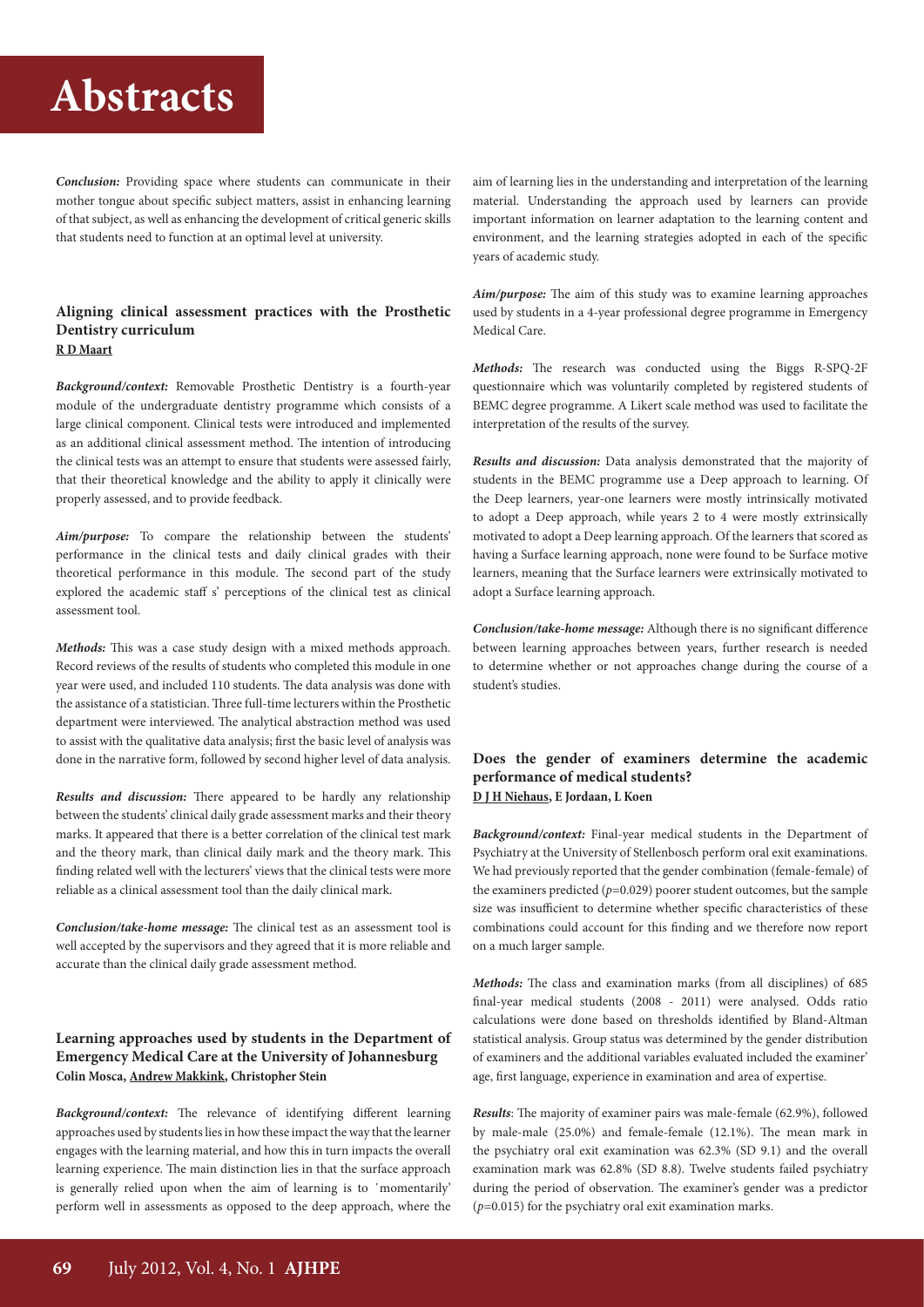*Conclusion:* This study suggests that the choice of examiners in oral exit examinations in psychiatry requires careful consideration in order to ensure a fair assessment of student abilities.

# **Developing clinical reasoning: reasons for progression and non-progression**

#### **T C Postma**

*Background/context:* Third-year dental students engage with case-based pre-clinical clinical reasoning training at the School of Dentistry, University of Pretoria. They are assessed using a standardised case-based progress test, which is repeated in the subsequent clinical study years. Action research shows that some students demonstrate progress in clinical reasoning skills over time while others don't. The reasons for this phenomenon are unknown.

*Aim/purpose:* This study explores students' perspectives on the reasons for progression and non-progression in developing clinical reasoning skills.

*Methods:* Two focus groups (8 students each), more or less representative in terms of race, and gender were purposively selected. Individuals in Group 1 achieved at least 9% or more improvement in clinical reasoning scores after one year while individuals in Group 2 achieved little or no progression. The dicotomy between the groups was based on improvement in clinical reasoning decisions over time and not on actual academic performance. The the focus groups were voice-recorded, transcribed and qualitatively analysed. The university's Health Sciences Ethics Committee provided ethical clearance.

*Results and discussion:* Students that had shown progression expressed appreciation for the case-based training. They were focussed on the main outcome of comprehensive patient care and provided constructive criticism to improve the system. Students who had not shown progression expressed less appreciation for the case-based training. Although they provided constructive criticism, they tended to be self-centred in their discussions, complaining about the feedback and a lack of structure, and displayed selfhandicapping behaviours such as poor time management. Some were not aware of available learning opportunities.

*Conclusion/take-home message:* The students who had demonstrated progress in clinical reasoning skills seem to be able to reflect and learn independently. Those who did not demonstrate progress may need more structure and intensive feedback, as well as formative feedback about behavioural aspects such as time management and professionalism.

## **A board game for medical microbiology and infectious diseases: Do academic members of staff think it can work? M C Struwig, A A Beylefeld, G Joubert**

*Background/context:* Innovative teaching and learning strategies have become part of medical training, and educational games are increasingly used to enhance the process of mastering subject content. Students in the

Faculty of Health Sciences, University of the Free State, experience medical microbiology as an exceptional challenge because of unfamiliar terminology and the extensive volume of work. Consequently, many students believe that medical microbiology could be a major contributor to failing an academic year. A board game, Med Micro Fun With Facts (MMFWF), based on Trivial Pursuit<sup>TM</sup> principles, was developed to stimulate secondyear medical students' interest in microbiology, and to expose them to the subject content of an Infections module in an informal way involving active group dynamics.

*Aim/purpose:* When a novel approach to teaching and learning is considered, evaluation of the instrument or process should not be limited to the students for whom it is intended. Therefore, the purpose of this descriptive study was to corroborate students' positive experiences of the MMFWF game, by having it evaluated by academic members of staff.

*Methods:* Members of staff participated in direct observation of the play process. The nominal group technique was used to identify their perception of the game as a learning tool. Feedback was analysed to investigate the potential viability of the innovation, and comments were interpreted in terms of the criteria of the diffusion of innovation theory.

*Results and discussion:* The game itself and the play process generated positive feedback from staff members. Measured against the criteria of diffusion of innovation theory, the game meets the requirements for an innovation to be accepted. Its relative advantage, observability, compatibility, level of complexity, and trialability has been confirmed by the participants' feedback.

*Conclusion/take-home message:* Supplementary to formal lectures, MMFWF has the potential to enhance students' learning experiences in medical microbiology.

#### **How can I help the students visiting my practice to learn more? M van Rooyen**

*Background/context:* Each 4th-year medical student from the University of Pretoria visit a primary care practitioner (PCP) for 2 weeks. They submit a reflective photo-story report on their experiences and their personal and academic growth after the visit. To identify whether the objectives of the visit have been met and to describe the experiences of students, the reflective reports are qualitatively analysed. A second purpose of the analysis is to propose strategies that can be implemented by the PCPs to optimise the learning experience of the students in their practices.

*Aim/purpose:* Using a qualitative analysis of 4th-year medical students' photo-story reflections to propose strategies for physicians hosting these students in their practices, to optimise learning opportunities.

*Methods:* A qualitative approach to analyse the narratives of the photo-story reports was used. Main and sub-themes were identified in terms of the topics reflected upon. Quotes from the narratives were selected to support the themes. Each quote was scrutinised for evidence of learning taking place.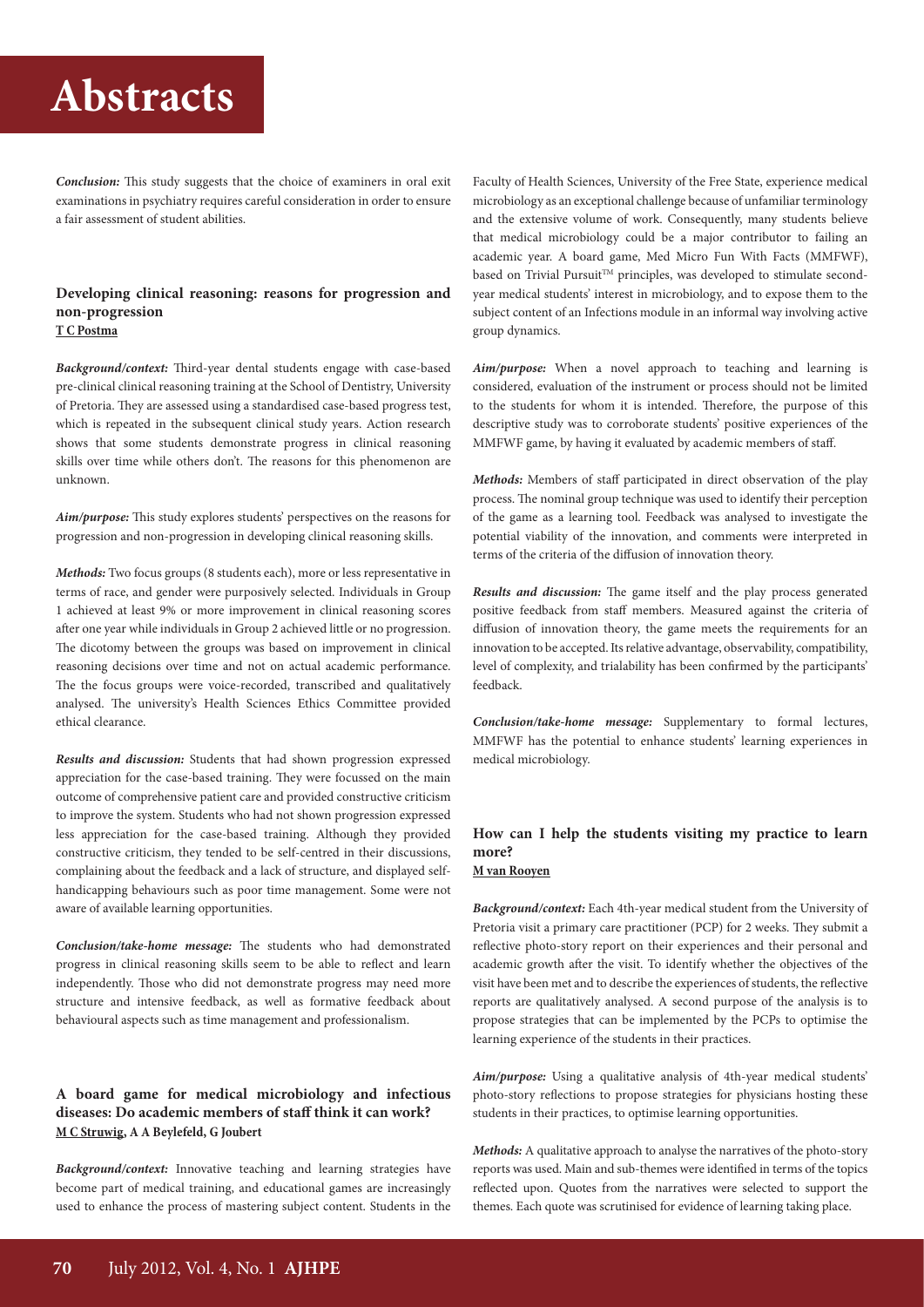*Results and discussion:* The main themes were identified as: the impact the visit had on the student, the emotions they experienced, working with the physician, interacting with patients and the clinical care of patients. Conditions where learning generally happened were identified as when students felt comfortable, confident or happy and inspired, they actively participated, they were challenged, they could see the advantage of learning and they received feedback.

*Conclusion/take-home message:* Strategies that practitioners can use to optimise the learning experience of students in their practice are proposed. Strategies include active participation, reflection, creating a positive environment, challenging experiences, active learning plans and quality time with patients.

### **The State of Educational Research at the Faculty of Health Sciences, Stellenbosch University Juanita Bezuidenhout, Ben van Heerden, Marietjie de Villiers**

*Background/context:* Since its inception in 2006, the Centre for Health Sciences Education (CHSE) has committed itself to the promotion and support of Health Sciences Education research in the Faculty of Health Sciences (FHS) at Stellenbosch University. It played a pivotal role in initiating research, and collaborating with researchers in other disciplines within the faculty, the university, nationally and internationally. Therefore in April 2011 a Research Unit for Health Sciences Education was established within the CHSE.

*Aim/purpose:* To establish a research framework for educational research in the FHS by firstly determining the educational research that is currently performed within the FHS.

*Methods:* A document analysis was performed to collect information regarding existing projects. All projects were classified according to programme; research focus; location of research and discipline/division/ departments involved.

*Results and discussion:* There are 106 educational research projects, mostly at undergraduate level, of which 50% are in the MB ChB programme. More than 50% of projects focus on teaching and learning design or evaluation, while very few focus on assessment. All 5 undergraduate programmes are represented in educational research with only 9 medical disciplines focusing on postgraduate education. Although most projects are within the FHS, a number of projects are situated in communities and also national and international collaborations. Only 20% of projects are classified as clarification research; the rest as justification or description research.

*Conclusion/take-home message:* Educational research appears healthy in the FHS, but it is essential to establish macro-projects with comparative, collaborative and/or longitudinal aspects. These would reinforce the results and interdisciplinary cooperation, lead to better use of current capacity and promote trans-professional and interdisciplinary cooperation. Research projects which are explanatory in nature must be developed. Recommendations are made on how to achieve these aims.

### **From undergraduate research report to publication G Joubert, M C Struwig**

*Background/context:* During their second and third years of study in the 5-year undergraduate medical programme at the University of the Free State, students plan, perform and report on a research project in small groups of 3 - 5 students, under the guidance of a clinical study leader.

*Aim/purpose:* We report the experiences of the module leader, Faculty medical writer, and study leaders in taking undergraduate student research reports to publication.

*Methods:* In this descriptive study with both quantitative and qualitative elements, the approximately 300 projects completed in the decade since their introduction were reviewed for suitability for publication. The research reports that have already been submitted for publication were reviewed in terms of publication success and comments received by reviewers.

*Results and discussion:* Approximately a third of the student projects are considered publishable. The main reason for not pursuing publication in the remainder is small sample sizes or low response rates. Forty-three student projects have been submitted for publication and have all been published. The methodology of the student projects is generally sound, as their protocol is evaluated as part of the research methodology module, and is reviewed by the institutional ethics committee. Analysis is done or verified by biostatisticians. What is often lacking in the student reports is an understanding of the topic. As a reviewer has stated: 'The Introduction is rather inappropriate and does not give an adequate picture of the topic'. Similarly, students often lack insight into the meaning of their results, and struggle to write a thorough Discussion.

*Conclusion/take-home message:* Undergraduate student research reports can be published successfully, if one acknowledges the limited knowledge and insight of pre-clinical students into the specific field. The Introduction and Discussion sections thus generally need to be rewritten, which circumvents problems regarding inadvertent plagiarism and incorrect referencing.

## **Health professions students' beliefs of and learning strategies for acquiring Xhosa Philip Lewis, M R De Villiers**

*Background/context:* In keeping with evidence that communication in a patient's mother tongue improves quality of care and patient outcomes, the Faculty of Health Sciences at Stellenbosch University (SUFHS) has embarked on an extensive initiative to implement Xhosa training in the clinical consultation in all 5 of its undergraduate courses. Other than anecdotal evidence, it would appear that little is really known about the preconceived ideas students from different language backgrounds have about Xhosa language learning and in particular, their (*i*) beliefs, and (*ii*) the language learning and communication strategies they employ to master the language.

*Aim and objectives:* The objectives of this study are to gain insight into the nature and identity of SUFHS students' language learning beliefs and the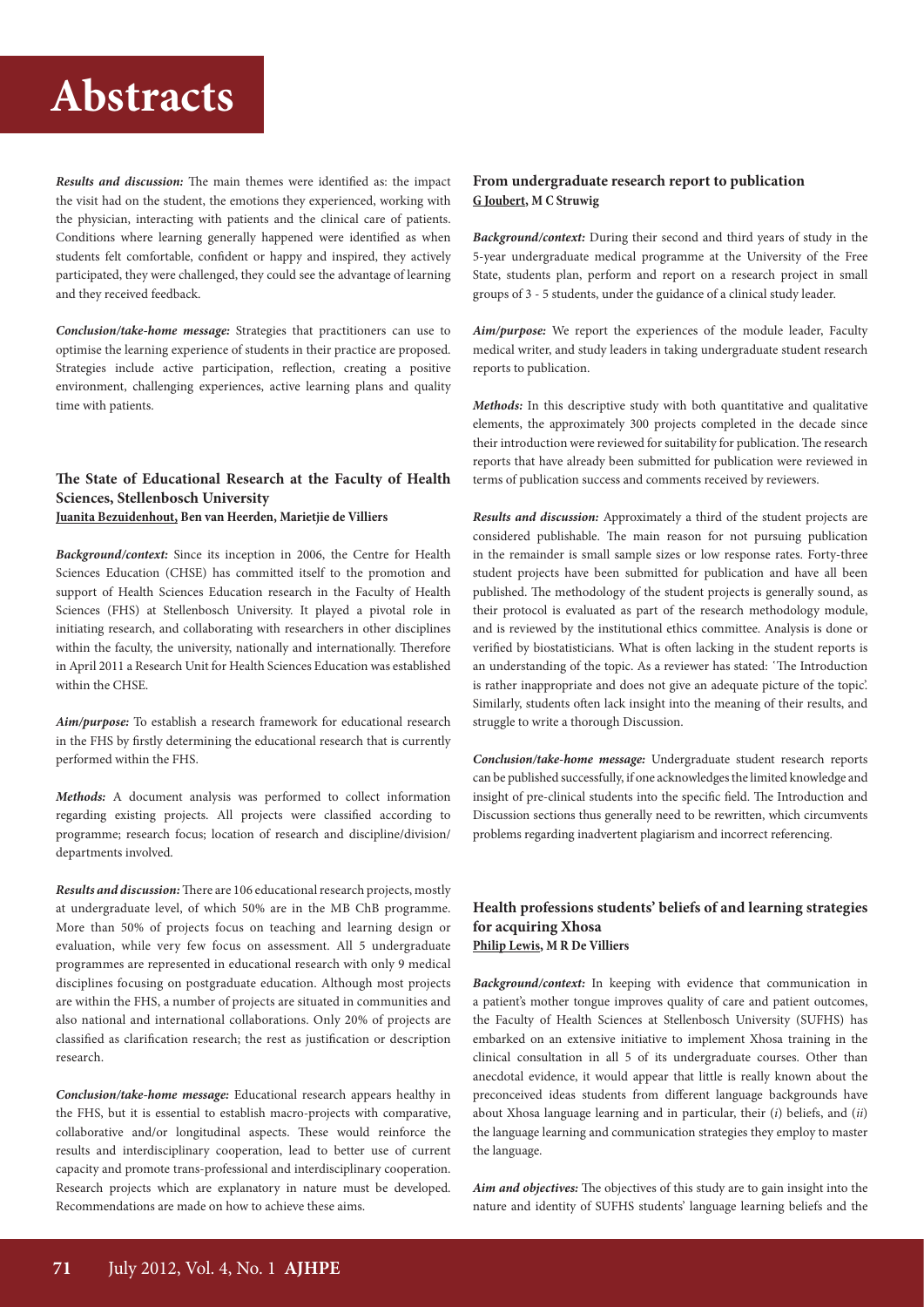strategies they employ learning Xhosa; determine whether students from different language backgrounds reflect similar Xhosa language learning beliefs and language learning and communication strategies; and identifying factors that will enhance effective Xhosa language teaching and learning.

*Methods:* A survey comprising of a 31-Likert scale closed answer options followed by open question options was conducted with 48 students from the divisions Speech-Language and Hearing Therapy and Human Nutrition in the faculty. Statements used in the survey were divided into the following categories, i.e., aptitude, motivation, the nature of language learning, communication strategies and difficulty of language.

*Results:* The study is currently in progress and it is anticipated that the preliminary findings of this ongoing study will be available from April 2012. These results will be reported in this presentation. We plan to use the results to further compare with other undergraduate programmes envisaged to begin learning Xhosa from July 2012; as well as findings of a post-course survey which will be conducted in October 2012 to determine whether students leaning strategies and beliefs reflected in the pre-questionnaire remain prevalent.

*Conclusion:* We hope that the findings from this study will provide useful insight into students' Xhosa language learning beliefs and trends which will be used to focus, guide and improve Xhosa teaching and learning interventions at SUFHS.

## **A novel method of data collection Alma Snyman, Francois Cilliers**

*Background/context:* The use of group methods to collect data can pose a number of problems. This is especially true when engaging with a group of participants who work together within a specific department or hierarchy. The lack of anonymity is one of the most inhibiting problems in such situations and one that motivates us to search for new methods of facilitating participation. Participlan is a method of facilitation originally used to facilitate meetings, group discussions and workshops in the business world. This method of facilitation uses visual mapping to stimulate group participation and the free flow of ideas in a non-threatening environment.

*Aim/purpose:* To introduce the Participlan method and share the experience of this novel data collection method with colleagues who want to engage with groups during the data collection process.

*Methods:* The experience of the presenter will be used to illustrate the possibilities and results of using this novel method of data collection to engage with a group of Health Sciences Educators.

*Results and discussion:* The Participlan method was recently used with great effect to create a positive, non-threatening and engaging process of data collection in a research project focused on the assessment of professional behaviour in Health Sciences Education. In addition to the issue of anonymity being addressed, equal participation by all group members were also facilitated and a concise visual record of data was generated during the sessions.

*Conclusion/take-home message:* There are existing methods of group facilitation that offer possibilities in terms of reliable data collection for research purposes. It is possible to guarantee anonymity during a participatory group session for data collection. Participlan is an example of a novel, valuable method of data collection.

## **Acute Shortage of Faculty at School of Medicine of the Catholic University of Health and Allied Health Sciences, Tanzania Mange Manyama, Stephen Mshana, Steve Justus, Ralf Graves and Fikile Mtshali**

*Background:* The number of medical schools and student intake in Tanzania has increased 3-fold in the last decade in response to the growing population and health needs. However, there has not been a corresponding increase in the number of faculty, resulting in a critical shortage at these institutions.

*Aim/purpose:* This study was conducted to determine the extent and nature of the faculty shortage at the school of medicine, Catholic University of Health and Allied Sciences (CUHAS). Results from this study will aid the school in planning future interventions to address the shortage.

*Methods:* A cross-sectional descriptive survey approach was used to gather information from department heads and university records on the number of faculty and students at CUHAS.

*Results and discussion:* At the time of this study, the school of medicine had a total of 86 faculty and 700 undergraduate students and residents. Of the entire faculty, 40 (46.5%) work as full time and 46 (53.5%) as part time. The department of surgery had a higher number of faculty while the psychiatry and ophthalmology departments had the lowest. Over 50% of departments had shortages of 30% or more of the required number according to departments requirements/wishes. The extent of the shortage was determined based on department requirements/wishes since there is no existing policy for specifying the faculty required per department. The World Federation for Medical Education (WFME) recommends that the teacherstudent ratio should be relevant to the various curricular components and the appropriate number of faculty should be determined by departments implementing the curriculum.

*Conclusion/take-home message:* The shortage of faculty is likely to compromise the quality of teaching and therefore the competence of future health professionals. Various interventions are recommended including establishment of a residents-as-teachers programme and faculty development programs to help meet the shortage and groom faculty for leadership roles in finding solutions to improve health professions education in Tanzania.

# **The impact of brief quality improvement projects (QIPs) by medical students**

**Claire van Deventer, Ian Couper, Nontsikelelo Sondzaba**

*Background/context:* Since 2006 final-year medical students do QIs as part of their primary care block in Gauteng and North West province.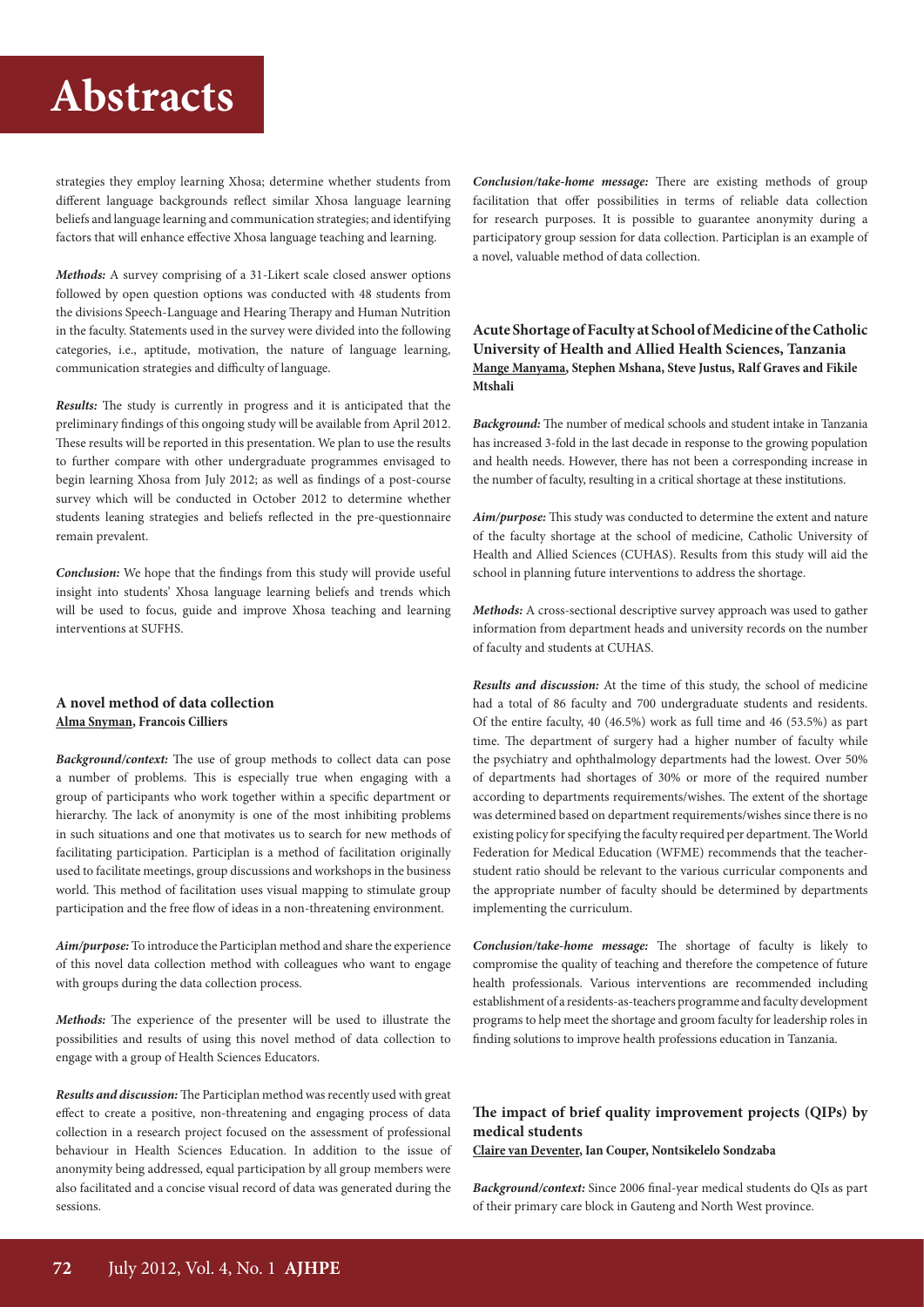*Aim/purpose:* To report on the QI reports done in the North West province between 2006 and 2008.

*Methods:* The triggers, methods and outcomes of the projects are reported.

*Results and discussion:* Mother and child projects comprised 30% of the Qi's, followed by health education (25%), Emergency room, chronic illness and observation (all 13%) and administrative issues (6%). Most of the methods used were questionnaires followed by training sessions and posters or information brochures. The outcomes were mainly shortterm knowledge improvement and some systems improvement, e.g. wellorganised emergency rooms.

*Conclusion/take-home message:* Even very short projects can have an influence on clinic staff and patient care as well as helping students to learn particular skills.

## **Support of HSS-TA in the implementation of National Continuing Education Strategy for the MOHSW R M Mpemi, S H Phafol, M Theko**

*Background/context:* Lesotho, like many African countries, faces challenges of shortage of Human Resources for Health (HRH) due to migration to other countries. This has led to a grave decline in key health indicators. In an effort to retain the scarce HRH, the MOHSW with assistance from its Health Development Partners (HDPs) has developed a 5-year national Continuing Education Strategy (CES). The Health Systems Strengthening Technical Assistance (HSS-TA) plays a key role in facilitating the implementation of this strategy. HSS-TA is an MCC/MCA funded project, that focuses on 4 main areas of health reform processes: (*i*) Developing Human Resources Capacities and Competences (HRCD); (*ii*) Supporting the Ministry's process of decentralisation of health services; (*iii*) Developing the Health Management Information System (HMIS); and (*iv*) Strengthening the Ministry's ability to coordinate and oversee health research activities. The poster will focus on the first area – HRCD.

*Aim/purpose:* To illustrate the support and achievements of HSS-TA in the implementation of the MOHSW national CES, 2010 - 2015.

*Methods:* Desk review of documents from inception of the project to date, stakeholders' interviews and observations.

*Results and discussion:* Training activities are coordinated by the HR Directorate of the MOHSW and HDP support one training plan. As of 31 March 2012, 1 212 participants from different cadres of HRH were trained on different health-related topics and a draft Competence-Based Curriculum for Nursing Assistants is available.

*Conclusion/take-home message:* There are a variety of ways in which HRH could be retained and providing continuing in-service training has proved to be one of the best mechanisms. Retaining HRH needs a concerted effort from both the Ministries of Health and HDP.

#### **Service learning in Pharmacy: Student reflections on changes in the health service A Bheekie**

*Background/context:* Service learning is institutionalised in undergraduate pharmacy training at the University of the Western Cape (UWC). Strengthened partnerships between UWC School of Pharmacy and the Department of Health, Western Cape initiated service learning across several tiers of the healthcare system. Student objectives were to contextualise learning during service provision.

*Aim/purpose:* The aim of this investigation was to assess student reflective reports of practice patterns within the health services, that they would consider changing.

*Methods:* Final-year pharmacy students engaged in routine service activities under the direct supervision of pharmacy service staff for a week, for 3 academic terms. After the session, students offered feedback to the service facilitator, and actively engaged in a guided reflection session on campus with an academic facilitator. The reflective report typically focused on a practice theme that they had experienced or observed during the service session. Students were exposed to different healthcare sites for each service learning week. After the 3rd service learning week (2011), students gained profound insight into the public health service sector. The theme for the reflective report focused on identifying a practice pattern that students felt they would like to change and indicated how that change could be achieved.

*Results and discussion:* Preliminary qualitative analyses of the reports indicated that students would consider changes in several service aspects. Among others improving staff language proficiency and inculcating a positive attitude, promoting greater engagement on medication therapy management were emerging themes. Service and reflection prompt students towards personal and professional transformation.

*Conclusion:* Reflection contextualises learning and sensitises students to dissonance between theory and the health service. Pharmacy students can emerge as change agents towards quality service delivery.

### **Enhancing the inter-professional interface through early exposure of undergraduate pharmacy students to the healthcare environment N Butler, A Bheekie**

*Background/context:* Senior undergraduate pharmacy students at the University of the Western Cape (UWC) undertake extensive experiential learning within a structured and institutionalised service-learning programme.

*Aim:* To extend the experiential learning component to entry-level pharmacy students within the context of a module on Primary Healthcare (PHC) and Development.

*Methods:* Students, within the first month of their first term of pharmacy studies, initiate, arrange and undertake a visit to a PHC clinic. This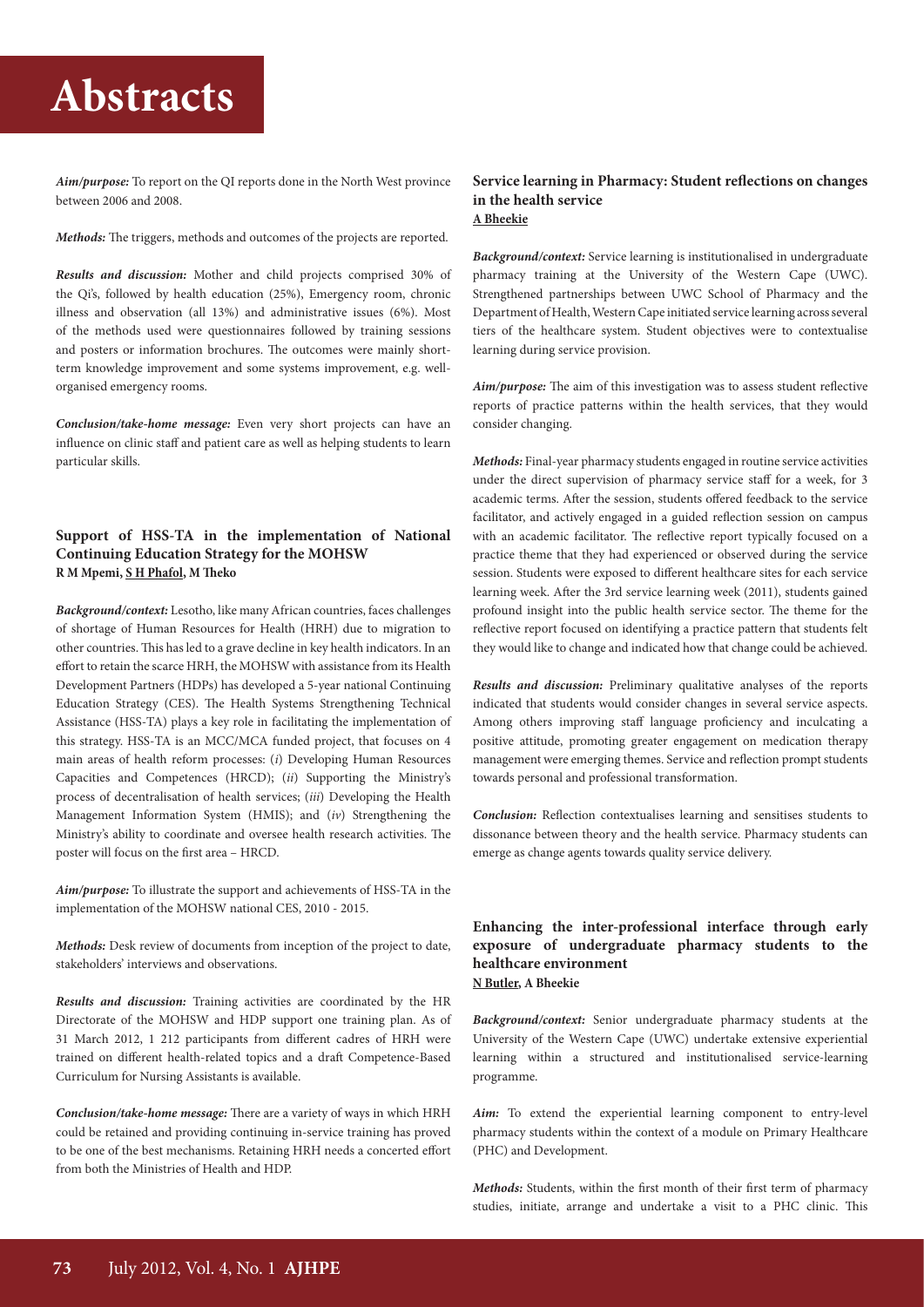telephonic communication is structured and supervised by a staff member; students complete a tracking sheet containing details of the interaction. A prior assignment served to develop specific interview skills. During the visit they compile information by observation and interviews with both staff members and patients, to critically assess the facility in terms of adherence to PHC principles. A current innovation (2012) entails including a reflection session after the visit, intended to introduce students to reflective thinking and to allow a sharing of experiences around their first inter-professional encounter and the impact of the visit on their communication skills and self-identification as a potential healthcare provider.

*Results and discussion:* Pre-exposure data collection on expectations showed an overwhelmingly positive towards the visit as a potential learning experience; nervousness was the dominant emotion expressed. The strategies of prior development of interview skills and structured, guided and supervised telephone communication both served to overcome their apprehension and enhance their confidence, communication skills and professional identity.

*Conclusion:* Student development in terms of both embedding knowledge and enhancing professionalism is nurtured through early exposure to experiential learning. This serves to support the notion that it is possible to use an alternative approach to extended classroom-based instruction prior to practice exposure.

# **Challenges in caring for post-stroke clients in low socioeconomic settings: A community health nursing experience Rosemary Duduzile Mbatha-Ndaba**

*Background/context:* Community health nursing students conduct part of their clinical practice in communities. They go on home visits to work with clients of different health needs. Home visiting to clients who are cared for at home post stroke, has unravelled a number of challenges to students, faculty and home-based care workers. The country (Botswana) has prioritised Community Home-Based Care as a strategy to address the overburdened inpatient care services resulting in the need for additional health manpower to attend to varied health needs of clients cared for at home.

*Aim/purpose:* This presentation discusses various constraints, repeatedly reported by students, during home visits, in the endeavour to improve the care of a client who has had a stroke, maximise body function, and prevent complications.

*Methods:* This is a clinical experience while working with community health nursing students in the communities.

*Results and discussion:* Constraints which students cannot do anything about create anxiety and frustration when evaluating the plan and efficacy of care rendered against the time spent with the client. Some of these clients have been in the same state of health for several years.

*Conclusion:* It concludes that from the planning process, faculty need to be involved in guiding and supporting the student as he/she implements and evaluates the care. The long-envisaged multidisciplinary home-based care team is overdue. This may necessitate an increase in the numbers of healthcare professionals and/or creating a cadre which can be 'stretched' to render several care activities which are currently inadequately offered.

### **The development of inter-professional learning sites at community-oriented primary care (COPC) health posts by multi-professional teams M van Rooyen, R Jansen, A Reinbrech-Schutte**

*Background/context:* In 2011, the re-engineering of primary healthcare (PHC) was promulgated by the Minister of Health. This innovation involves moving the focus of intervention from institutions (clinics and hospitals) to the community. UP Health Sciences, with collaborators, is setting up health posts in a model. Nine such sites are being established. L-CAS is a medical-education-through-experiential-service-learning initiative that was implemented in the UP School of Medicine. The programme faces logistical challenges, like limited space and resources at the clinics that are threatening to impact negatively on it.

*Aim/purpose:* The adaptation of L-CAS by supporting the development of learning sites at the COPC health posts, in answer to the posed challenge by the minister, and other logistical difficulties.

*Methods:* A participatory action research project was initiated to evaluate, review and adopt the L-CAS program. This project includes questionnaires, focus groups and a workshop.

*Results and discussion:* After the initial round of evaluations a number of proposed changes were identified including the development of interprofessional learning, creating a more diverse learning platform, exploring partnerships with students from other faculties working in the same communities, and continue the research. One of the challenges faced by implementing these proposed changes in the COPC sites, is limited space. Through the community engagement division of the University, a partnership was formed between the Faculties of Health Sciences and Construction Engineering to build physical structures at the sites. These structures could provide an academic meeting place, academic resources, consultation rooms, office space and safe parking facilities.

*Conclusion/take-home message:* Exposing students through service learning to address the needs of the community, based on the COPC health post model. Medical students will receive exposure through the medical-educationthrough-experiential-service-learning initiative and construction economics students will receive exposure through the construction-education-throughphysical-construction-service-learning.

#### **Connecting the dots: eLearning during Public Health fieldwork Paula Barnard-Ashton, Dianne Manning**  *University of the Witwatersrand*

*Background/context:* The 4th-year occupational therapy students attend a 3-week rural community fieldwork placement for Public Health. The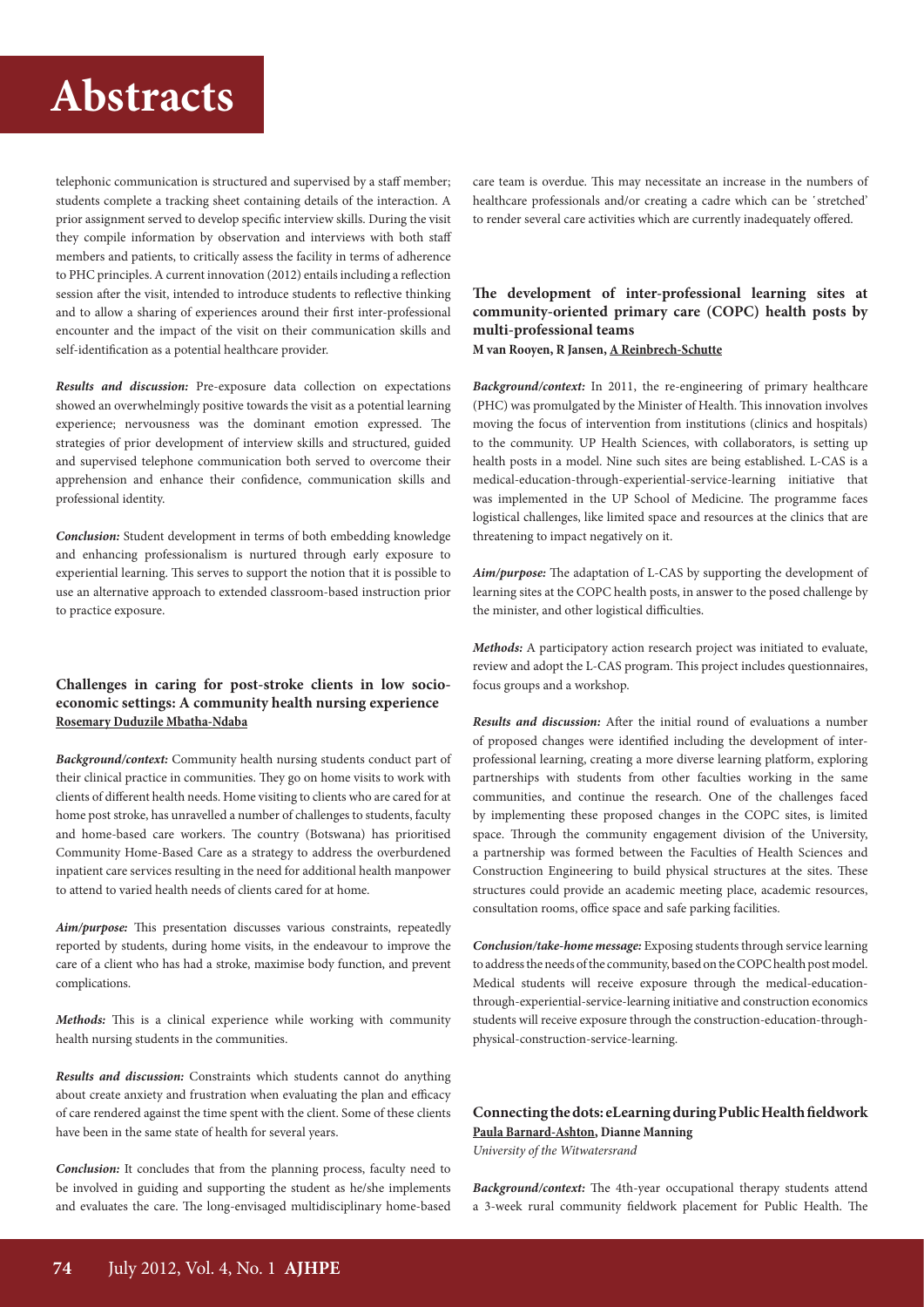placements are typically under-resourced, and the students are 'virtually cut-off' from accessing learning materi als and online library resources. Connectivity during this placement could be facilitated through supplying students with pre-paid data on a tablet-computing device.

*Purpose:* This study investigated the relationship between use of tablet computing for learning during rural fieldwork and the self-reported perceived knowledge gain of the students.

*Methods:* Post ethical clearance, a pre- and post-test survey design was used. The students completed an initial survey of their perceived knowledge (on a 5-point Likert scale) for each of the 16 rural fieldwork learning objectives (RO's), as well as 32 other-setting fieldwork objectives (OO's). The survey was re-administered after their 4th fieldwork rotation. Students were assigned to groups by the department. Seven students on rotation 1 and 2 did not take the devices with them on their rural placement (control). The 13 students on rotation 3 and 4 took a minimum of 1 device/ pair, on their rural placement (experimental). The data was organised into 4 clusters: Control Group's Rural Objectives (CGRO); Control Group's Other Objectives (CGOO); Experimental Group's Rural Objectives (EGRO); Experimental Group's Other Objectives (EGOO).

*Results and discussion: T*-test analysis of the pre- and post-test data for each cluster showed significant difference in all clusters with a highly significant difference for the EGRO's (*p*=0.000145). A greater difference in the perceived knowledge gain was found in the Likert scale of the EGROs (average gain of 0.9), compared with the other clusters (EGOO=0.4; CGRO=0.5; CGOO=0.4). A one-way ANOVA showed this to be significant  $(p=0.046)$ .

*Take-home message:* There is self-reported perceived benefit to students having connectivity and access to online resources during rural fieldwork place

### **Technology in Emergency Medicine teaching in South Africa: Are we ready for 2.0? Heike Geduld**

*Background:* Enthusiasm for web 2.0 and technology usage in medical education is high. In the field of Emergency Medicine there is a move to an increasing and diverse amount of electronic resources. However in postgraduate education students are generally on the wrong side of the 'digital divide' and their focus is primarily on shop-floor learning.

*Aim:* The aim of the study was to survey technology literacy among the staff and students in the Division of Emergency Medicine at the University of Cape Town/Stellenbosch University, to determine levels of access to technology, confidence with standard software and tools, and the current usage of technology in teaching and learning.

*Methods:* A Google-form electronic survey was sent to 62 participants (42 registrars, and 20 faculty members). The survey included open-ended questions on attitudes towards technology for learning. Participants had to rate their confidence with search engines, word processing, presentation

and referencing software. Participation in the study was voluntary. All responses were anonymous.

*Results and discussion:* Forty-eight of 62 (77%) responses were received: 30/42 (71%) registrars and 18/20 (90%) faculty. Two (4%) had no access to a computer and the internet at home. 39/48 (81%) respondents were able to access the internet at work, mostly (21; 44%) using smartphones. Confidence was high with using word-processing programs (45; 94%), presentation software (46; 96%), social-networking sites (37; 77%) and search engines (36; 75%). More people read online journals (38; 81%) compared with printed journals (15; 32%). Respondents were generally positive but emphasised the need for local content. Technology should 'complement not replace' traditional learning.

*Conclusion:* Technology may provide a means for students to access upto-date clinical information and an always accessible teaching platform, however mature learners are not necessarily as familiar with or confident in using technology. Training is essential before instituting technology-based interventions.

### **A needs analysis/situational analysis for professional development distance learning courses for doctors in rural areas of Sudan Shahd Osman**

*Background/context:* The Continuous Professional Development Centre (CPDC) in Khartoum aims to assist all health professionals in Sudan to use continuous professional development (CPD) more effectively. However, in rural areas difficulties of accessibility, finance and manpower are limitations.

*Aim/purpose:* The study aims to identify the distance learning (DL) courses needed for doctors in rural areas, and assess the technologies needed to implement and support DL.

*Methods:* A descriptive pilot study was used. Qualitative data was collected using in-depth interviews with instructors' representative of courses provided by the CPDC and its technical support department. A focusgroup discussion with doctors was held in Al Gezira; and a questionnaire was developed and then completed by a stratified sample of forty doctors working in rural areas of Al Gezira province.

*Results and discussion:* In-depth interviews with CPDC members indicated the need for a material production unit with technical support and instructional designers and a need for co-facilitators in rural areas. The results of the questionnaire indicated electricity was available for more than 12 hours/day for (85%) of participants. Computers were available for (92.5%); and internet connectivity good or excellent for (72.5%). Nearby technical support was available for only (57.5%). Courses which participants considered of greatest need included: basic life support (85%), trauma life support (75%), advanced life support (62.5%), severely ill child (62.5%) and patient at risk (62.5%). Computer skills were important for the professional development of (80%), but only (40%) felt very competent with their skills. Other courses that were suggested the CPDC could offer were ultrasound, and 'when to refer' course.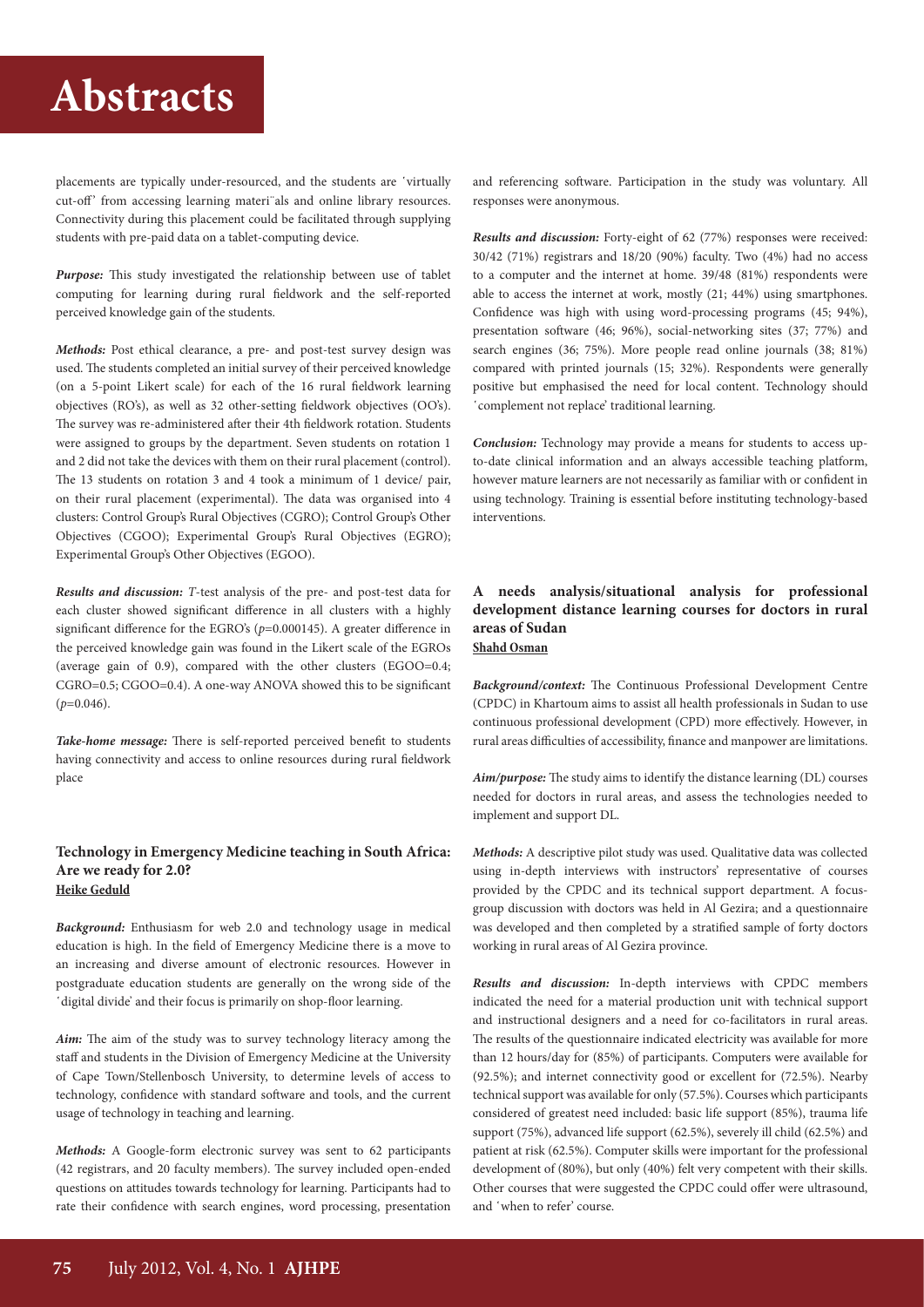*Conclusion/take-home message:* Though CPDC has reasonable equipment to start DL, technical support must be addressed. Courses delivered should target the rural doctors' needs. Courses aimed at improving computer skills may be offered to ensure benefit from DL.

### **The use of automated integrated management of childhood illness guideline in Primary Healthcare in the Western Cape in South Africa Hilary Rhode, Bob Mash**

*Background/context:* The IMCI guidelines provide a standardised integrated approach to delivering quality care for children under 5 years of age. Nurses in South Africa are currently using a paper-based guideline. The automated guideline in the format of a convertible personalised computer tablet aims to improve training in IMCI and the quality of clinical decision making in primary care. The automated guideline has been designed to systematically navigate through the IMCI algorithm reducing errors and making it more effective. This study evaluated the use of automated guidelines in improving the training of nurses and use of the IMCI guidelines in primary care settings in the Western Cape.

*Aim/purpose:* The purpose of this research is to evaluate the use of automated guidelines in improving the training of Clinical Nurse Practitioners (CNPs) in the use of integrated management of childhood illness guidelines in Primary Healthcare setting in the Western Cape.

*Methods:* A sample size of 30 Professional Registered Nurses was selected from a population of 100 nurses who attended the 1-year Postgraduate Diploma in Clinical Nursing Science at Stellenbosch University. Descriptive study design compared cohorts of CNP's who used and did not use the automated guidelines during training and subsequent practice. The study was conducted in rural and urban primary healthcare centres in the Western Cape.

*Results and discussion:* Results compare the CNP's knowledge of the IMCI guidelines at the end of the IMCI training course in those using and not using the automated version; the CNP's adherence to the IMCI guidelines in practice following the IMCI training course when using and not using the automated version and the experience of those CNP's who use the automated guidelines.

*Conclusion/take-home message:* The use of automated guidelines shows the potential for improving adherence to IMCI guidelines in the Western Cape.

## **Evidence regarding information communication technology used by generation Y students in Health Sciences Education L J Van der Merwe, G J Van Zyl, M M Nel, G Joubert**

*Background/context:* Challenges in Health Sciences Education include effectively engaging the current cohort of so-called Generation Y students (born 1981 - 2000), who are said to display typical characteristics due to sharing a common place in history. This includes the impact of information technology and a uniquely South African educational context.

*Aim/purpose:* The aim of this study was to formulate an educational approach for the generation profile of undergraduate students at the Faculty of Health Sciences, UFS, by discovering whether common perceptions describing Generation Y are accurate and how differences in perceptions impact on the teaching-learning environment.

*Methods:* A mixed-methods research design was used. In phase one, concurrent triangulation, quantitative and qualitative data were gathered simultaneously in a questionnaire survey for undergraduate students and academic staff members respectively. In phase 2, sequential explanatory design, a focus-group interview held with academic staff members yielded qualitative data, followed by incorporation of a literature survey and the results of the questionnaire survey and focus-group interview in order to formulate the educational approach as indicated in the aim of the study.

*Results and discussion:* Results indicated that there was agreement between undergraduate students and academic staff members with many of the positive characteristics attributed to Generation Y, e.g. confidence, but differences existed regarding perceived weaknesses, e.g. an attitude of entitlement. Their values and behaviour, communication and learning styles, skills and needs, and environment and shaping events revealed an information-communication technology connected cohort with poor interpersonal communication abilities desiring structured guidance and role-modelling. This distinctive profile necessitates a bespoke educational approach.

*Conclusion/take-home message:* The focus for effective educational practices by well-equipped lecturers should be on the involvement of students by means of teaching-learning approaches that are appropriate and balanced, as well as theoretically sound, within a suitable, relevant environment.

### **Podcasting lectures for second-year medical students at the Faculty of Health Sciences, Stellenbosch University S H Walsh, M R De Villiers**

*Background/context:* The podcasting of lectures has been shown to benefit students. Students mostly use them for revision and test preparation. Lectures in the Respiratory Block of the MB ChB II course were converted into podcasts and placed on Webstudies, where students could view or download them as a measure to improve the success rate of the class.

*Aim/purpose:* The aim of this study was to determine whether undergraduate medical students find podcasting a useful addition to lecture attendance. Further objectives included whether the availability of podcasts influenced the Respiratory Block test scores; and lecturers' experience of podcasting.

*Methods:* Questionnaires were sent to the students and lecturers at the end of the block. End-of-block class scores were compared with those of the previous year. The marks of the students who downloaded the podcasts were statistically compared with those who did not. A focus-group interview was held with the students who assisted with the podcasting in the class.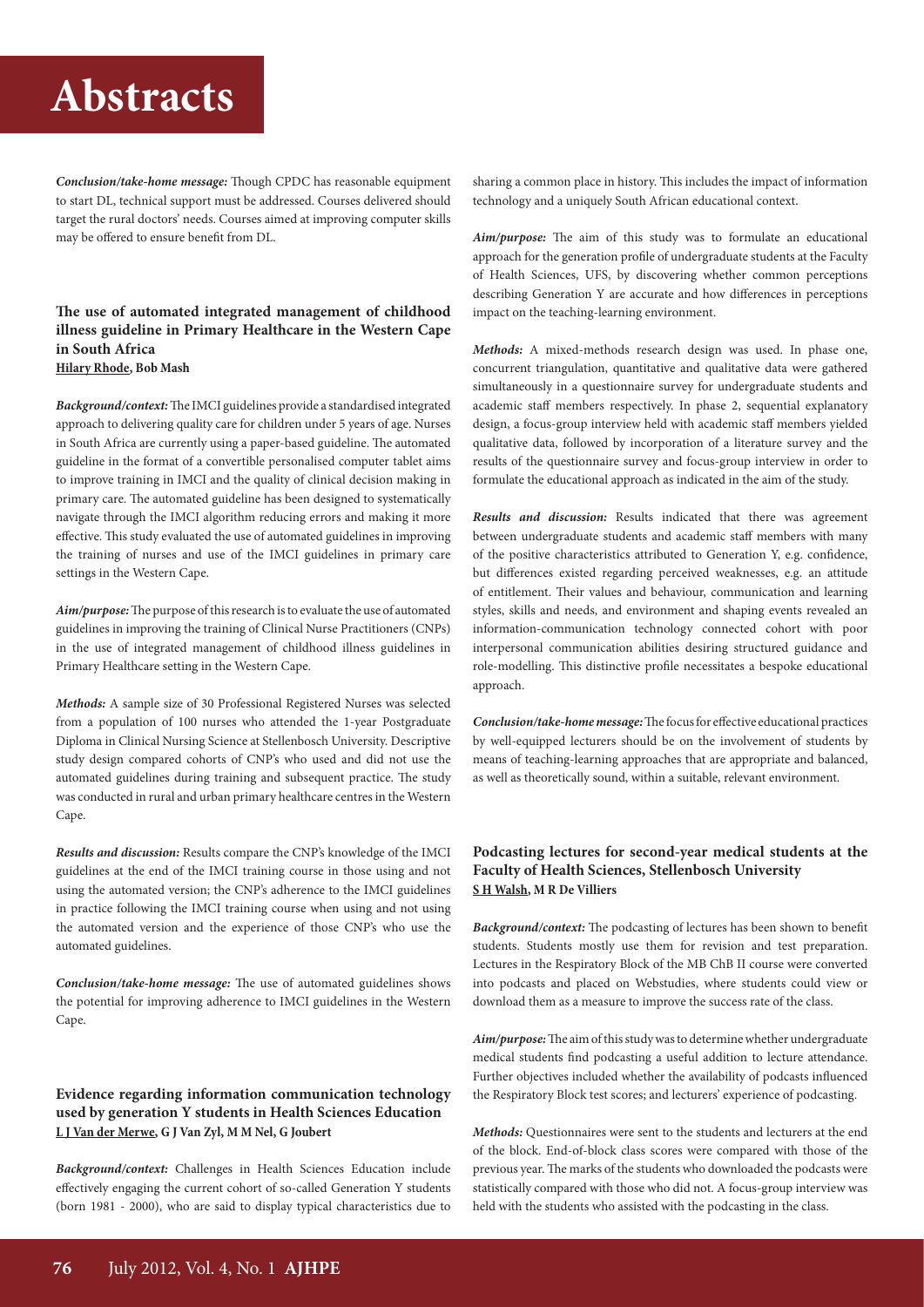*Results and discussion:* The 82 podcasted lectures were downloaded and viewed 1 737 times (an average of 21 times each). 78% of the students used the podcasts and 88% thought that all lectures should be podcasted. 88% of students used podcasts for clarifying concepts not fully grasped in class. The focus group identified benefits and challenges and ways to deal with it. 70% of the lecturers thought that the process was stress free or extremely stress free and 80% thought the podcasts did not influence class attendance or even showed an improvement. The test marks of the class improved.

*Conclusion/take-home message:* Our students mostly found podcasts beneficial for clarifying concepts they did not grasp in class. The feedback provided useful pointers for change, including clarification around copyright issues and that we will be continuing to podcast the entire second year's lectures.

### **Training needs on violence against women in a medical curriculum at the University of Ibadan, Nigeria O I Fawole**

*Background/context:* Medical practitioners are in an ideal position to be able to mitigate the impact of violence on the health of women. They manage women with various health conditions and are thereby able to educate, screen and treat victims.

*Aim/purpose:* To determine final-year medical students' knowledge and skills in managing VAW victims and describe extent to which VAW was taught by faculty in the College of Medicine, University of Ibadan, Nigeria.

*Methods:* Quantitative data was collected from 109 students using semistructured self-administered questionnaire. Qualitative data was collected by review of documents and modules and interview with one key informant faculty each from 6 departments in the College, namely: Family Medicine, Paediatrics, Obstetrics and Gynaecology, Accidents and Trauma, Dentistry and Public Health.

*Results and discussion:* Response rate was 85.1%. Mean age was 25.2±3.1 years. Sixty-five (59.6%) were males. Physical, sexual, psychological and economic violence was known by 73.8%, 72.6%, 54.8% and 44.0%, respectively. Majority (77.4%) felt it was part of their duty to ask patients about abuse. Less than half (46.4% or 39) had ever received training on VAW, most of which were formal lectures (83.3%). Students with previous training were more likely to be knowledgeable (OR 1.64; 95% CI 0.61 - 4.42) and skilled (1.27; 0.53 - 3.05). Males had better knowledge and skills than females (OR 2.44; 0.89 - 6.65 and 1.27; 0.53 - 3.05 respectively). The review of curriculum documents revealed that the topic had not been included for teaching. Key informants admitted to not having a formal teaching programme, although Public health, Family Medicine and Obstetrics and Gynaecology stated they occasionally mentioned it at teachings.

*Conclusion/take-home message:* While most students were willing to ask patients about abuse, they lacked fundamental knowledge and skills to do so. The present teachings should be enhanced to improve knowledge and management skills. Faculty agreed to review the curriculum.

#### **Point-of-care ultrasound in Madagascar: What should be core knowledge? Work in progress Rabenandrasana Hajasoa Alain, Juanita Bezuidenhout**

*Background/context:* Although use of point-of-care diagnostic ultrasound (DUS) is an increasingly valuable diagnostic tool to the general practitioners (GPs), providing adequate DUS training in Madagascar is difficult due to the lack of standardisation. Detailed international training guidelines for those who are using or wish to use this imaging technique are underutilised.

*Purpose:* The purpose of this study is to determine the required content for undergraduate clinical ultrasound and training in Madagascar.

*Methods:* Questionnaires based on the WHO: *Technical Report Series,* 1998 and the *Joint Review Committee on Education in Diagnostic Medical Sonography* (USA) guidelines and addressing content, were distributed randomly to GPs (*n*=41) and all faculty (*n*=11) at University Hospital of Toamasina, Madagascar. The data were collected and were entered on SurveyMonkey® and analysed.

*Results:* Completed questionnaires were received from 38 GPs and 9 faculty members (90% response rate). They agreed that ultrasound instruction should start with second-year medical students (43% GPs and 36% faculty). Based on their priority rankings, DUS instruction should focus on: physics that underlie ultrasound (92% GPs, 89% faculty) and diseases relevant to Madagascar (79% GPs; 89% faculty). Based on these results, ultrasound training was initiated in 2011. Student evaluation was obtained at the start of in 2012. Based on these results, concomitant video and/or tele-medicine should be used to supplement lectures.

*Conclusions:* These findings indicated that it is possible to adapt international guidelines for use in Madagascar. Concomitant video and or tele-medicine in addition lectures will be valuable. US educational materials can therefore also serve to advance e-learning, reaching a larger number of health practitioners, resulting in creating a virtual learning environment.

### **Reflections of graduating medical students: A qualitative study**

**Lionel Green-Thompson, Patricia Mcinerney, Dianne Manning, Ntsiki Mapukata-Sondzaba, Shalote Chipamaunga, Tlangelani Maswanganyi**

*Background/context:* The 6-year medical programme at the University of the Witwatersrand admits students into the programme through 2 routes – school entrants and graduate entrants. Graduates join the school entrants in the third year of study for a transformed curriculum called the Graduate Entry Medical Programme (GEMP). In years 1 and 2 of the GEMP, the curriculum is structured into system-based blocks. Problem-based learning is applied in these 2 years. The curriculum adopts a biopsychosocial approach to healthcare, which is implemented through spiral teaching and learning in 4 main themes – basic and clinical sciences, patient-doctor, community-doctor and personal and professional development. In 2010 this programme produced its fifth cohort of graduates.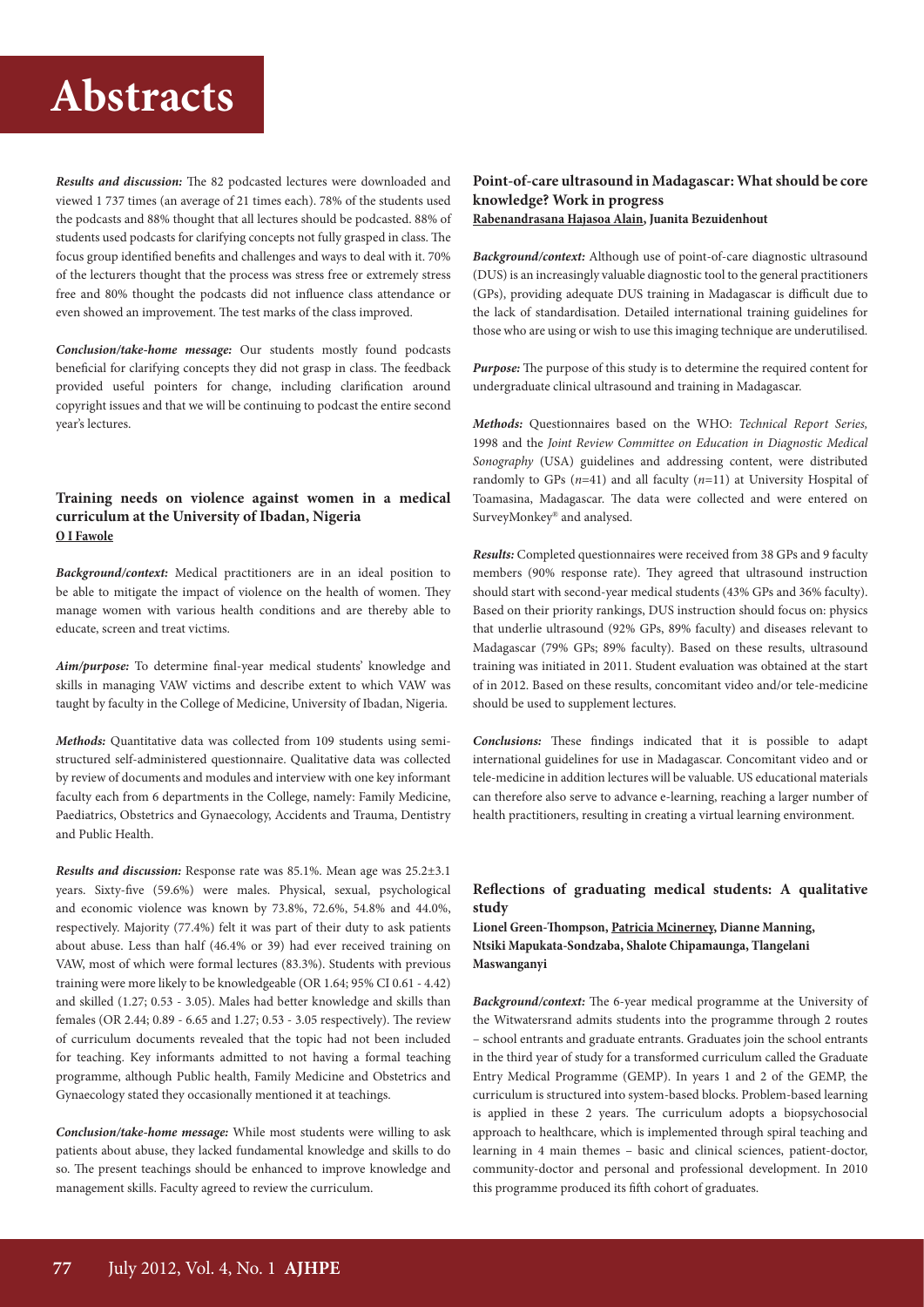*Methods:* We undertook a qualitative, descriptive and contextual study to explore the graduating students' perceptions of the programme. Interviews were conducted with a total of 35 participants who volunteered to participate in the study. The majority of the participants interviewed participated in focus-group discussions. The interviews were transcribed verbatim and analysed using Tesch's 8 steps. Ethics approval for the study was obtained from the Human Research Ethics Committee of the University of the Witwatersrand.

*Findings:* Six themes were identified – 2 separate programmes, problembased learning and Garmins (navigation system), see patients for real, being seen as doctors, assessment: of mice and MCQ's, a cry for support and personal growth and pride. Participants were vocal in their reflections of experiences encountered during the programme and made several insightful suggestions for curriculum transformation. The findings suggest that graduates are exiting the programme confident and ready to begin their internships.

*Conclusion:* Qualitative methods provide a valuable tool for the evaluation of programmes. Participants felt adequately prepared by the programme for their internship. Concerns were raised about variability in learning opportunities as well as assessment.

### **A survey of the conditions treated by 3rd- and 4th-year physiotherapy students at the University of Cape Town during placement in general hospitals Lunelle Pienaar**

*Background/context:* Clinical practice is the mainstay of training of physiotherapy students. The HPCSA requires that students spend at least 1 000 hours in the clinical arena. What is unclear is how students spend their time while in the hospitals.

*Aim/purpose:* This study aims to document the most common conditions treated, the intervention techniques used, and the time spent on administration and patient treatment respectively.

*Methods:* Students were asked to complete an on-line questionnaire regarding their practice. As this was initially planned as a simple audit, no ethical approval was sought.

*Results and discussion:* Seventeen students who completed the survey were included in the study. One hundred and ninety new patients were recorded; most common conditions were respiratory (75) and orthopaedic (38). The 4th-year students treated more respiratory conditions (30%) compared with 3rd years (13%). Third-year students had more orthopaedic conditions (13%) compared with 4th years (10%). Third-year students included technique of gait re-education (51%) in treatment whereas 4th years included chest physiotherapy (43%). Third-year students spent more time on 219 treatments (37.1, SD 13.2). Fourth-year students spent less time (28.7, SD 19.0) on their 460 treatments  $(t=5.8, p>0.001)$  and significantly more time writing up patient records (15.2, SD 12.2) than 3rd years (10.0, SD 6.5) (*t*=6.0, *p*<0.001).

*Conclusion/take-home message:* Further work is needed to explore the influence of conditions students encounter in clinical practice and the application of practical skills.

# **Problem-based learning at UKZN – pedagogy, people and paradigms**

**T E Sommerville**

*Background/context:* Some forty-odd years after problem-based learning (PBL) was introduced to higher education, its strengths and weaknesses and its widespread application have been documented. Most evidence emanates from first world settings, in quantitative terms, making comparisons with traditional teaching methods.

*Aim/purpose:* Ten years after PBL's introduction in UKZN's medical school, I examined the form of PBL pedagogy practised in a diverse, multi-racial, multi-cultural, multi-lingual, multi-educational, developing-world setting, through the eyes of students, staff members and institution.

*Methods:* Qualitative study using interviews with 19 students and 6 staff members, analysed using Nvivo and compared with institutional statements, using Bernstein's theory of classification and framing as an analytical framework.

*Results and discussion:* Faculty documents reflected a conventional type of PBL: student-centred, self-directed, collaborative learning in response to a 'problem'. Interviews, in contrast, revealed a picture of a strongly classified and framed pedagogy. The boundary between everyday and medical knowledge was significant (in slightly different ways) for both students and staff, who had differing views of inter- and intra-disciplinary boundaries. Seven different conceptions of 'integration' were voiced. Local perceptions of PBL differ from the theoretical view of a weakly classified and framed pedagogy. The everyday-medical boundary is delineated chiefly by differences in discourse, rather than by the language of pedagogy. Differing perceptions of inter- and intra-disciplinary boundaries can be related to curriculum and faculty structures. The range of conceptions of 'integration' probably relates to conceptions of the knowledge structure of medicine. The field has been regarded as akin to the natural sciences – in Bernstein's terms, a hierarchical knowledge structure.

*Conclusion/take-home message:* Medicine is largely a horizontal knowledge structure, comprising a number of distinct regions with minimal overlap. This leads to dissonant perceptions of 'integration'. The pedagogy applied should strive actively to assimilate disparate areas of knowledge.

# **Breaking bad news: public health electives for medical students**

**Liz Wolvaardt, David Cameron, Vanessa Burch** 

*Background/context:* The HPCSA has decided to include public health in the medical curriculum. This headline intention is difficult to implement: lack of clarity of content; lack of interest by students and an overloaded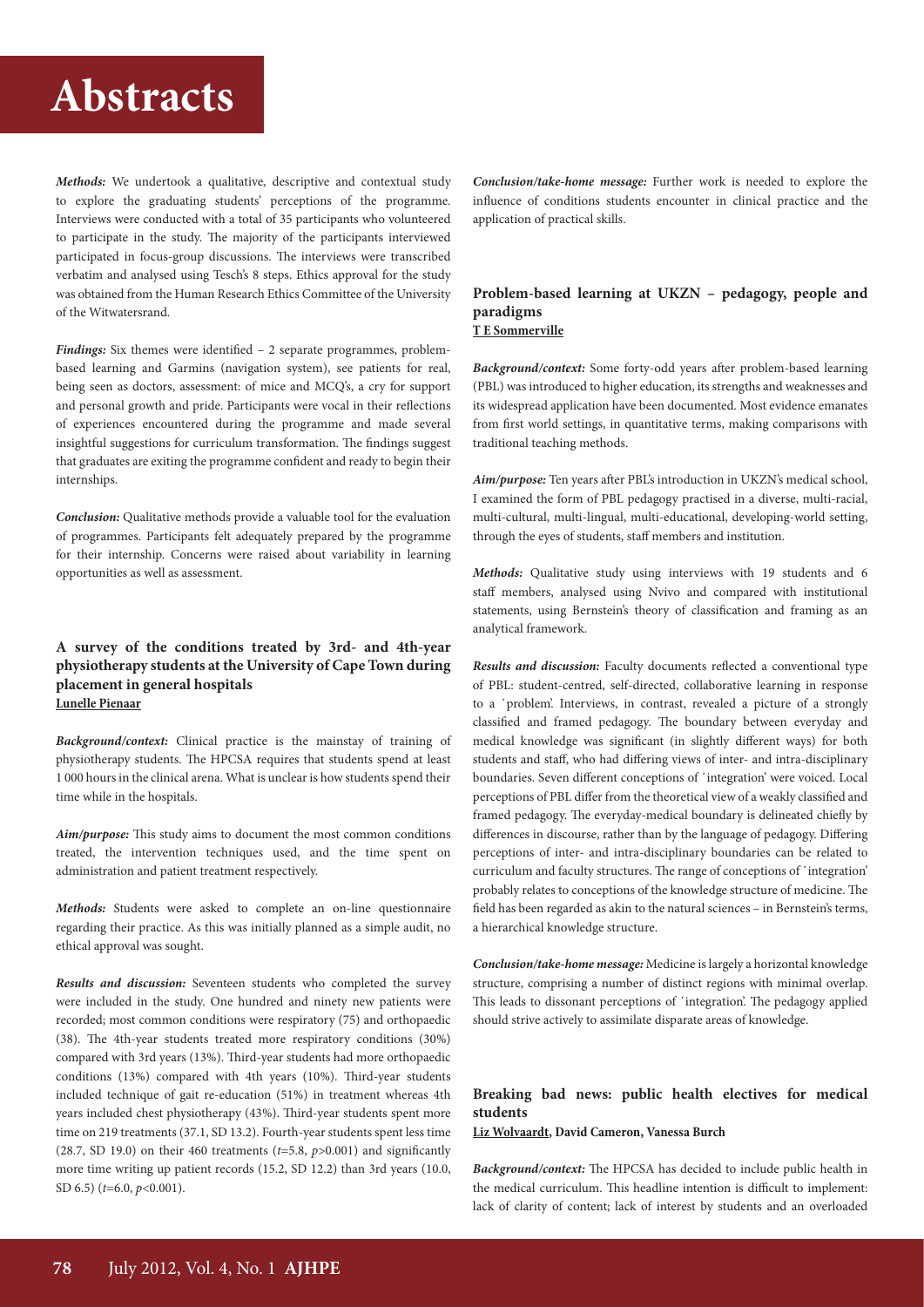curriculum remain challenges. At our University one opportunity is the one-month elective in the third year.

Purpose: As students self-design their elective, few design one in public health as students cannot choose what they do not know. Students also lack the social capital to identify meaningful learning opportunities in the community. Simultaneously medical schools should demonstrate social accountability that considers the priority health concerns of the community for education, research and service. This elective could address the goals of learning and social accountability.

*Methods:* Post ethical clearance, an action research study used a voluntary 10-item online student-needs survey to inform the development of an inner-city elective. The elective was marketed and a review of actual choices conducted.

*Results and discussion:* 106 students participated and 25 (28.1%) showed interest with another 44 interested but needing details. The majority (*n*=66) preferred to do an elective that would deepen their knowledge of something already in their curriculum. Proximity to home (*n*=38) and public transport access (*n*=18) were unimportant. Open-ended responses revealed 3 themes that influence elective choice: institutional factors that support learning; the setting and opportunity to practice. Two named public health topics as an interest. The bad news is that no students enrolled for this elective. The 230 elective forms showed that 33.5% (*n*=77) of students divided their electives into 2 or more activities. Possibly this group includes those who expressed interest, so a one-month elective (irrespective of the number of activities included) is inappropriate.

*Take-home message:* It seems like public health electives should be like miniskirts. Long enough to cover the topic but short enough to be interesting.

### **Computer-based simulation as e-learning tool M J Labuschagne, M M Nel, G J van Zyl, P P C Nel**

*Background/context:* Computer-based simulation and game play are new emerging e-learning tools. The use of computer-based simulation can be an e-learning tool that can be utilised to add a new dimension to e-learning. Computer-based simulation can be used to assess higher order skills.

*Aim/purpose:* (*i*) List e-learning tools; (*ii*) Describe the tools for the different e-learning categories; (*iii*) Explain the uses, advantages, disadvantages and assessment possibilities for computer-based simulation and game play.

*Methods:* A literature review, semi-structured interviews with international simulation experts and focus-group interviews with lecturers of the clinical phase of the undergraduate medical programme at the UFS were conducted, analysed and interpreted.

*Results and discussion:* The author will give as background, some of the e-learning tools that are available to develop online lectures and activities. The aspects that will be discussed include: content/course or learning management system (CMS/LMS); synchronous collaboration applications;

computer tools/applications (including asynchronous collaboration applications); game play or game simulation software. The tools for the different categories will be discussed and the author will elaborate especially on computer-based simulation options, the uses, advantages and limitations and the options that are available for developing flat screen simulation to use in simulation centres and online.

*Conclusion/take-home message:* Computer-based simulation and simulation games can be useful tools to be added to the e-learning toolbox. Computer-based simulation and virtual games can be used to assess higher order skills.

## **Developing an e-Learning platform to complement Xhosa and Afrikaans language teaching and learning: a Stellenbosch University Faculty of Health Sciences initiative Philip Lewis, Leandra Khoury, M R De Villiers**

*Background/context:* Communication problems experienced between healthcare professionals and patients are well documented and perceived as a major barrier to quality healthcare. Stellenbosch University Faculty of Health Sciences (SUFHS) has embarked on a range of innovative roll-out initiatives to empower students with the necessary Xhosa communication skills to improve patient quality care. This presentation demonstrates a novel e-learning platform, specifically designed to complement formal lectures and to enhance students' Xhosa language skills.

*Aims:* This project aims to develop and design a range of task-based activities and interactive assessment procedures to assist students in learning Xhosa for use in the clinical consultation, and prepare them for their simulated OSCE's. The implementation is informed by a study investigating students' perceptions and application of the e-learning platform for Xhosa.

*Methods:* The presentation describes the application of the Xhosa e-learning platform design as well as the development of the course material consisting of various interactive text-to-speech language learning activities and assessment procedures. The e-learning course is designed to be hosted on *Blackboard*, which is SUFHS's Learning Management System (LMS), and will be in the format of a Sharable Content Object Reference Model (SCORM) module.

*Results:* Currently 20 students from the division of Human Nutrition are appraising the effectiveness and application of the e-learning material. These findings will be made available from October 2012, and will lend itself to further analyses to improve the application of future e-learningrelated developments as well as further ways to support and reinforce future students' Xhosa communication skills.

*Take-home message:* South Africa is faced with huge language barrier challenges in the healthcare sector. The SUFHS e-learning course is not only designed to complement Xhosa lectures to improve language proficiency but also to prepare students in clinical communication contexts. We trust that by developing this novel e-learning course material we will be able to greatly enhance the learning of an African language for health professionals in order to improve patient care in our health services.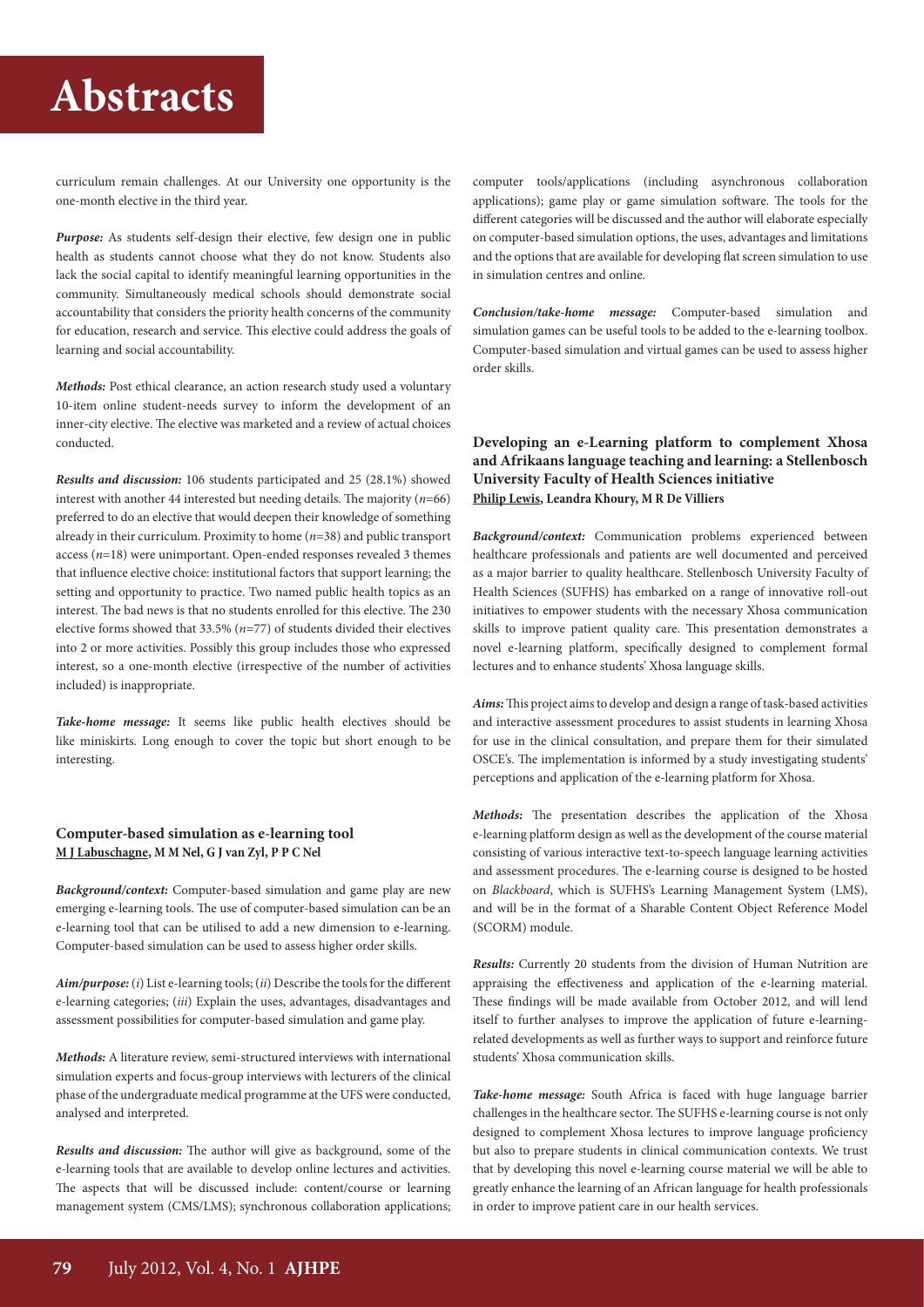### **Fostering lecturer-student engagement using the social network (Facebook) in an undergraduate Radiography course S Mdletshe**

*Background/context:* Engagement with the students in higher education (HE) is critical to their success with their studies. In Radiography engagement is more critical because the students spend half of their academic time in the clinical environment for work integrated learning (WIL). This implies that they only have direct access to the lecturer during half the academic time which negatively impacts on effective student engagement. Effective engagement is enhanced by communication with the students.

*Aim/purpose:* This presentation reports on an intervention to address the challenge of student engagement based on the use of Facebook (FB) as a communication tool with the third-year radiography students at the University of Johannesburg (UJ). The presentation focuses on the experience of the author in using this tool and how it impacted on student engagement.

*Methods:* The author noted the lack of communication with the students and the negative impact this had on engagement. In response to this, the author decided to use FB as a communication tool with the students by creating a FB page and called it 'Radiography Thirdyr Diagnostic.'

*Results and discussion:* The use of this tool showed enhanced communication between the students and the lecturer, which positively affected studentlecturer engagement.

*Conclusion/take-home message:* Student-lecturer engagement can be greatly enhanced by using the various platforms of currently available social networking tools.

## **What academic advisors need to provide better student support – lessons from a Malaysian medical school C P L Tan, J Bezuidenhout, J J Blitz**

*Background/context:* Academic support programmes have an important role in addressing the needs of students experiencing difficulties. A quality assurance exercise by the national accreditation body highlighted that academic staff involved in non-academic counselling had no prior training.

*Aim/purpose:* The purpose of this study was to investigate the current practice(s) of academic advisors in a Malaysian medical school in order to determine their needs and to make recommendations for a faculty training programme.

*Methods:* Focus-group discussions (FGDs) involving 10 academic advisors were conducted using a semi-structured interview schedule.

*Results and discussion:* Study participants demonstrated some instinctive understanding of their role (especially as role models in their professional development) although they did not have clear guidelines. They strongly expressed a need for training in counselling skills and better administrative support. There was some reluctance to undertake the task of academic advising as there were no perceived rewards or incentives.

*Conclusion/take-home message:* The training of academic advisors needs to be addressed in faculty development programmes. Strong institutional administrative support is important with efficient channels of communication to academic advisors on student performance and other relevant information. Teaching activities need due institutional recognition and reward.

### **A pilot study on the validity and reliability of an assessment using R-Type MCQs Lunelle Pienaar, Gregory Doyle**

*Background/context:* The Faculty of Health Sciences at the University of Cape Town uses a problem-based learning medical curriculum which focuses on developing problem solving abilities rather than recalling facts. It is therefore best that the assessment instruments should focus on problem solving. More R-type MCQs asking students to solve problems based on information provided in a clinical case-based scenario have been included. R-type MCQ or extended matching items (EMIs) have approximately 8 options and 2 or more items. The extensive list of options reduces chance of guessing and recognition of correct answers. Literature sees this as a better alternative to A-Type MCQs where the limited number of options (usually 4 or 5) encourage guessing. Application of theory and problem solving can be tested in the same EMI as it allows greater range higher order reasoning to be tested.

*Aim/purpose:* To determine whether using EMIs rather than A-type MCQs will result in a more reliable and valid assessment instrument based on the difficulty and discrimination.

*Methods:* One of the fifth-year medical papers was analysed. The 193 students answered a paper containing 5 EMI sets with 34 items and 16 best of 4 A-Type MCQs The item difficulty and discrimination for the EMIs and A-type MCQs were determined.

*Results/discussion:* The EMIs' mean discrimination and difficulty was 0.2 and 78% respectively. Whereas the A-type MCQs mean difficulty was 70% and the discrimination the same, 0.2.

*Conclusion/take-home message:* The small sample of test items made it difficult to demonstrate validity and reliability. A larger study with more items needs to be conducted to determine which MCQ type results in a more valid and reliable assessment.

## **Do you know your brain dominance status? A participatory action research project in the School of Healthcare Sciences, University of Limpopo, Medunsa Campus A Human, H Pitout, A M Wium**

*Background/context:* Multi-disciplinary teamwork is considered best practice and is essential for the efficacy of service delivery. The 3 disciplines of physiotherapy (PT), occupational therapy (OT) and speech-language pathology and audiology (SLPA) are therefore expected to work together as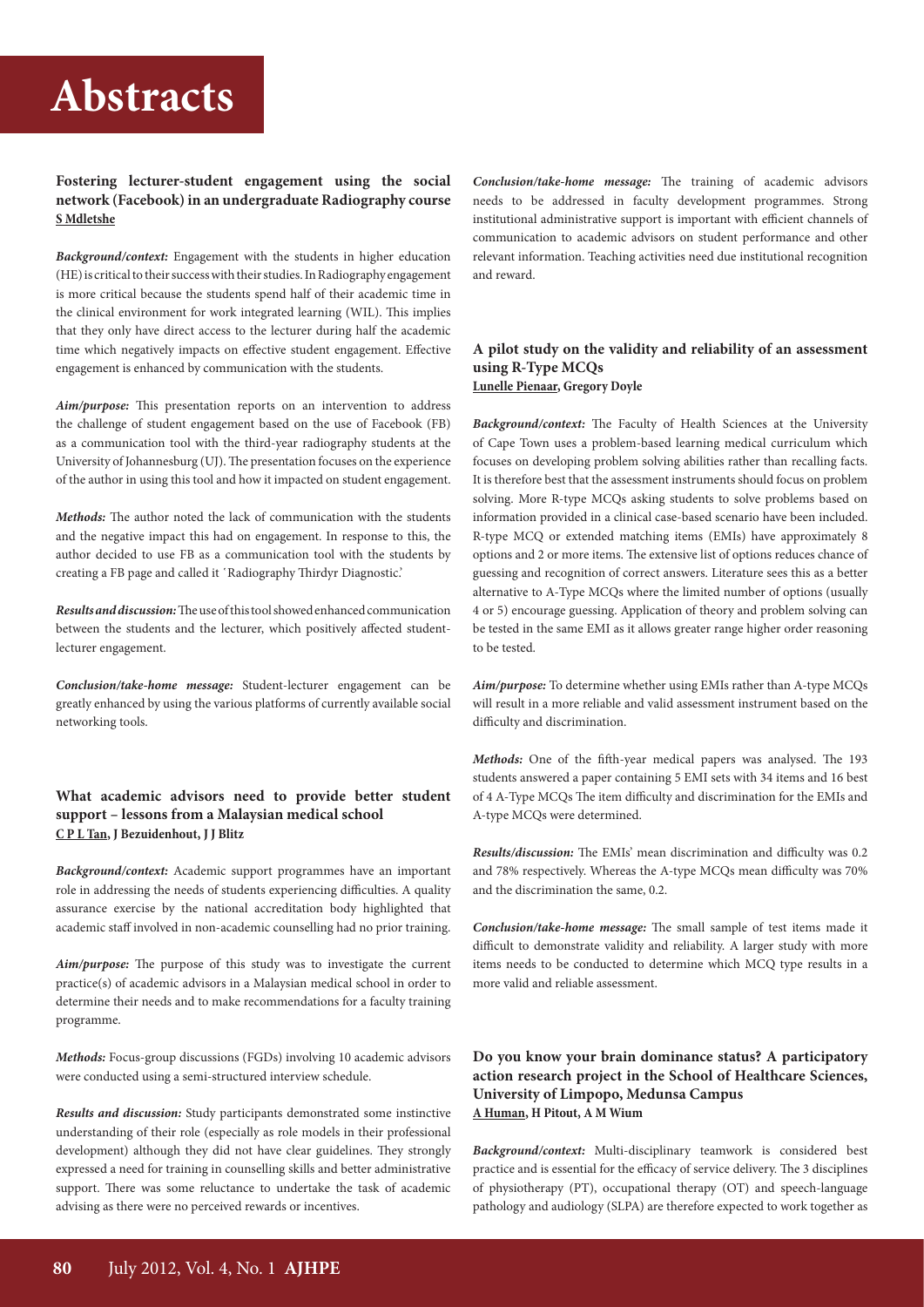team during service delivery. The intention of this research was to enhance collaboration between these 3 professions by using the Herman Brain Dominance Instrument (HBDI) to determine the learning preferences of each discipline in an effort to create a better understanding of each other.

*Aim/purpose:* A collaborative action research project was conducted by 3 facilitators of learning (FOL) to compare the brain dominance profiles and learning style preferences within and between these disciplines. In each discipline, the brain dominance of second-year students and the FOL was determined to improve teaching and learning practices as well as collegial collaboration.

*Methods:* Within a participatory action research approach the brain dominance and learning preferences of second-year students (*n*=82) from the various departments were determined as baseline data by using the Hermann Brain Dominance Instrument (HBDI) (Herrmann, 1996). The data was quantitatively analysed. The findings informed changes to be made to the teaching practices and collaboration of the respective FOL.

*Results and discussion:* Similar brain profiles and learning preferences were noted across the 3 disciplines as the majority preferred learning primarily in the B Quadrant (Sequential/Organised), and secondary in the A Quadrant (analytical/intellectual), which is predominantly left brain. The results obtained enhanced teaching and learning practices and contributed towards the professional development of the FOL.

*Conclusion/take-home message:* The knowledge accrued contributed towards improved communication, collaboration and understanding on various levels (individual, departmental and School). It is therefore recommended that similar studies be conducted at other tertiary institutions in South Africa.

### **An educational approach for the generation profile of undergraduate students in the Faculty of Health Sciences, University of the Free State L J Van der Merwe, G J Van Zyl, M M Nel, G Joubert**

*Background/context:* Challenges in Health Sciences Education include effectively engaging the current cohort of so-called Generation Y students (born 1981 - 2000), who are said to display typical characteristics due to sharing a common place in history. This includes the impact of information technology and a uniquely South African educational context.

*Aim/purpose:* The aim of this study was to formulate an educational approach for the generation profile of undergraduate students at the Faculty of Health Sciences, UFS, by discovering whether common perceptions describing Generation Y are accurate and how differences in perceptions impact on the teaching-learning environment.

*Methods:* A mixed-methods research design was used. In phase one, concurrent triangulation, quantitative and qualitative data were gathered simultaneously in a questionnaire survey for undergraduate students and academic staff members respectively. In phase 2, sequential explanatory design, a focus-group interview held with academic staff members yielded qualitative data, followed by incorporation of a literature survey and the results of the questionnaire survey and focus-group interview in order to formulate the educational approach as indicated in the aim of the study.

*Results and discussion:* Results indicated that there was agreement between undergraduate students and academic staff members with many of the positive characteristics attributed to Generation Y, e.g. confidence, but differences existed regarding perceived weaknesses, e.g. an attitude of entitlement. Their values and behaviour, communication and learning styles, skills and needs, and environment and shaping events revealed an information-communication technology connected cohort with poor interpersonal communication abilities desiring structured guidance and role-modelling. This distinctive profile necessitates a bespoke educational approach.

*Conclusion/take-home message:* The focus for effective educational practices by well-equipped lecturers should be on the involvement of students by means of teaching-learning approaches that are appropriate and balanced, as well as theoretically sound, within a suitable, relevant environment.

### **The usefulness of a tool to assess reflection skills in servicelearning in the Department of Speech-Language Pathology and Audiology, Medunsa A M Wium, S Du Plessis**

*Background/context:* Service-learning is a credit-bearing educational experience which requires students to reflect on the service activity in order to develop a deeper understanding of course content and relate these to the scope of practice within the discipline, as well as to develop a sense of social/ civic responsibility. Reflection following a clinical learning experience helps to organise the students' thoughts, provides them with a permanent record of their experiences, allows them to talk about their experiences to each other, and share their thoughts and feelings. Second-year students in the Department Speech Language Pathology and Audiology are engaged in service learning at a rural site on a weekly basis and reflect on their experiences. The researchers had a need to assess reflection skills to monitor the students' personal and professional growth and therefore developed an assessment tool to this purpose.

*Aim/purpose:* The aim was to determine the usefulness of a tool to assess students' reflection skills in the Department Speech-Language Pathology and Audiology, Medunsa.

*Methods:* The data was obtained retrospectively from the reflection diaries of the students. These reflections were analysed and scored with a matrix. Scores were compared over the course of the academic year to measure change.

*Results and discussion:* The assessment tool proved to be useful in documenting change in reflection skills over time. The reflections portrayed an increased sense of social responsibility, problem solving and insight.

*Conclusion/take-home message:* Guided reflection conducted on a regular basis is key to the service-learning experience and contributes to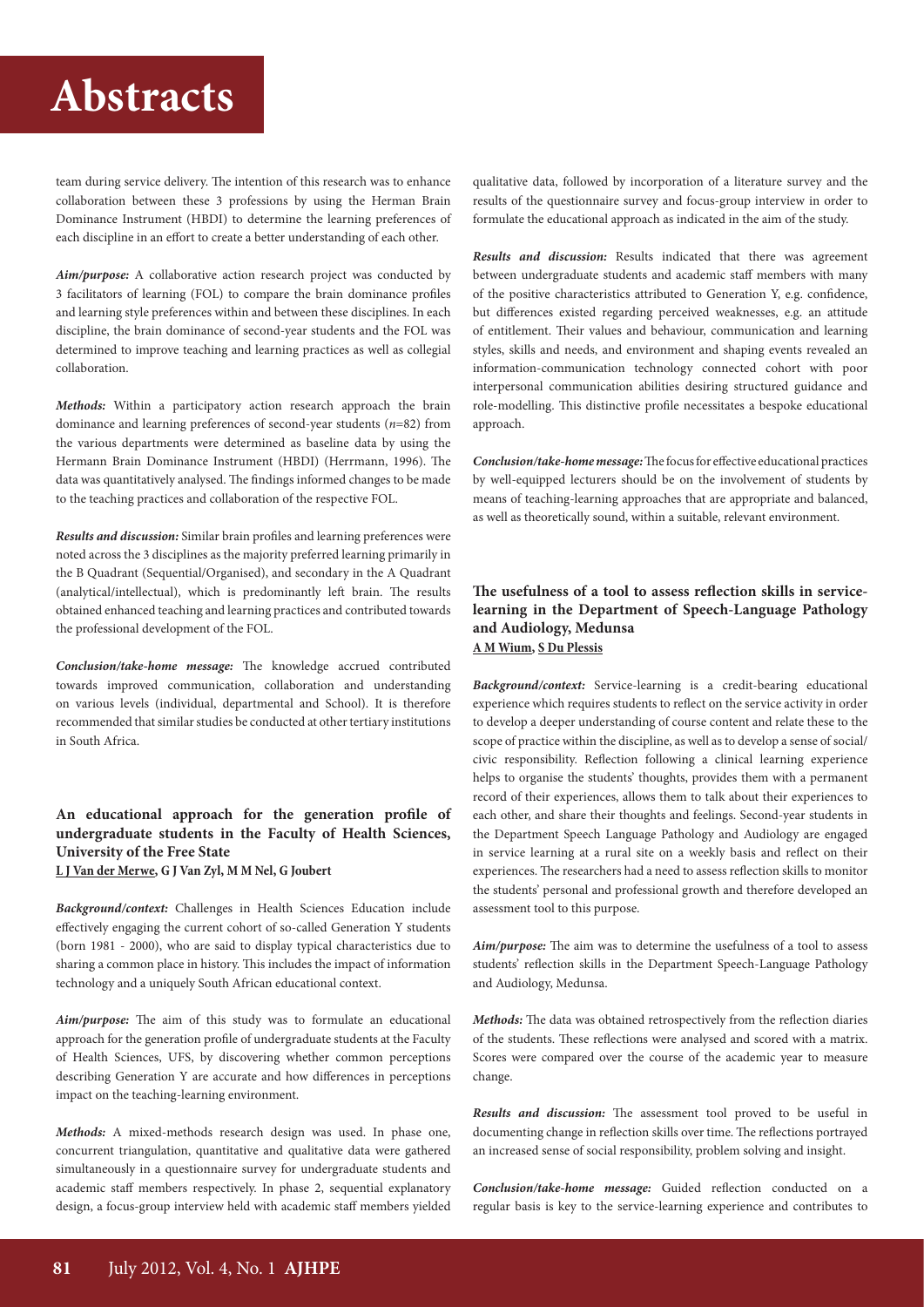professional and personal growth. Reflection is an integral part of effective practice and meaningful service delivery.

### **Infection prevention and control practices in SA revealed through teaching and assessment strategies M Theron**

*Background/context:* The National Infection Prevention and Control (IPC) Policy & Strategy for Healthcare Facilities was introduced in 2007. Research conducted by the Department of Health in 2011 showed that there are only 253 IPC practitioners in South Africa, not all of them trained. Policy states that there should be one practitioner for every 200 occupied beds. This shortage of trained IPC practitioners in the country led to the development of a theory and practice integrated IPC Short Learning Program. Training programmes could also lead to the identification of shortcomings in IPC practices.

*Aim/purpose:* To highlight the shortcomings of IPC practices through reflection on a Short Learning Programme.

*Methods:* The IPC Short Learning Program, based on unit standards (NQF level 7) was presented during 7 contact sessions. Facilitation of the programme comprised teaching and assessment strategies such as group work, class activities, reflection reports and assignments. Narrative information and records were obtained from the participants' written learner activities, reflection reports and conversations in class. The main shortcomings of IPC in practice were identified and the needs of the candidates were revealed.

*Results and discussion:* IPC was viewed as an additional task, added to the daily work load of most of the candidates. Policies, Protocols and Hospital acquired infection statistics were not available. IPC teams and committees were absent at most Healthcare Facilities.

The learning experience and quality assurance projects of the candidates improved IPC practices in their healthcare settings.

*Conclusion/take-home message:* The Short Learning Program equipped IPC practitioners with the knowledge and skills needed to provide high quality care through appropriate implementation, evaluation and improvement of IPC practices in Healthcare Facilities.

### **Teaching medical students quality improvement in health Claire van Deventer, Nontsikelelo Sondzaba**

*Background/context:* 6th-year medical students involved in a 6 week integrated primary care block are expected to do a facility audit and based on that or other observed problems initiate a quality improvement (QI) project.

*Aim/purpose:* To assess the QI reports of 6th-year students from 2005 - 2010. *Methods:* An observational study of QI reports done by students. Project reports assessed and compared to site marks, indicators of learning assessed and individual and group marks compared.

*Results and discussion:* Of 274 projects undertaken, 223 (81.4%) were available for evaluation. Geographical placements and QI themes were categorised. Management issues were most frequently identified as being problematic followed by chronic illnesses. Understanding and applying the principles of QI was partially achieved and gaps were identified for future projects. The most common intervention was training of personnel and design and distribution of posters or pamphlets.

*Conclusion/take-home message:* Most QI projects were well thought out and relevant to the chosen setting. In the majority of cases, a great deal of effort and creativity went into the process and skills other than clinical skills were employed such as writing, presentation of data in graphs and tables. Integration of theory and practice was achieved only partially.

# **Emergency Medical Care student opinions of a reflective journal**

## **Andrew Makkink**

*Background:* Students in the first year of study of a 4-year Bachelor's degree in Emergency Medical Care at the University of Johannesburg are required to complete a reflective journal in which they reflect on a number of various situations and skills that they have been exposed to within the clinical learning environment. Information of student opinions of this tool may provide important strategies at improving the format and structure of the reflective journal, and potentially also the reflection process.

*Aim/purpose:* The aim of this study was to examine student opinions of the reflective journal and to assess a number of areas related to its relevance within the learning environment.

*Methods:* A questionnaire containing open-ended questions, forced-binary and Likert-type scales was developed wherein students registered in their first year of study were able to assess various aspects of the reflective journal. Data was captured and analysed using Microsoft Excel and reported on descriptively.

*Results and discussion:* Most students understood what the purpose of a reflective journal was and assigned a positive value to the reflective journal. Interestingly, many students did not regularly make entries into their journal as was expected with most leaving their entries to the last minute. There were a number of interesting trends observed when analysing whether students would prefer an online or written format for the journal. Although students are often observed discussing cases, most students did not read other students' journals, nor allow others to read their own.

*Conclusion/take-home message:* The reflective journal has an important place in the Work-Integrated Learning (WIL) environment. The challenge is to use it to encourage reflective thinking in our students by ensuring their active involvement in developing their skills as reflective practitioners.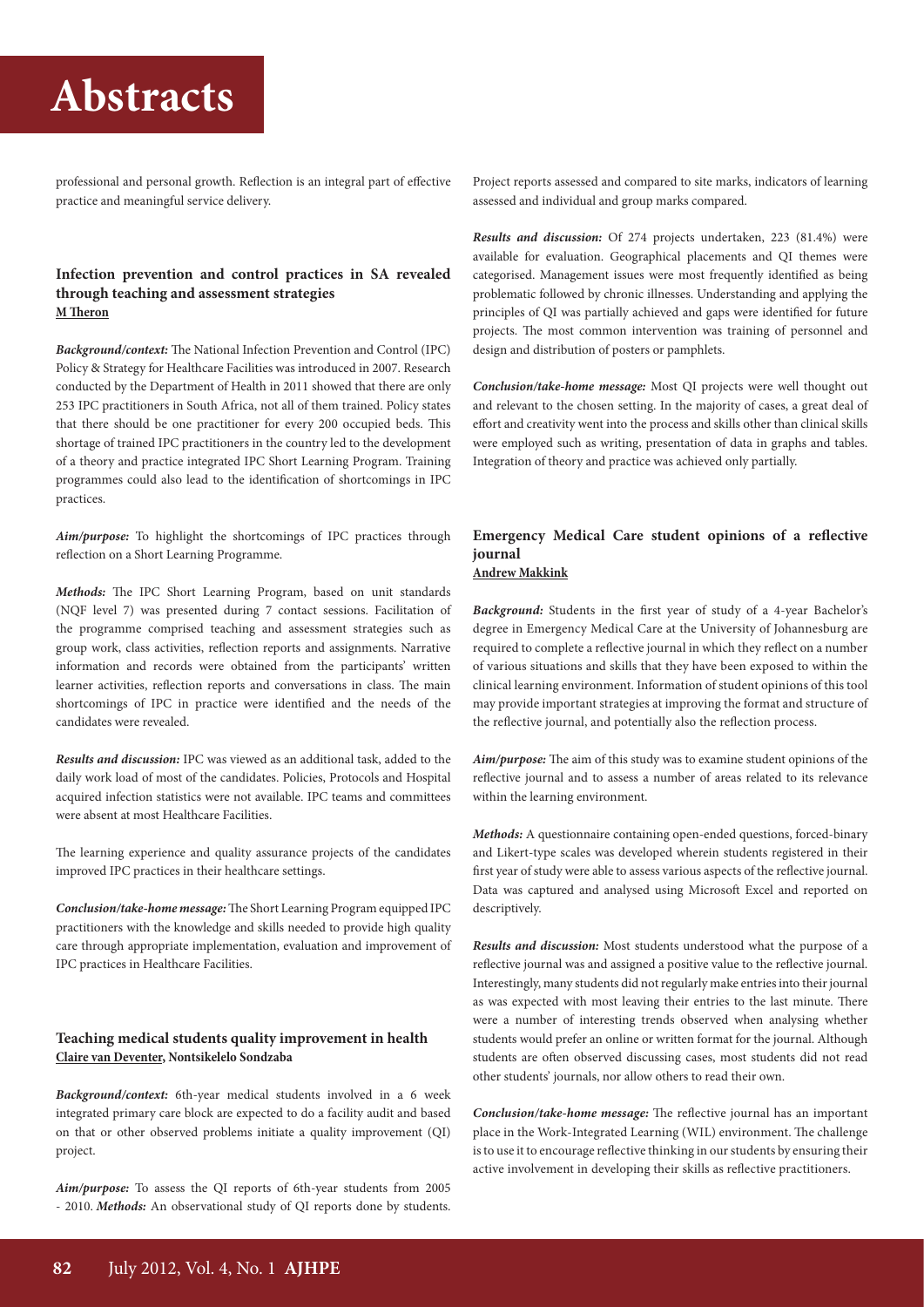### **Illuminative evaluation of the final-year prosthodontic component of the Oral Health Science curriculum P D Moipolai**

*Background/context:* A hybrid problem-based learning curriculum was introduced in the early 2000s in the School of Oral Health Sciences, and since its inception no evaluation of the innovation had been done. It was felt necessary to undertake such a project to adjudicate the worth of the reform. This was to determine whether goals were being achieved and that the programme remained relevant and did what it set itself to do.

*Aim/purpose:* The aim of the study was to use a qualitative evaluation approach to assess the impact of curriculum change at classroom level and to evaluate how a department had reformed its teaching and learning strategies. Additionally, it was to evaluate how this curriculum operated in its own terms. This approach was employed to illustrate how an evaluation strategy was used to assess classroom practices following institutional curriculum reform.

*Methods:* Illuminative evaluation as a research method in the qualitative paradigm was utilised. From July through October 2007 small-group teaching involving problem-based learning, led by 2 faculty from the department of prosthodontics were observed. Six 2-hour long small-group sessions, were observed. In-depth follow-up interviews with students and faculty were conducted. The plan, as outlined in the instructional system, was held up against the reality through observations in the classroom.

*Results and discussion:* By and large the findings illustrated that much of what was planned was realised, with the more experienced staff member teaching more or less to the plan. However, from the themes that were inductively derived from analysis of the data, it was clear that integration of content knowledge and critical thinking necessary to assist in the comprehensive management of dental patients was not as robust as would be expected from the students at this level during their training.

*Conclusion/take-home message:* This finding illustrates the importance of using qualitative evaluation approaches as a mechanism to assess curriculum change efforts.

### **Development of a specific approach to facilitate knowledge in augmentative and alternative communication across two learning contexts A M Wium, M Mophosho**

*Background/context:* HPCSA exit level outcomes specified by the HPCSA, requires that students in speech-language pathology and audiology are competent to provide services to clients who require augmentative and alternative communication (AAC). Such clients present with severe communication problems and their assessment and intervention, as well as management is complex. To ensure high quality teaching and learning 2 facilitators of learning at 2 universities collaborated to develop a specific teaching approach for AAC. Such an approach accommodates all learning preferences and therefore consists of multiple teaching methods, of which assessment (as teaching method) is one.

*Aim/purpose:* To determine the outcomes of a specific approach that facilitates learning of final-year students in AAC.

*Methods:* The students at both campuses received similar learning experiences, learning material and assessments. In both instances the process of facilitating learning was evaluated by both students and a peer to increase the validity of the findings. The results obtained from assessing the students were compared and factors were identified which could have affected the results.

*Results and discussion:* The results obtained showed that learning was facilitated by using a multi-method approach but that the specific context had to be taken into account.

*Conclusion/take-home message:* A ῾one-size-fits-all' assures effective learning and teaching but that this approach is not necessarily the best option to ensure quality in teaching. Specific factors need to be considered, especially for students in a semi-rural context.

#### **Peer teaching at the University of Zimbabwe: Understanding the learning needs Chiratidzo E Ndhlovu, Jose Frantz**

*Background/context:* At the University of Zimbabwe (UZ), clinical skills training occurs during the 3rd year of a 5-year undergraduate medical curriculum. The clinicians providing the bedside training are 'content experts' but most are not trained medical educators. Given the declining senior clinician numbers, it is proposed that interns and Masters in Medicine (MMed) students be formalised as clinical teacher assistants (CTAs).

*Purpose:* To determine the experiences of the third-year medical students and the learning needs of interns and MMed students.

*Methods:* A mixed qualitative and quantitative design using 2 focus-group discussions (FGD) and self-administered questionnaires was employed. The target sample was 60 interns and 32 MMed students. 12 participants were purposively selected per FGD. All data were entered into Microsoft Excel. The qualitative data were analysed using the broader themes of strengths, weaknesses, opportunities and threats. The quantitative data was analysed using Stata 10 (Stata Corp LP). Ethics clearance was obtained from the institutional review board.

*Results and discussion:* The response rate was 21(35%) interns and 7 MMeds (22%). Nine (75%) medical students and 8 (67%) interns turned for the FGD. From the FGD, using 'real' patients was a strength; weaknesses included the classes being too large and students feeling 'ignored' by their trainers. 10 (48%) interns perceived themselves as <5% of their time teaching. Both groups (100%) reported 'high or some confidence' in teaching the medical students. Clinical load was a major barrier to teaching. Only one of the MMeds and none of the interns felt they 'belonged' to UZ.

Take-home message: There is urgent need to address the sense of 'not belonging' to the training institutions as well as balancing teaching and service delivery if clinical skills training by peers is to be introduced.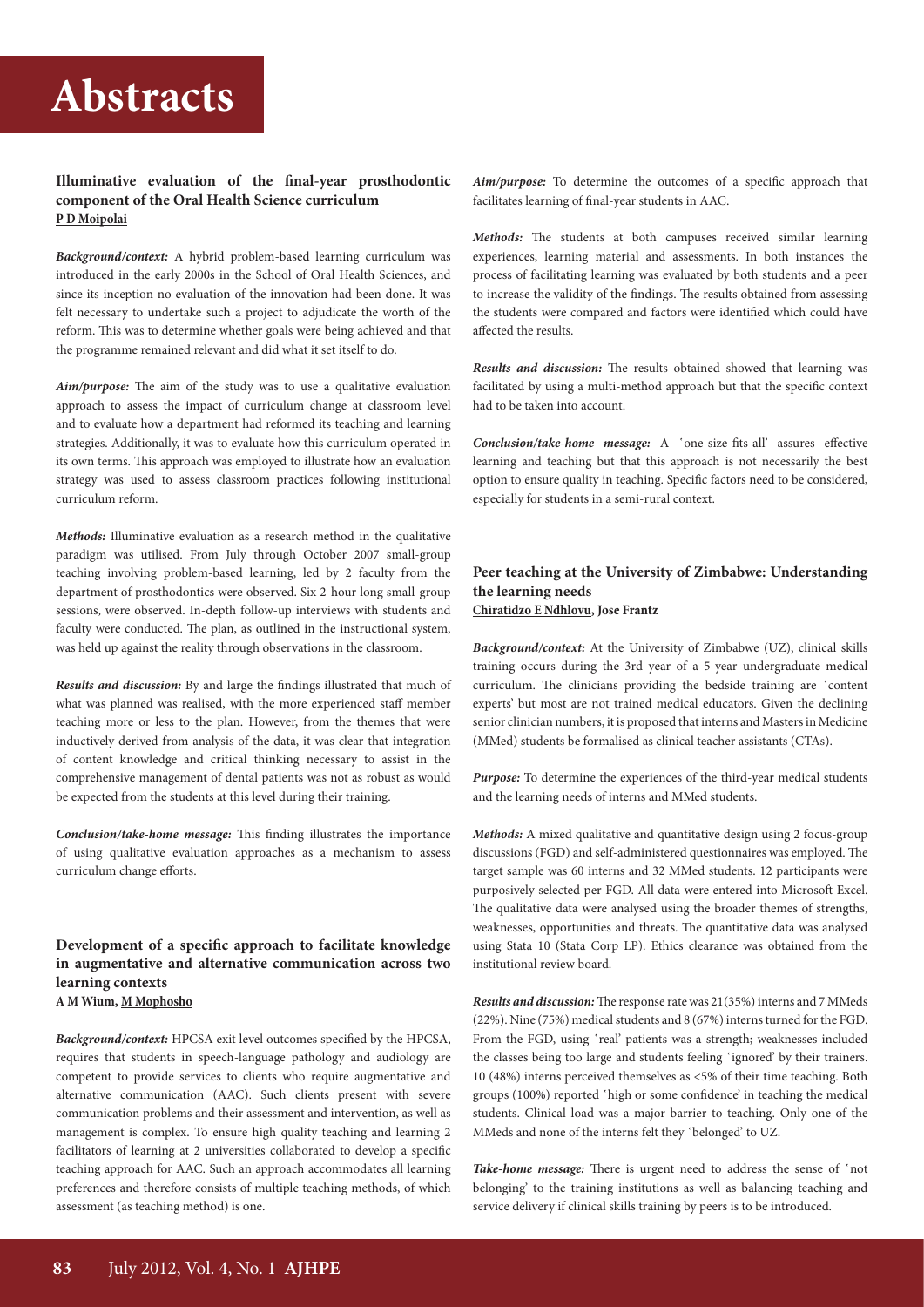#### **Students' perception of their readiness for the clinical area B Masava, T Munangatire, C N Nyoni, M M Shawa**

*Background/context:* Paray School of Nursing in Thaba Tseka, Lesotho was established in 1977. The school then offered the Certificate in Nursing Assistant which was a 1-year programme. The institution operated with one permanent faculty member and part-time teachers from within Paray Hospital. Over the years the institution has grown, it had its first intake of the Diploma in General Nursing in 2009. However, the institution is facing challenges in the training of future nurses for Lesotho. The current enrolment is 97 against a staff faculty of 6 nurse educators and 2 clinical instructors. These staff members are responsible for the 2 programmes being offered by the institution. Notably there is over burdening of the Nurse educators who can teach up to 6 courses per semester. This compromises the quality of preclinical training of students. The school does not have fully equipped clinical skills laboratory, that may aid the learning of vital nursing skills necessary in the clinical area. In addition to these challenges, the clinical area where the students are mostly attached has several noted shortcomings, namely; lack of variety of both patients and departments, unavailability of material to use in nursing care and poor supervision as majority of staff in the hospital are Nursing Assistants who profess difficulty in supervising a student for senior position. These challenges then prompted the researchers to then determine the perception of the students regarding their preclinical preparation and whether they perceive themselves to be ready for clinical placement in spite of all challenges they are meeting.

*Aim/purpose:* To improve preclinical training of nursing students.

*Methods:* Self-administered questionnaires in English or Sesotho to be given to 30 second-year students. Questionnaire will be analysed utilising descriptive statistics, in determining frequency among variables. Data is to be presented in graphs and tables.

*Results and discussion:* In progress.

*Conclusion/take-home message:* In progress.

### **Improving Objective Structured Clinical Examinations (OSCE) practice in Kampala International University (KIU) A O Ogah, E M Kiguli**

*Background/context:* Kampala International University (KIU) Medical School was established in 2007, and adopted the OSCE as a form of clinical assessment in 2010. Since then, there has been effort to improve the quality of the examinations to meet with international standards.

*Aim:* To describe OSCE practices and examination outcomes at KIU teaching hospital and to assess faculty knowledge on conducting OSCEs.

*Methods:* Both quantitative and qualitative methods were used. The study was conducted in 5 clinical departments (Internal medicine, Paediatrics, Obstetrics and Gynaecology, Surgery and Psychiatry). Thirty examiners and 17 graduating medical students at the July 2011 exit examination were involved. The examiners' knowledge was assessed using a self-administered

semi-structured questionnaire. The OSCE setup and process was observed using a checklist. Five key informant interviews were conducted with Heads of Departments.

*Results and discussion:* Examiner response rate was 86.7%. Surgery declined to conduct OSCE. Only 16 (61.5%) examiners could correctly write OSCE in full. Fourteen (53.8%) had heard about OSCE only from the faculty. Twentyfour (92.3%) had never heard of blueprinting nor of standard setting. OSCE was highly accepted but 23 (88.5%) examiners believed that OSCE alone was not sufficient for clinical assessment at the exit examination. Prior organisation was fairly done. Examinations were delayed for 2 hours and information sharing was common. There was neither a blueprint nor standard setting. The manned and unmanned stations ratio: >1:1. The differences in the mean marks and pass-rate between the manned (62.2%, 100%) and unmanned (45.8%, 35.3%) stations were significant (*t*-test and *p*<0.005).

*Conclusion:* Faculty knowledge and practice of OSCE were poor. Examiners' scores probably overrated the students' performance. There is need to set up an OSCE committee to conduct OSCE training workshops, encourage all departments to participate and develop guideline for the faculty.

#### **Developing clinical reasoning: Pre-clinical case-studies or lectures? – student feedback T C Postma**

*Background/context:* Pre-clinical case-based training was introduced as a teaching method for third-year dental students at the School of Dentistry, University of Pretoria in 2009. The aim of the case-based training is to develop the students' clinical reasoning skills as part of a Comprehensive Patient Management (CPM) module. The module stretches over 3 years and the skills that are acquired pre-clinically are applied in the subsequent 2 clinical years. Prior to 2009 the pre-clinical course was lecture-based.

*Aim/purpose:* This study explores differences in course feedback between students who received pre-clinical case-based training (CBT) and those who received lecture-based instruction (LBI).

*Methods:* A standardised student feedback questionnaire was administered (100% response rate) at the end of the fourth and fifth study years (2009 - 2011). Students were asked to rate the course relevance, training alignment with course outcomes, assessment's contribution to learning, faculty competence, knowledge integration, their own clinical reasoning ability, and the extent of the gap between the pre-clinical- and clinical years, using a visual analogue scale. *T*-tests were used to compare the feedback of the CBT and LBI groups.

*Results and discussion:* Fourth-year students who received CBT (*n*=99) rated the relevance of the course, training alignment with course outcomes, assessment's contribution to learning, faculty competence, and the knowledge integration between subjects in the same study year significantly (*p*<0.05) higher compared with those who received LBI (*n*=51). The CBT group also perceived the jump to the first clinical year to be significantly  $(p<0.05)$  smaller compared with the LBI group. Fifth-year students in the CBT group (*n*=43) gave similar feedback. The fifth-year LBI group (*n*=95)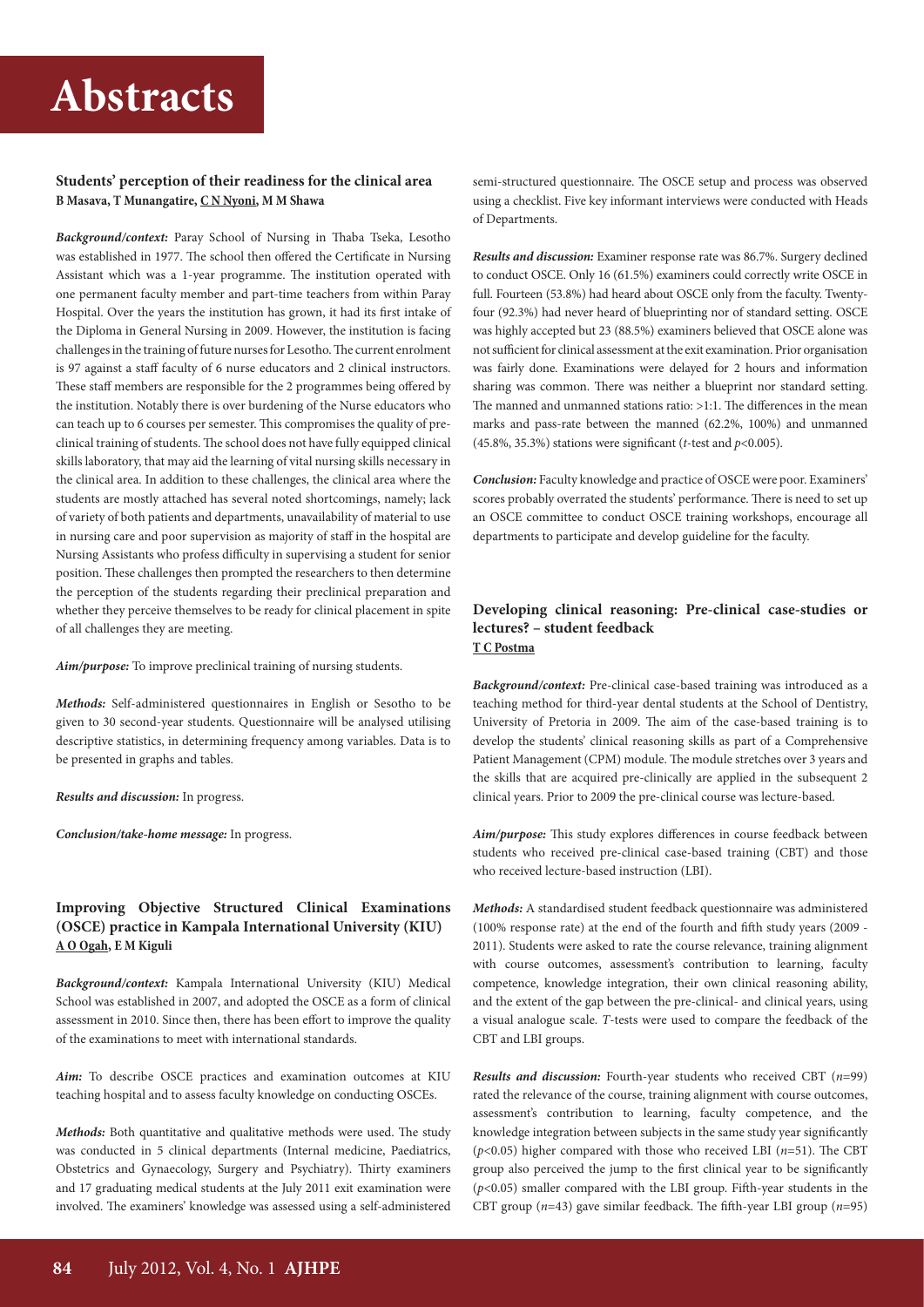scored the course organisation, knowledge integration between subjects of different study years, and their self-perceived treatment planning ability significantly ( $p$ <0.05) lower compared with the CBT group.

*Conclusion/take-home message:* According to student feedback, preclinical case-based training is more effective to prepare students for the clinical setting compared with a lecture-based approach.

#### **Student support initiatives in the Department of Internal Medicine J M M Koning**

*Background/context:* The undergraduate students often perceive the fifthyear Internal Medicine module as extremely difficult to pass. Over the last few years 3 challenges were identified which contribute to this perception, namely a negative attitude towards the module, underlying emotional challenges and surface learning among the students. Utilising the process of transformative reflection, a variety of student support initiatives has been introduced by the Department to try to change these perceptions.

*Aim/purpose:* To identify the different initiatives undertaken in the undergraduate Internal Medicine module.

*Methods:* An audit of all student support initiatives in the undergraduate programme of the Department of Internal Medicine was undertaken in 2011. The results of the audit will be described.

*Results and discussion:* A departmental education committee drives these initiatives. All departmental staff, and those of Departments of Cardiology, Neurology and Dermatology, give their input at an annual strategic planning meeting, which focuses on teaching and learning. The Internal Medicine module has a year group tutoring system in which the tutor has weekly meetings with the students. Students' photographs are taken and circulated to encourage staff to know the students. Extensive feed-back is sought from students and taken into consideration when planning any changes. Students with attitude or emotional problems are seen by the year group tutors. These students are referred to Kovsie counselling or a private psychologist. Since 2011 Internal Medicine is also part of the University's NATP programme.

*Conclusion/take-home message:* Having a structured student support programme in a clinical department is extremely beneficial. As a result of these initiatives the general attitude of students towards Internal Medicine has improved. The support rendered contributed to the academic success of a number of students who had been identified with emotional challenges. From January 2012 the support programme was expanded to include workshops on stress management, self-esteem and time management.

#### **The UFS School of Medicine transport project Anne-Marie Nel, Scarpa Schoeman**

*Background/context:* The clinical training component of the University of the Free State's medical curriculum is presented at 5 different hospitals in

the greater Bloemfontein area. Previously, our underprivileged students and many international students, who do not have access to private transport, had to rely on the costly and often dangerous public transport system (taxi's) in Bloemfontein to commute between these hospitals. This placed enormous pressure on the students' time, monetary resources and most probably their academic performance.

*Aim/purpose:* This need and challenge was recognised by the medical school and a plan was made to address the issue and provide assisstance to the students. A business plan was developed and, with gracious corporate sponsorship, the School of Medicine Transport project was implemented in April 2011.

The main aim of the project is to support the underprivileged medical students' academic performance and study efforts by removing a logistical hurdle and enable them to focus more on their studies and be successful. By providing daily and regular dedicated transport for them, they do not have to stress about making use of expensive, untimely and unsafe taxi's.

*Methods:* The students buy semester tickets, currently at a cost of R1 350 per semester, to make use of the service. This money, together with the sponsorship money, is used towards covering the operational costs. Regular trips each day are carried out by 2 dedicated drivers, committed to ensuring that the students arrive safely and on time at their different destinations.

*Results and discussion:* The appreciation of the students benefitting from this project cannot be expressed in words. It is clear from the student's dayto-day testimonies that the project is certainly having its desired impact and effect on their educational experience. The satisfaction of their thankfulness and overwhelmed gratitude is definitely worthwhile.

*Conclusion/take-home message:* Coming together is a beginning; keeping together is progress; working together is success.

#### **Training needs assessment for a group of medical educators at Al Neelain University, Sudan Sara L Brair**

*Background/context:* Quality of teaching practice is an important determinant of graduating doctor competency. In order to achieve this, special emphasis has to be put on the educational development of teachers. Al Neelain University does not offer Medical Education courses to teachers; therefore, there is a need to offer such courses and to train teachers in order to improve the quality of education being offered to undergraduate and postgraduate students.

*Aim:* Al Neelain University decided to start a programme of regular training in medical education to all staff working in the institution. The aim of the study was to find out needs and priorities of medical educators at Al Neelain University regarding such a medical education training programme.

*Methods:* Medical educators had to rate a predetermined list of medical education topics so as to start their training programme according to the topics most important to their educational practice.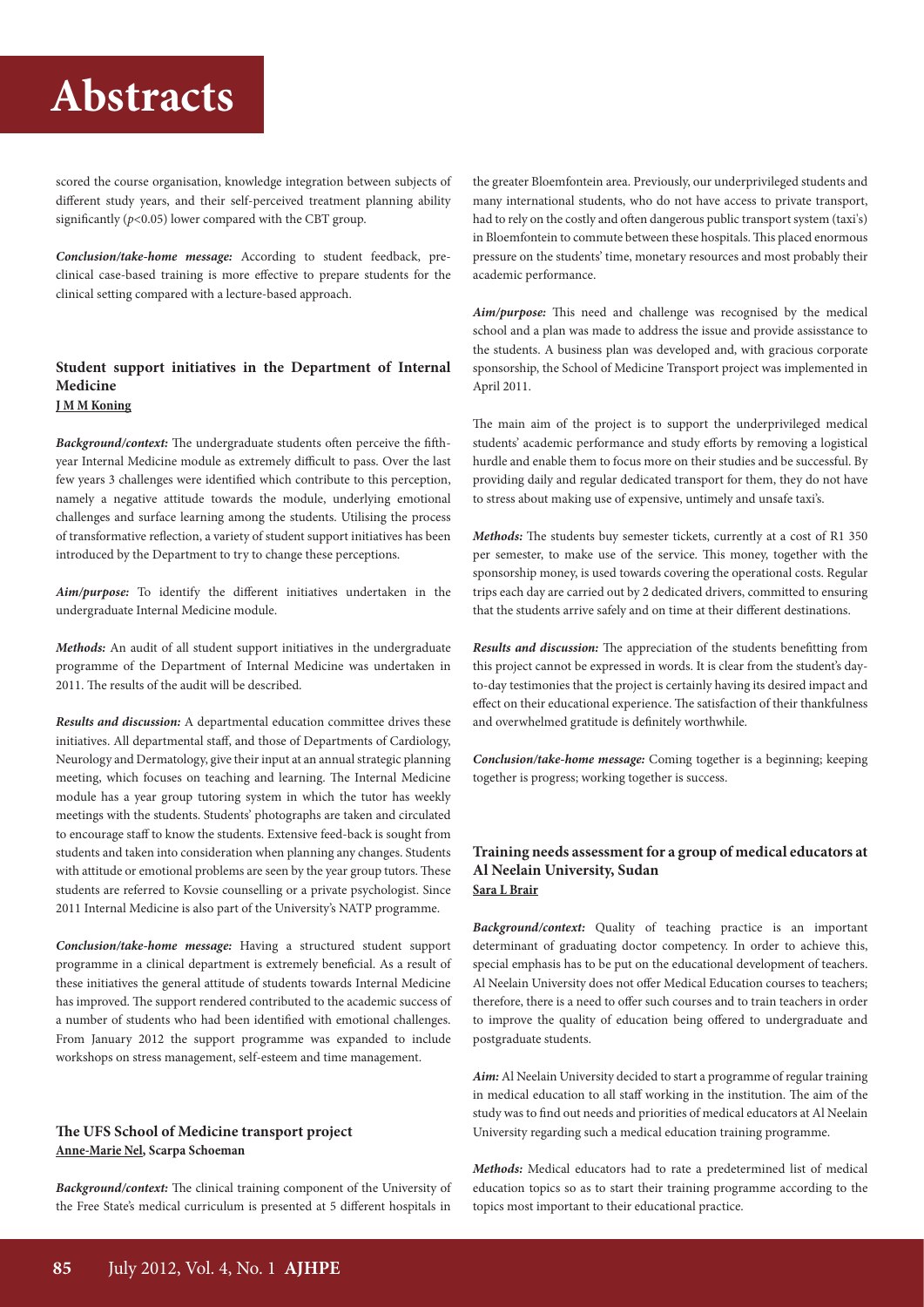A questionnaire containing a list of all medical education topics was circulated among full time academic staff. Answers were rated on a 5-point Likert scale of importance. The mean results were calculated for each topic and topics were arranged in a descending order of importance.

*Results:* Response rate was 77.50%. Analysis of the questionnaire showed that among the 'most important' topics was student-teacher relationship with a mean value of 4.45. Among the 'important' topics was microteaching with a mean value of 4.22. 'Moderately important' topics were philosophies of learning and concept learning with a weighted mean of 3.36. Among topics rated as 'of little importance' was qualitative research with a weighted mean of 2.59. No topics were rated as 'not important'.

**Conclusion:** The study showed that among 'most important' topics is student-teacher relationship, therefore it was recommended to start the training programme with this topic.

# **Improving health professions education in sub-Saharan Africa: What are the needs?**

# **Elsie Kiguli-Malwadde, Francis Omaswa, Fitz Mullan, Seble Frehywot**

*Background/context:* The US Government through the Presidents emergency plan for AIDS Relief (PEPFAR), Health Research and Systems Management (HRSA) and National Institute of Health (NIH) awarded grants to 13 African institutions in 12 countries. The aim is to increase numbers and quality of Healthcare Workers and retain them where they are most needed, strengthening medical education system infrastructure and improving locally relevant research capacity in Africa.

*Results/Findings:* The grants are unique in that the schools identified their needs and addressed them accordingly. Some emergent themes were identified. Most school projects are focussed on Curriculum development, faculty development and improving the learning environment through skills laboratories and ELearning. The greatest numbers of efforts are aimed at undergraduate training. In the area of curriculum development, schools are reviewing the competencies for their graduates and also the methods of delivery. This is aimed at producing graduates that can meet the needs of their communities. Many schools are focussing on training teachers mainly in the basic sciences subjects where there is a great need. All schools are embracing the use of technology in teaching so as to improve access to the internet and educational resources.

Schools are also establishing research support centres to help improve research. These are aiming at training faculty and students in research methods and ethics, mentoring young faculty and students in conducting research.

*Conclusion:* The aim of all this is to try to combat the human resource crisis which though global is worst in sub-Saharan Africa. The Health Workforce is an important integral part of health systems strengthening. It is hoped that strengthening the component of training will lead to improvement of population health.

#### **Expert tutors' role in capacitating educators in health training institutions in Lesotho**

#### **M C Earle, R M Marck-Katumba, J E Chikuse, M M Tlapu, N E Mabitle, S H Phafoli**

*Background/context:* The Ministry of Health and Social Welfare (MOHSW) of Lesotho is faced with a challenge of shortages human resources and inadequate continuous professional development of educators in health training institutions. The MOHSW with assistance from its health development partners developed a 5-year National Continuing Education Strategy to address these challenges. The Millennium Challenge Corporation/Millennium Challenge Account (MCC/MCA) contracted the National Institute of Health and Welfare, Finland (THL), functioning in Lesotho as Health Systems Strengthening Technical Assistance Project (HSS-TA Project), to recruit 6 expert tutors. The role of the expert tutors is to capacitate the National Health Training College and the Christian Health Association of Lesotho Training Institutions. The main terms of reference for the expert tutors are: curriculum development, training programme development and implementation, training programme management, quality assurance in training, and monitoring and evaluation.

*Aim/purpose:* To illustrate the role of the expert tutors in capacitating educators in health training institutions in Lesotho.

*Methods:* The needs were identified through focus-group discussions and individual interviews, self-administered questionnaires, as well as review of documents and observation.

*Results and discussion:* Areas identified for capacitating were: Curriculum development, Teaching skills, Quality assurance, Assessment and measurement, Mentorship and preceptorship. Induction of tutors, Research, Management structures, Strategic planning, Clinical laboratories and Student support. Workshops and mentoring activities were conducted. Educators at the training institutions were also exposed to conferences, symposiums and special educational capacity building events.

*Conclusion/take-home message:* It is evident that a pool of experts can contribute positively to maximise the quality of human resources for health. Recommendation is made for countries with scarce resources to have a pool of experts to be used nationally for capacity building in health education.

# **Factors influencing recruitment and retention of faculty at Catholic University of Health and Allied Sciences (CUHAS) – Bugando, Mwanza, Tanzania**

Stephen E Mshana<sup>1</sup>, Mange Manyama<sup>1</sup>, Steve Justus<sup>1</sup>, Ralf Graves<sup>2</sup>, Enoch **Kwizera3**

*1. Catholic University of Health and Allied Sciences-Bugando, Mwanza, Tanzania; 2. FAIMER, Philadelphia, USA; 3. Walter Sisulu University, Mthatha, South Africa.*

*Background/context:* Attracting and retaining faculty is essential for success of any higher learning institution. This has become a major challenge for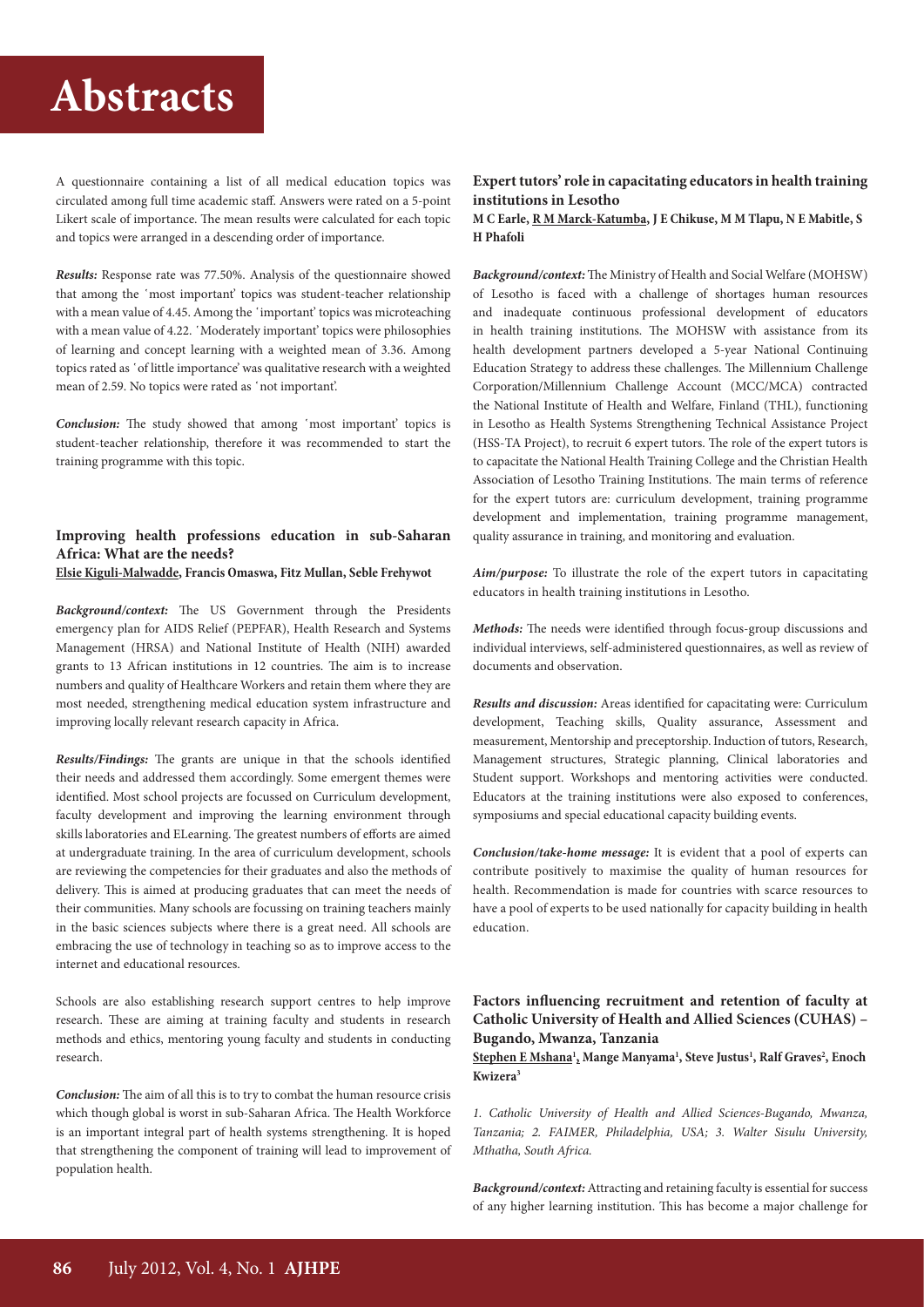higher educational institutions, especially in the newer Medical Institutions in Tanzania.

*Aim:* This study was conducted to determine factors favouring recruitment and retention of faculty at CUHAS – Bugando.

*Methods:* Using standardised self-administered questionnaires developed after focus-group discussion; a cross-sectional survey was conducted. Respondents were asked to rank each factor that might influence recruitment and retention on a 4-point Likert scale of: 'very important', 'important', 'less important' or 'does not apply'. Data were analysed using SPSS.

*Results and discussion:* Of the 55 questionnaires distributed, 42 (76%) were returned and analysed. The ranks of faculty surveyed were Tutorial assistants (16) Assistant lecturers (3), Lecturers (16), Senior lecturers (5) and Associate Professors (2). Opportunity for professional growth, support from colleagues for creative ideas, opportunities for promotion, financial support for scholarly activities and staff collegiality were the top 5 factors which made faculty take up CUHAS positions; and the same factors were cited as very important or important determinants of respondents remaining at CUHAS. The most important factor for the faculty to accept a CUHAS position and remain at CUHAS was the opportunity for professional growth. Salary was the most important factor for recruitment and retention in only 7.1% of the faculty surveyed.

*Conclusion:* The majority of academic staff surveyed were junior and their opportunity for professional growth was the most important factor cited by them in favouring recruitment and retention at CUHAS. The University should focus on providing such opportunities to create a favourable environment to attract and retain more academic faculty. Further study in relation to other academic ranks is warranted to generate additional recommendations for the owners of these Universities in Tanzania.

# **Stress in medical students in a problem-based learning curriculum**

**S S Naidoo, J M Van Wyk, K Moodley, S Higgins-Opitz**

*Background/context:* An unintended consequence of any educational programme is the development of maladaptive stress in students. Many studies have shown that this can impact on students' health and their academic outcomes.

*Aim:* This cross-sectional study was conducted to explore the prevalence of stress in a diverse cohort of final-year medical students in a problem-based curriculum.

*Methods:* A qualitative study was conducted among 94 students representing 66% of the final-year medical cohort in 2008. Semi-structured interviews were conducted. Data was thematically analysed.

*Results and discussion:* Seventy eight per cent (*n*=73) of the participants experienced stress during the programme. Of these 49 (67%) were female and 24 (33%) were males. Differences were identified between the different racial groups of students. Participants identified the following as the main sources of stress: academic-related issues, time management, language difficulties and financial problems.

Individual lifestyle adaptations, family support and religious structures and study groups were reported strategies used by students to cope with stress.

*Conclusion/take-home message:* Maladaptive stress is a serious problem in medical students. Curriculum designers need to take cognizance of this and take appropriate action to minimise this. All students (including seniors) need guidance and support to manage their time and workload effectively.

#### **Factors influencing nursing students' absenteeism from scheduled learning events K Kgasi, M Randa**

*Background/context:* Student absenteeism creates a negative classroom environment that makes students attending class uncomfortable and the lecturer irritable. It also disturbs the dynamic teaching-learning environment and adversely affects the overall well-being of classes. Absenteeism is seen as a waste of educational resources, time and human potential. It causes repetition of teaching, wasting lecturers' and students' time. Student absenteeism in undergraduate studies is a concern as it results in inefficient or inadequate learning and poor academic performance in certain instances.

*Aim/purpose:* To explore the factors resulting in absenteeism among undergraduate nursing students.

*Methods:* A qualitative, descriptive explorative research design will be conducted at the University of Limpopo, Medunsa campus. The focus groups will be held in May 2012. Voice recording and field notes will be made during the interviews. The voice recordings will be transcribed and exported to a qualitative data analysis package. Content analysis will be done to conclude valid inferences from the data. Coding of qualitative data, content analysis and development of themes will be done. The factors influencing undergraduate nursing students' class attendance will be determined.

*Results and discussion:* The data will be presented in the form of graphs, tables and statements. Recommendations will be made to improve class attendance.

*Conclusion/take-home message:* Conclusions to be discussed at conference.

# **Using impulse reviewer training sites to engage students in basic research**

**S Smith, M Barkhuizen, P D Theron, D J Joubert, I Seale, L Jones**

*Background/context:* One option to expand student understanding of basic research is by mentoring and training students as reviewers for the journal IMPULSE. IMPULSE is an international, online neuroscience journal for undergraduate publications. Submissions are reviewed by students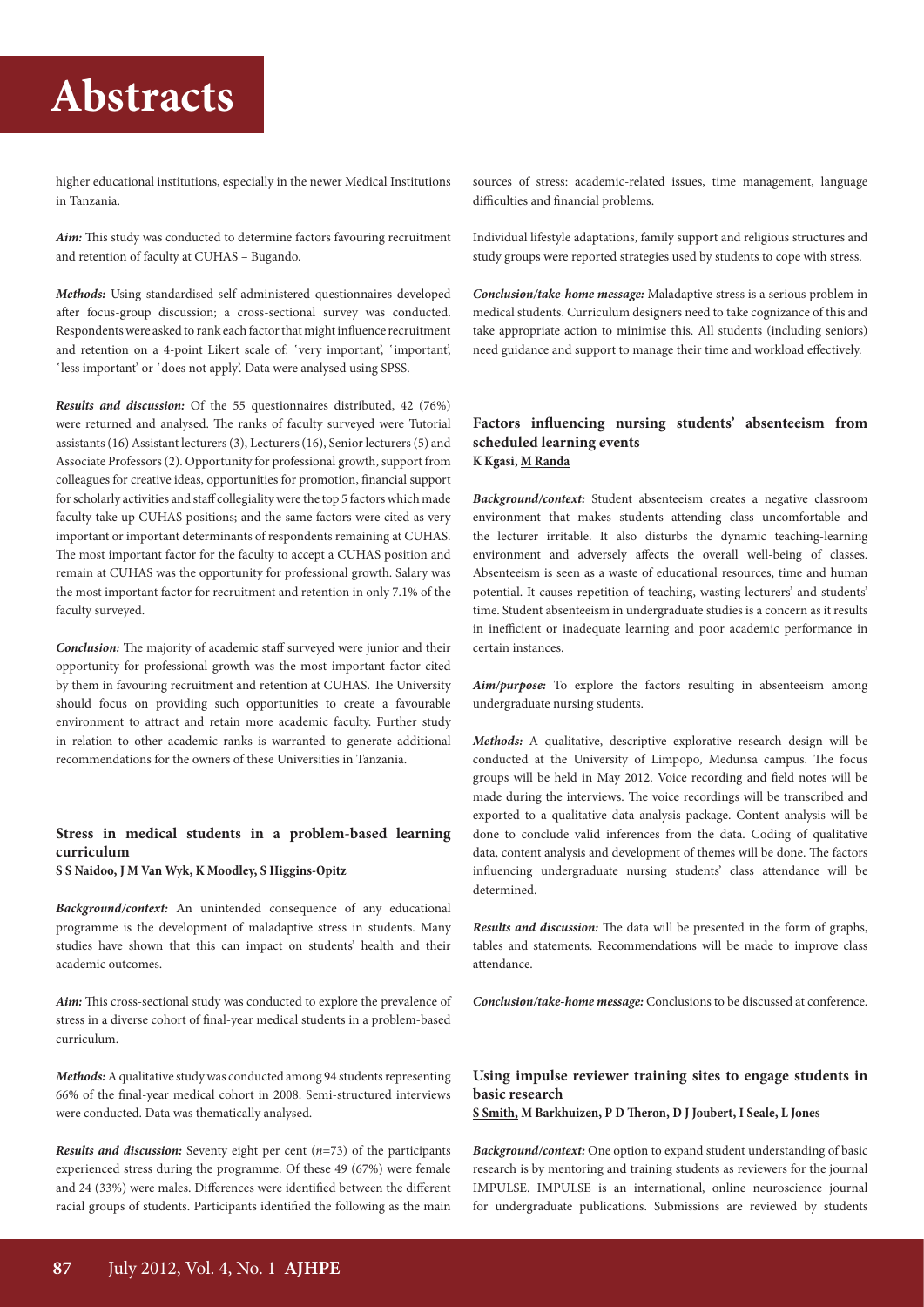worldwide under faculty guidance, and articles are immediately published online, as they are accepted.

*Aim/purpose:* As the Faculty Advisor of a Review Training Site with IMPULSE, many of the concepts of basic research can be introduced through the experience of reviewing primary submissions to the journal. The online journal has been publishing undergraduate neuroscience articles since 2003. Currently, the international team of reviewers comprises students that have come from over 65 universities and 10 countries (one in SA – the first site outside US). Most reviewers are affiliated with Reviewer Training Sites, where they receive formal training on reviewing. However, the particulars of that training vary from site to site.

*Methods:* Dr Stephanie Smith (MB ChB), lecturer at the Department of Basic Medical Sciences, UFS (SA), was introduced to IMPULSE in October 2010. Dr Smith acts as Faculty Advisor for a Review Team consisting of Marizna Barkhuizen (Associate Editor), PD Theron, Daniël J Joubert and Inge Seale (current 4th-year medical students). These students have completed an undergraduate research project as part of their curriculum. Dr Smith meets with the review team to discuss their comments on submissions as they arrive. The Associate Editor compiles the final comments of the team, sends it to the Editor-in-Chief, who merges all the comments from the different teams into the final review, again, under the guidance of a Faculty Advisor. This process assures both maximal involvements of as many reviewers as wish to participate as well as professional quality. This final review, commented on by as many as 50 reviewers world-wide, is then sent back to the corresponding author.

*Conclusion/take-home message:* Faculties are encouraged to consider ways they might enhance the research experience of their undergraduates by hosting a Reviewer Training Site at their institution.

#### **Evaluation of a workshop to teach techniques for large-group teaching L P Green-Thompson, P McInerney**

*Background/context:* The South African higher education environment is characterised by teaching in large groups of lectures. This is particularly significant in the health sciences environment where there is a growing pressure to increase the numbers of students trained for these scarce skill professions.

A 2-hour workshop was conducted by the authors using many of the techniques described in the literature as encouraging active learning. These included buzz groups in pairs, feedback during presentation, automated responses (clickers) and minute papers.

*Aim/purpose:* To describe the process used in this faculty development workshop on large-group teaching and comment on the evaluation of this workshop.

*Methods:* An evaluation of the workshop was conducted using the minute paper (a recognised technique to enhance active learning). Participants were asked to list what they had learnt and what they would use in their ensuing lecturing practice. A second evaluation will be conducted as a second part to this process.

*Results and discussion:* All 30 participants completed a minute paper and had a positive response to the workshop. The participants commented positively on the use of the minute paper as the means of evaluation. The learning by the faculty attending the workshop covered a range of areas – new ways of engaging students (20%), active learning techniques (43%), different theories of learning (10%), effective use of power point (30%) and use of clickers (17%).

The workshop evaluation has demonstrated that faculty members need training at different levels for large-group teaching. Many respondents commented that seeing active learning techniques in action was important.

*Conclusion/take-home message:* When conducting Faculty Development activities, it is important that the theory being taught is also experienced by the participants.

#### **WORKSHOPS AND SYMPOSIA**

#### **Teaching and learning a clinical skill Dason Evans**

*Objectives:* This workshop aims to explore how educational theory can inform teaching within medical education. By the end of this interactive workshop, participants will: (*i*) understand the key choices required in planning clinical skills teaching; (*ii*) review the major factors affecting student learning; (*iii*) apply these factors affecting learning in order to critique traditional and more modern approaches to teaching a clinical skill.

*Methods:* This interactive workshop will have 2 main components. Firstly, participants will teach a simple skill in small groups (no prior knowledge required) and observers within each group will be asked to deconstruct the main choices that were made in doing so. From this the participants will identify some of the key principles to consider when planning and delivering clinical skills training, and these will be related to the literature. These are likely to include aspects from the competency model (Purnell, 1998), level of skill (Simpson, 1972); instructor behaviour including scaffolding, just in time information (van Merrienboer and de Croock, 2002), timing of feedback etc; and training design choices including Part task vs Whole task training, overtraining, spacing and duration (Patrick, 2002) The second half of this workshop will ask the participants to identify the key factors affecting student learning through a snowballing exercise. We will use this framework to critique 4 models for clinical skills teaching and learning – the 4-stage/ACLS approach (Peyton, 1998), Cagne's instruction events (O'Connor, 2002), the Evans-Brown approach (Evans and Brown, in press) and the Michels' framework (Michels *et al.*, 2012).

*Outcomes:* This workshop will be of interest to those with some experience of teaching clinical skills who would like to know more about how educational theory may validate and help them improve their practice. It will also be relevant to those involved in clinical skills curriculum design and in staff development around clinical skills.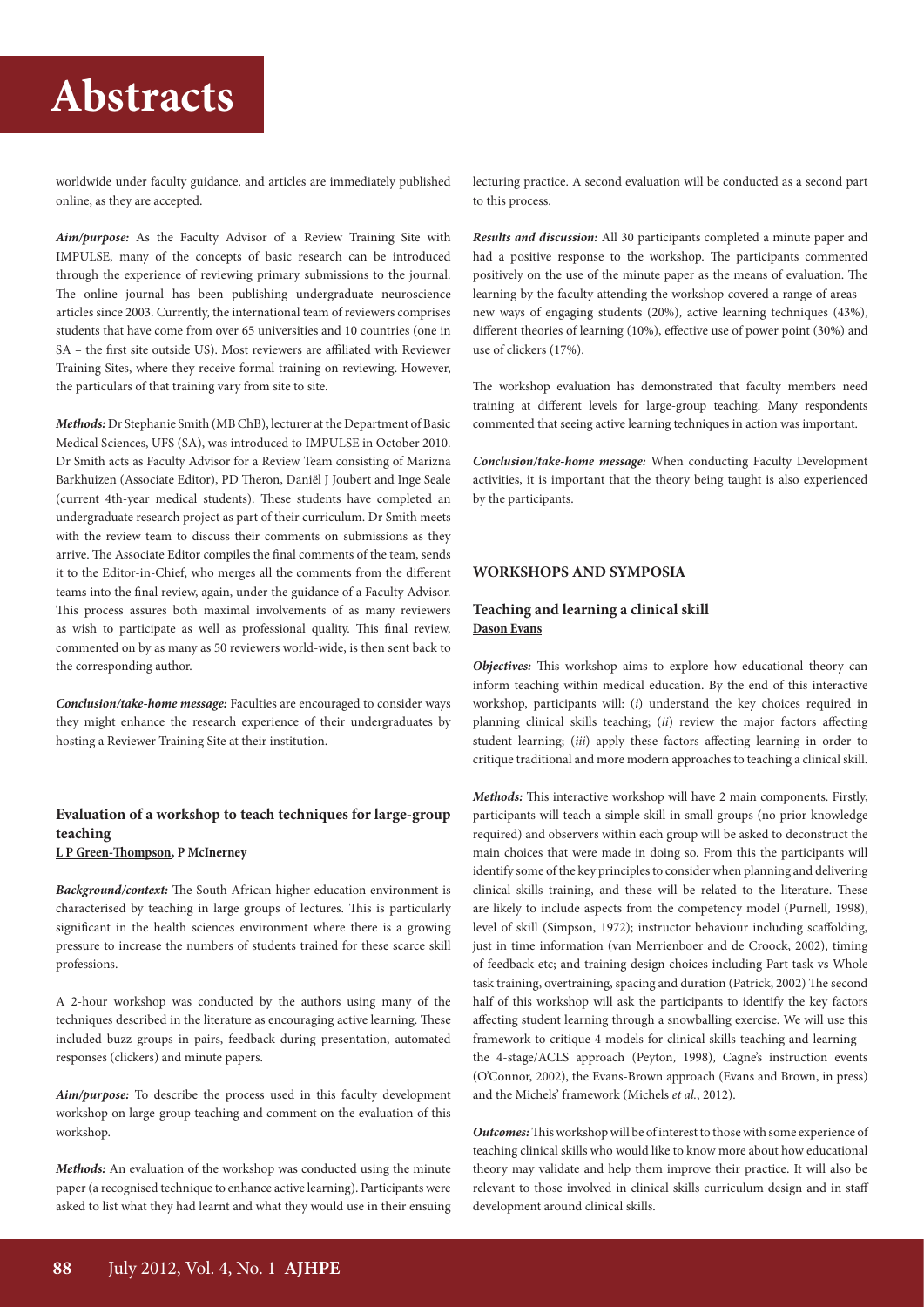#### **Transforming your 'working' environment into a place of 'learning: How to do the job and learn/teach D Murdoch-Eaton**

Working in a busy clinical environment with the immediacy of pressing and urgent tasks can leave health professionals with a feeling that they never have time to 'learn' on the job. Contributing to this frustration (and perceived workloads) are the needs of students, also wanting help, guidance and teaching in the clinical environment. This workshop will look at how to facilitate your working environment to become a more effective 'learning' environment, utilising the expertise and experiences of the workshop participants together with development of contextually workable ideas integrating workplace learning with adult learning theories and principles.

#### **Using adult learning theories to plan assessment David Taylor**

When students learn they follow a clear sequence of 4 learning domains, recall, elaboration, organisation and reflection. One of the difficult aspects of designing assessment is working out which learning domains we are testing with each type of question or activity. Another is ensuring that we are not only testing recall. The final problem is determining how to give meaningful and useful feedback to the students following or during the assessment. Based on a simple plan of adult learning we will work in pairs or small groups to either develop or improve our assessment strategies, to meet each of these objectives.

### **Abuse: Acknowledgement and action in the medical curriculum Theme: Ethics Veronica Mitchell**

*Background/context:* Abuse exists in the South African health system. It occurs in diverse forms at health-care facilities and students frequently confront examples in their clinical contacts. When they witness unprofessional behaviours they face dilemmas, often not knowing how to respond. At the University of Cape Town, the Department of Obstetrics and Gynaecology has created spaces in the curriculum opening opportunities to explore these difficult issues.

*Aim:* This workshop aims to empower participants to initiate conversations about the reality of human rights violations in the clinical teaching platforms. By sharing our experiences in using interactive tutorials, we plan to raise awareness on these challenging matters and to promote change. This workshop will allow participants to learn how these issues have been successfully addressed in a medical student environment. It will provide the attendees with techniques and skills to introduce similar methods in their own environments.

*Methods:* At the workshop we will use a participatory methodology to initiate a collective dialogue among educators. The methods and the results from our facilitated student workshops will be explored by attendees so that techniques may be successfully employed in their own situations. Existing literature underpinning abuse causes and an innovative reflective framework will be shared.

*Results:* The learning outcomes will be tabled and the students' feedback after the teaching sessions will be presented so that participants can judge their usefulness and applicability to their circumstances.

*Discussion:* Moving from silence to dialogue on issues concerning abuse requires innovative approaches and trusting relationships. By collaboratively exploring the realities of practice into which students are immersed, transformative practices can be promoted.

*Take-home message:* Abuse is a difficult topic to address in a training curriculum. Innovative methods have contributed towards developing students' awareness and ability to respond in a sensitive and appropriate fashion to abuse in the workplace.

## **Student support ... What a challenge ... ? Theme: Selection/Support/Retention Aziza Bawoodien**

*Background/context:* Student support forms an integral part of endeavouring to optimise student success and throughput. Stellenbosch University has a multi-, trans- and interdisciplinary approach to student support. The core team consists of an educationalist, family physician, and clinical and educational psychologist. We also utilise the services of speech and language therapists, psychiatrists and university social and financial services. Much experience has been derived from working with students and the interventions implemented, with many successes and some failures.

*Aim/purpose:* To generate discussion between participants. Best practice methodologies utilised by peer faculties could be determined, and the development of a network of student supporters could be fostered.

*Methods:* A workshop by means of case studies, hold with fellow student supporters to create and stimulate group discussions. The case studies will be representative of the different modalities of support or interventions utilised. All attempts at maintaining confidentiality of the cases under discussion will be ensured by removing all characteristics that could serve as identifiers of the cases. Attempts will also be made to minimalise marginalisation or stereotyping of characters based on language, religion or cultural groups unless specific reference has a pertinent influence on the discussion of the case.

*Results and discussion:* The discussions generated may identify evidencebased pedagogical and psychological theories and practice, on which student supporters can build to enhance own practice and to develop further research in this field.

*Conclusion/take-home message:* It is the moral obligation of institutions to enable students selected into programmes in the Health Sciences to succeed and progress back into society to fulfil societal commitments and service delivery.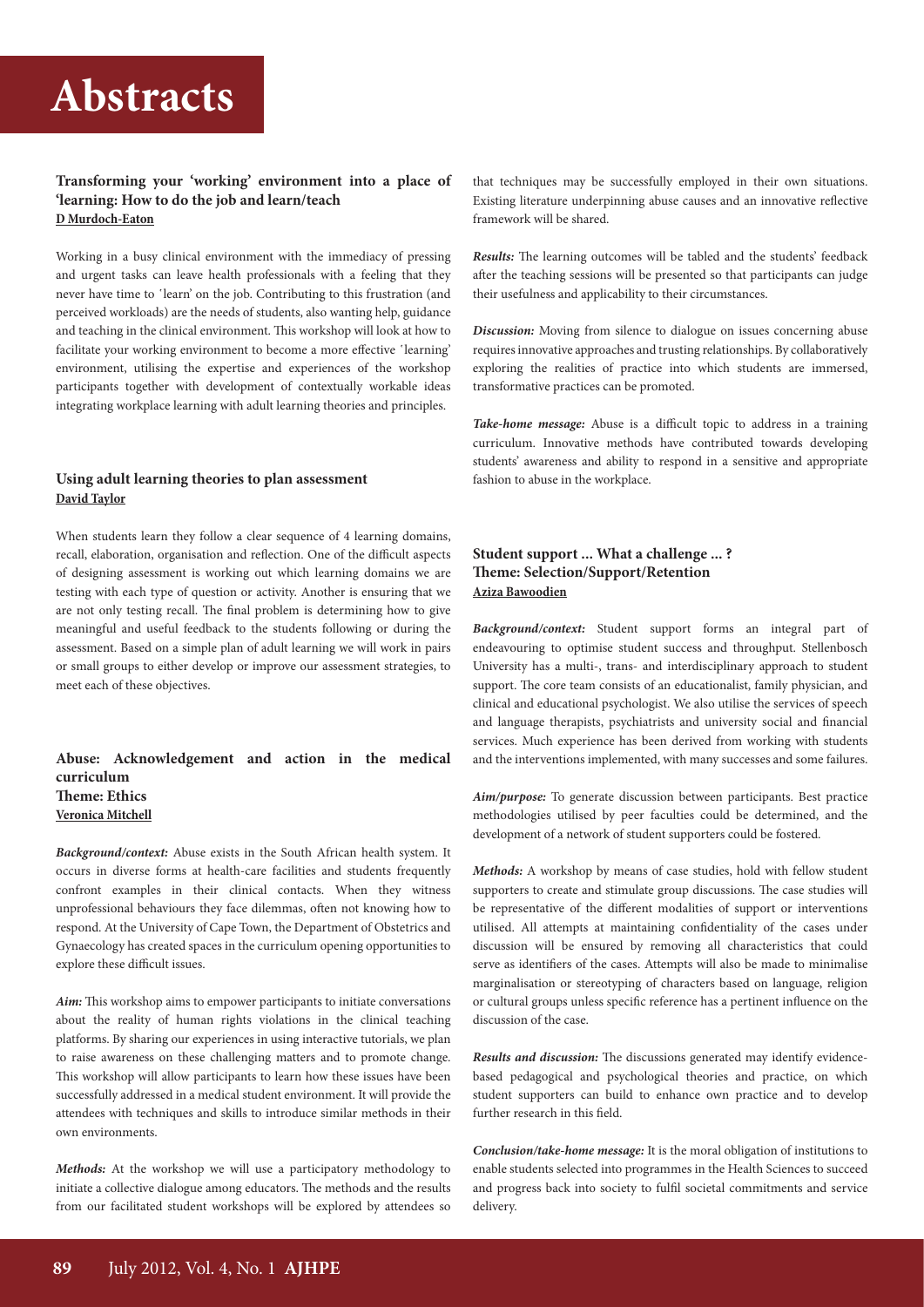**The design, implementation and evaluation of the New Academic Tutorial Programme in the School of Medicine at the University of the Free State with a view to improve throughput rates and student retention M Jama, M Koning, L Damons**

*Background/context:* Student retention has been and is still a challenge for universities internationally and nationally. In an effort to improve throughput rates and student retention, the School of Medicine at the University of the Free State (UFS) has, in collaboration with the Centre for Teaching and Learning (CTL), among other strategies designed and implemented a New Academic Tutorial Programme (NATP). This is a structured programme designed to increase mastery of content in 'highrisk' modules. The programme was first implemented in the Pre-Clinical Phase of the MB ChB Programme in 2007 and extended to the Clinical Phase in the Department of Internal Medicine since 2011.

*Purpose:* The purpose of the symposium is to describe and discuss how the NATP has been customised and how it has contributed in improving the throughput rates and student retention in the UFS School of Medicine.

*Type of workshop/symposium:* Presentation and discussion of the NATP by the 3 authors.

*Intended outcomes: (i)* explain the design, implementation and evaluation of the NATP; (*ii*) elucidate how the NATP has contributed towards the academic performance of students; and (*iii*) share the views of the tutors who have been involved in the NATP.

#### **Healthcare students' inter-professional learning in a Skills Centre I Treadwell**

*Background/context:* An outcome for newly graduated healthcare workers highlights the importance of teamwork and the understanding and appreciation of the roles, responsibilities and skills of other care workers. The majority of students are however not exposed to formal inter-professional learning (IPL) events in order to form realistic expectations of each others' roles and scope of practices. Since studies indicate that IPL is facilitated by experiential learning, the Skills Centre at Medunsa introduced interprofessional trauma simulations using high-fidelity simulators and SPs. Senior medical, nursing and occupational therapy students are scheduled to take part in these events.

*Aim/purpose:* At the end of the workshop participants should be able to develop events for IPL learning in their respective institutions.

*Structure: (1)* Share with participants our experience in: *(i)* simulated management of a traumatised patient in the pre-hospital, initial in-hospital and outpatient phases by an inter-professional team of undergraduate students; *(ii)* effect of IPL on students' attitudes towards and perceptions of roles and responsibilities of a profession other than their own. (2) Individual identification by participants of feasible opportunities in their own institutions. *(3)* Facilitation of small groups in the development of a (*i*) tool to prepare for selected IPL events, based on a template comprising the scenario and sequence of events, pre-requisite skills and knowledge, expected outcomes, problem identification, equipment, SP training, moulage, preparation of students, management of problems based on the model of clinical judgment; (*ii*) mark scheme for technical and non-technical skills.

## **Constructing high quality Multiple Choice Questions (MCQs) Scarpa Schoeman**

*Background/context:* Although the use of MCQs is a popular and costeffective method of assessment in healthcare education, the *quality* of the questions can sometimes be problematic. This adds more variables to the eventual outcome of the assessment and increases the inherent difficulty of the assessment. To maximise the advantages and reduce the technical disadvantages the National Board of Medical Examiners (NMBE) have written a manual on the lessons they as a body have learned in the last 20 years of running large scale MCQ licensing exams for medical students in the USA. The valuable tips and pitfalls they highlight in their manual will form the basis for this workshop.

*Aim/purpose:* The aim of this workshop is to facilitate participants in the writing of high quality MCQs, based on the 2003 NMBE manual. This will be done by explaining which types of MCQs are the most appropriate to use in assessing clinical knowledge of medical (or other healthcare) students. Apart from some general guidelines on writing good MCQs, the presenter will focus on how to write MCQ that will assess clinical application of medical knowledge in particular.

*Methods:* During the first component of the workshop, the basic concepts and principles of writing high quality MCQs will be shared (summarising the NMBE manual). In the second component the participants will have the opportunity to build new or modify their MCQs under the guidance of the presenter. Participants are requested to bring a charged laptop to the workshop with the idea to work on their own MCQs electronically. The presenter will provide examples and templates for the different MCQ formats.

### **Diagnostic reasoning – how can we help? Janet Grant**

This workshop will look at the nature of clinical problems and the challenges of making a diagnosis. The importance of the content, organisation and accessibility of information in the clinician's memory will be stressed. Common errors will be reviewed.

Participants will be invited to complete the Diagnostic Thinking Inventory to analyse their own thinking, as well as undertaking a variety of teaching and learning exercises that can be used to help students and trainees to improve their own clinical reasoning and diagnostic processes.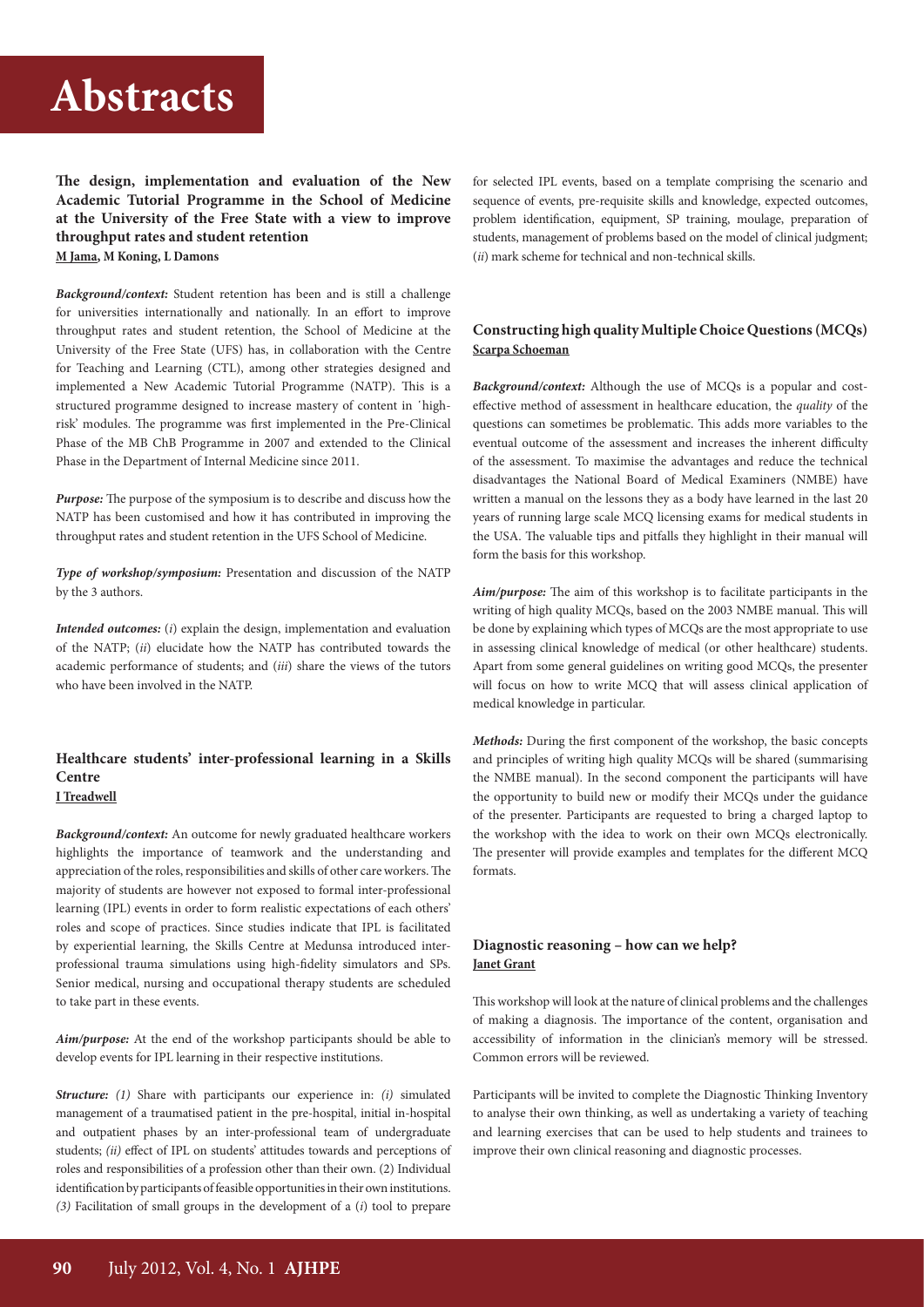#### **Social accountability: Crafting the southern African definition L P Green-Thompson**

*Centre for Health Science Education, University of the Witwatersrand*

*Background/context:* A global consensus on the social accountability of medical schools was achieved at the end of 2010. There is a growing international trend towards the development of health professions education which are responsive to the needs of the society's in which the education occurs. The author is embarking on postgraduate studies in the area of social accountability; in particular, looking at the nature of the professional who a society identifies as socially accountable. The workshop will assist in defining the role players/stakeholders in the local health environment.

*Purpose:* The aim of this workshop will be to examine what social accountability means in the Southern African context. Establishing and reenforcing networks to reflect on the characteristics of a socially accountable health professional.

*Type of workshop:* Interactive with small-group discussion.

*Intended outcomes:* At the end of this workshop, participants will have (*i*) developed a common understanding of social accountability; (*ii*) reflected on the characteristics of the individual health professional and the features of their practice which make them socially accountable.

#### **Now that I believe in simulation, where do I start (without excessive costs)? Bosseau Murray**

This workshop will present methods to introduce cost-effective simulation based on a Needs Analysis, i.e. identifying weak areas in the present curriculum? What do the trainees not 'get'? Many concepts of simulation focus on videotaping a crisis event with a full human, robotic simulator, and then debriefing (reflecting with) the participants, using the videotape. Such a system typically requires a financial investment in a full human simulator (US\$25 000 – 250 000), plus a high fidelity simulation facility (US\$ millions). However, there are alternatives based on an understanding of *(a)* the very broad range of simulators (e.g. part task trainers and flat-screen simulators starting at US\$100s - 1 000s) and *(b)* the 'Strategies to Use Simulators' (see introductory Plenary Abstract).

*Description of the workshop:* The workshop participants will be introduced to various cheaper simulator alternatives (including home-grown equipment, flat-screen simulators, and commercial lung simulators.) The participants will also be given an outline of the elements of a simulation session. The participants will then split up into smaller groups. Each group will plan and develop (under guidance) a training session appropriate for a specific level of trainee, based on an identified need. The simulators selected for each group will include: a homemade simulated lung using endotracheal tubes and anaesthesia reservoir bags (cost US\$25); a flat-screen simulator programme (AneSoft) to practise drugs and dosages needed during crisis (\$100); a simple resuscitation mannequin with an electrocardiogram (ECG) and pulse oximeter simulator producing vital signs (many bio-medical departments have ECG and pulse oximeter simulators to test equipment, and most healthcare training institutions already own resuscitation mannequins).After reconvening, the various newly developed scenarios will be discussed and further developed. An open question-and-answer period will encourage further specific discussion. Examples of successful (published) scenarios will be given, as well as inter-professional education (IPE).

*Conclusion:* Based on the needs of the trainees, there are multiple innovative and cost-effective ways to start using simulation to gain experience with this teaching modality.

#### **Using experiential learning in your teaching practice – a practical workshop J Brown**

Experiential learning is a popular way of teaching and learning in medical education; it is particularly helpful to skills and professionalism learning, and can be applied to any topic that requires students to try out new behaviours or skills in small groups and receive feedback on performance. This workshop will provide participants with an opportunity to take part in an experiential-learning group and try out facilitation skills in a practical way. By the end of the workshop participants will: (*i*) have explored a working model of a roleplay session including the importance of feedback; (*ii*) have taken part in a roleplay session as either a learner, facilitator or simulated patient; and (*iii*) have reflected on the use of experiential learning as part of the teaching repertoire.

### **Teaching teachers to teach large groups L P Green-Thompson, P McInerney**

*Background/context:* There are increasing numbers of students being taught in health science faculties across the country. While many institutions have espoused small-group learning as ideal, there are many situations in which teaching a large group of students can be both effective and appropriate.

*Purpose:* The aim of this workshop will be to explore the techniques of active learning which may be employed in a large-group teaching environment.

*Type of workshop/symposium:* Skills workshop, in a large venue, which will encourage the participation of all those attending.

*Intended outcomes:* At the end of this workshop, participants will be able to (*i*) reflect on their own learning styles and link these to dominant theories of adult education; (*ii*) reflect on the use of lectures as a means of learning knowledge; (*iii*) evaluate a range of active teaching strategies and situations in which these may be applied; and (*iv*) use an automated response system.